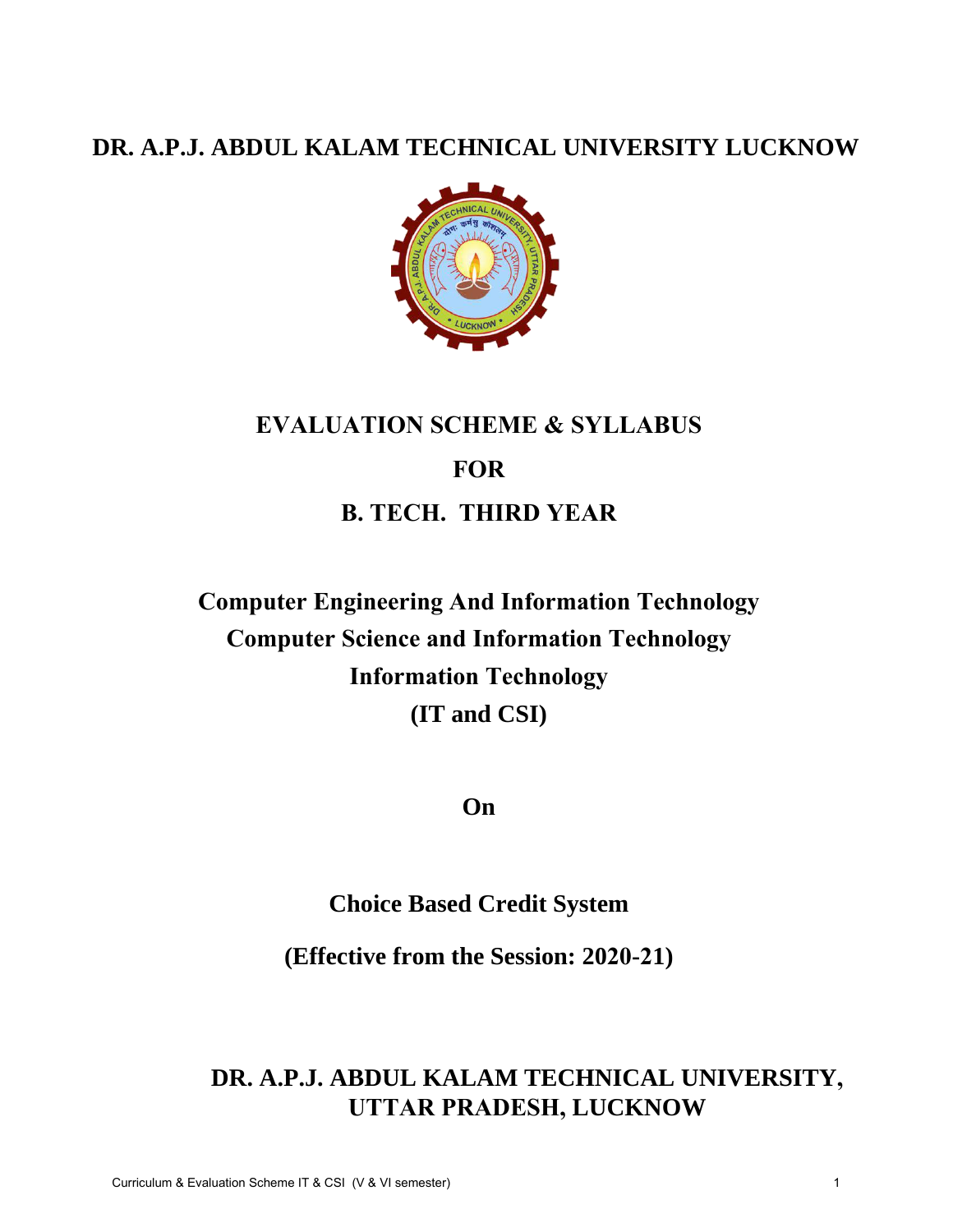# **B.TECH (INFORMATION TECHNOLOGY AND CSI) CURRICULUM STRUCTURE**

|                | <b>SEMESTER-V</b>                                                                                                                    |                                                                                             |                  |                         |                  |           |                          |              |           |     |                        |     |                |               |
|----------------|--------------------------------------------------------------------------------------------------------------------------------------|---------------------------------------------------------------------------------------------|------------------|-------------------------|------------------|-----------|--------------------------|--------------|-----------|-----|------------------------|-----|----------------|---------------|
| SI.<br>No.     | <b>Subject</b>                                                                                                                       | <b>Subject</b>                                                                              | <b>Periods</b>   |                         |                  |           | <b>Evaluation Scheme</b> |              |           |     | End<br><b>Semester</b> |     | <b>Total</b>   | <b>Credit</b> |
|                | <b>Codes</b>                                                                                                                         |                                                                                             | L                | T                       | ${\bf P}$        | <b>CT</b> | <b>TA</b>                | <b>Total</b> | <b>PS</b> | TE  | PE                     |     |                |               |
| $\mathbf{1}$   | <b>KCS501</b>                                                                                                                        | Database Management<br>System                                                               | 3                | $\mathbf{1}$            | $\boldsymbol{0}$ | 30        | 20                       | 50           |           | 100 |                        | 150 | $\overline{4}$ |               |
| $\overline{2}$ | <b>KIT501</b>                                                                                                                        | Web Technology                                                                              | $\overline{3}$   | $\mathbf{1}$            | $\overline{0}$   | 30        | 20                       | 50           |           | 100 |                        | 150 | $\overline{4}$ |               |
| 3              | <b>KCS503</b>                                                                                                                        | Design and Analysis of<br>Algorithm                                                         | 3                | $\mathbf{1}$            | $\boldsymbol{0}$ | 30        | 20                       | 50           |           | 100 |                        | 150 | $\overline{4}$ |               |
| $\overline{4}$ | Deptt-<br>Elective-I                                                                                                                 | Departmental Elective-I                                                                     | 3                | $\mathbf{0}$            | $\overline{0}$   | 30        | 20                       | 50           |           | 100 |                        | 150 | $\overline{3}$ |               |
| 5              | Deptt.-<br>Elective-II                                                                                                               | Departmental Elective-II                                                                    | 3                | $\boldsymbol{0}$        | $\boldsymbol{0}$ | 30        | 20                       | 50           |           | 100 |                        | 150 | $\overline{3}$ |               |
| 6              | <b>KCS551</b>                                                                                                                        | Database Management<br>System Lab                                                           | $\boldsymbol{0}$ | $\mathbf{0}$            | $\overline{2}$   |           |                          |              | 25        |     | 25                     | 50  | $\mathbf{1}$   |               |
| $\overline{7}$ | <b>KIT551</b>                                                                                                                        | Web Technology Lab                                                                          | $\boldsymbol{0}$ | $\boldsymbol{0}$        | $\overline{2}$   |           |                          |              | 25        |     | 25                     | 50  | $\mathbf{1}$   |               |
| $8\,$          | <b>KCS553</b>                                                                                                                        | Design and Analysis of<br>Algorithm Lab                                                     | $\boldsymbol{0}$ | $\mathbf{0}$            | $\overline{2}$   |           |                          |              | 25        |     | 25                     | 50  | $\mathbf{1}$   |               |
| 9              | <b>KCS554</b>                                                                                                                        | Mini Project or Internship<br>Assessment*                                                   | $\mathbf{0}$     | $\mathbf{0}$            | $\overline{2}$   |           |                          |              | 50        |     |                        | 50  | $\mathbf{1}$   |               |
| 10             | <b>KNC501/</b><br><b>KNC502</b>                                                                                                      | Constitution of India, Law<br>and Engineering /<br>Indian Tradition, Culture and<br>Society | $\overline{2}$   | $\boldsymbol{0}$        | $\boldsymbol{0}$ | 15        | 10                       | 25           |           | 50  |                        |     |                |               |
| 11             |                                                                                                                                      | MOOCs (Essential for<br>Hons. Degree)                                                       |                  |                         |                  |           |                          |              |           |     |                        |     |                |               |
|                |                                                                                                                                      | <b>Total</b>                                                                                | 17               | $\overline{\mathbf{3}}$ | 8                |           |                          |              |           |     |                        | 950 | 22             |               |
|                | *The Mini Project or internship (4 weeks) conducted during summer break after IV semester and will be assessed during<br>V semester. |                                                                                             |                  |                         |                  |           |                          |              |           |     |                        |     |                |               |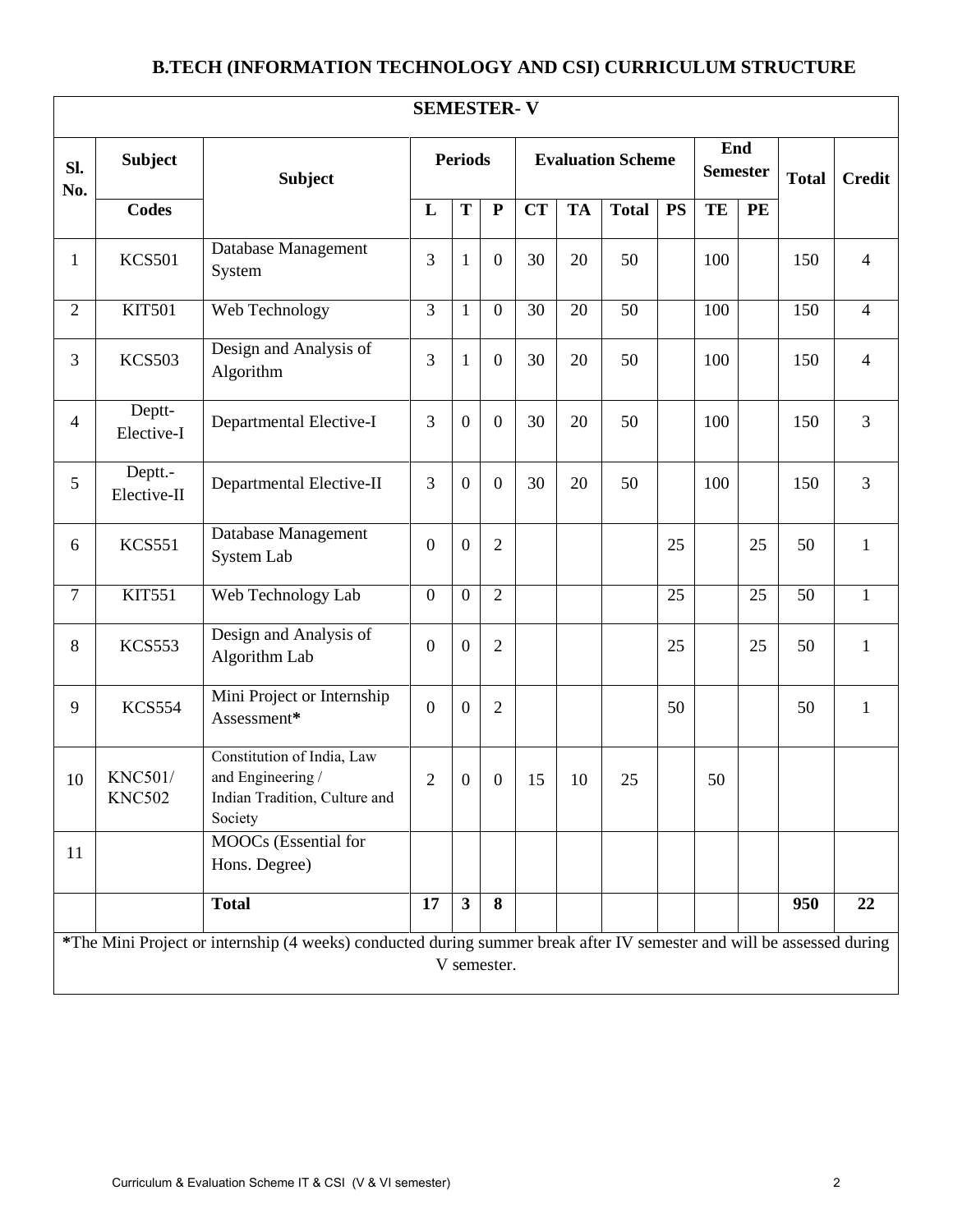|                | <b>SEMESTER-VI</b>              |                                                                                             |                  |                         |                |           |                          |                 |                        |     |              |     |                |  |  |  |               |
|----------------|---------------------------------|---------------------------------------------------------------------------------------------|------------------|-------------------------|----------------|-----------|--------------------------|-----------------|------------------------|-----|--------------|-----|----------------|--|--|--|---------------|
| Sl.<br>No.     | <b>Subject</b>                  | <b>Subject</b>                                                                              | <b>Periods</b>   |                         |                |           | <b>Evaluation Scheme</b> |                 | End<br><b>Semester</b> |     | <b>Total</b> |     |                |  |  |  | <b>Credit</b> |
|                | <b>Codes</b>                    |                                                                                             | L                | T                       | ${\bf P}$      | <b>CT</b> | <b>TA</b>                | <b>Total</b>    | <b>PS</b>              | TE  | PE           |     |                |  |  |  |               |
| $\mathbf{1}$   | <b>KCS601</b>                   | Software Engineering                                                                        | 3                | $\mathbf{1}$            | $\overline{0}$ | 30        | 20                       | 50              |                        | 100 |              | 150 | $\overline{4}$ |  |  |  |               |
| $\overline{2}$ | <b>KIT601</b>                   | Data Analytics                                                                              | 3                | $\mathbf{1}$            | $\overline{0}$ | 30        | 20                       | $\overline{50}$ |                        | 100 |              | 150 | $\overline{4}$ |  |  |  |               |
| $\overline{3}$ | <b>KCS603</b>                   | <b>Computer Networks</b>                                                                    | 3                | $\mathbf{1}$            | $\overline{0}$ | 30        | 20                       | 50              |                        | 100 |              | 150 | $\overline{4}$ |  |  |  |               |
| $\overline{4}$ | Deptt-<br>Elective-III          | Departmental Elective-III                                                                   | 3                | $\overline{0}$          | $\overline{0}$ | 30        | 20                       | 50              |                        | 100 |              | 150 | $\overline{3}$ |  |  |  |               |
| 5              |                                 | Open Elective-I                                                                             | 3                | $\overline{0}$          | $\overline{0}$ | 30        | 20                       | 50              |                        | 100 |              | 150 | $\overline{3}$ |  |  |  |               |
| 6              | <b>KCS651</b>                   | Software Engineering Lab                                                                    | $\boldsymbol{0}$ | $\overline{0}$          | $\overline{2}$ |           |                          |                 | 25                     |     | 25           | 50  | $\mathbf{1}$   |  |  |  |               |
| $\overline{7}$ | KIT651                          | Data Analytics Lab                                                                          | $\overline{0}$   | $\overline{0}$          | $\overline{2}$ |           |                          |                 | 25                     |     | 25           | 50  | $\mathbf{1}$   |  |  |  |               |
| 8              | <b>KCS653</b>                   | Computer Networks Lab                                                                       | $\overline{0}$   | $\overline{0}$          | $\overline{2}$ |           |                          |                 | $\overline{25}$        |     | 25           | 50  | $\mathbf{1}$   |  |  |  |               |
| 9              | <b>KNC601/</b><br><b>KNC602</b> | Constitution of India, Law and<br>Engineering /<br>Indian Tradition, Culture and<br>Society | $\overline{2}$   | $\overline{0}$          | $\overline{0}$ | 15        | 10                       | 25              |                        | 50  |              |     |                |  |  |  |               |
| 10             |                                 | MOOCs (Essential for Hons.<br>Degree)                                                       |                  |                         |                |           |                          |                 |                        |     |              |     |                |  |  |  |               |
|                |                                 | <b>Total</b>                                                                                | $\bf{0}$         | $\overline{\mathbf{3}}$ | 6              |           |                          |                 |                        |     |              | 900 | 21             |  |  |  |               |

#### **Departmental Elective-I**

- 1. KIT-051 Statistical Computing
- 2. KIT-052 Compiler Design
- 3. KCS-053 Computer Graphics
- 4. KCS-054 Object Oriented System Design

#### **Departmental Elective-II**

- 5. KCS-055 Machine Learning Techniques
- 6. KCS-056 Application of Soft Computing
- 7. KCS-057 [Augmented & Virtual Reality](https://realitylab.uw.edu/)
- 8. KCS-058 Human Computer Interface

#### **Departmental Elective-III**

- 1. KCS-061 Big Data
- 2. KCS-062 Image Processing
- 3. KIT -061 Blockchain Architecture Design
- 4. KCS-064 Data Compression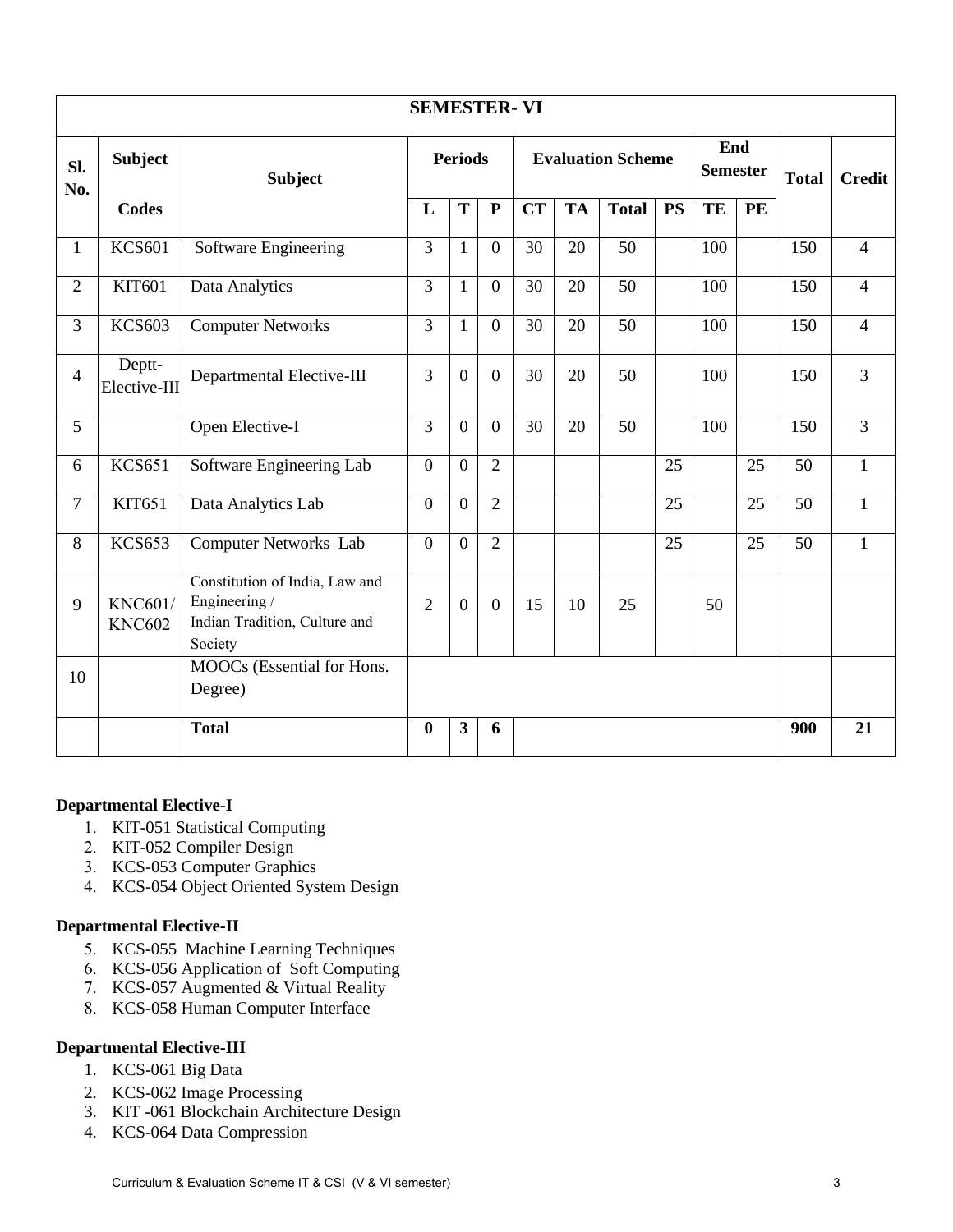# **B.TECH. (INFORMATION TECHNOLOGY and CSI)**

### **FIFTH SEMESTER (DETAILED SYLLABUS)**

| Database Management System (KCS-501) |                                                                                                    |                 |  |  |  |  |
|--------------------------------------|----------------------------------------------------------------------------------------------------|-----------------|--|--|--|--|
|                                      | <b>Course Outcome (CO)</b><br><b>Bloom's Knowledge Level (KL)</b>                                  |                 |  |  |  |  |
|                                      | At the end of course, the student will be able to:                                                 |                 |  |  |  |  |
| CO <sub>1</sub>                      | Apply knowledge of database for real life applications.                                            | $K_3$           |  |  |  |  |
| CO <sub>2</sub>                      | Apply query processing techniques to automate the real time problems of databases.                 | $K_3, K_4$      |  |  |  |  |
| CO <sub>3</sub>                      | Identify and solve the redundancy problem in database tables using normalization.                  | $K_2, K_3$      |  |  |  |  |
|                                      | Understand the concepts of transactions, their processing so they will familiar with broad range   | $K_2, K_4$      |  |  |  |  |
| CO <sub>4</sub>                      | of database management issues including data integrity, security and recovery.                     |                 |  |  |  |  |
| CO <sub>5</sub>                      | Design, develop and implement a small database project using database tools.                       | $K_3, K_6$      |  |  |  |  |
|                                      | <b>DETAILED SYLLABUS</b>                                                                           | $3 - 1 - 0$     |  |  |  |  |
| Unit                                 | <b>Topic</b>                                                                                       | <b>Proposed</b> |  |  |  |  |
|                                      |                                                                                                    | Lecture         |  |  |  |  |
|                                      | Introduction: Overview, Database System vs File System, Database System Concept and                |                 |  |  |  |  |
| $\mathbf I$                          | Architecture, Data Model Schema and Instances, Data Independence and Database Language and         |                 |  |  |  |  |
|                                      | Interfaces, Data Definitions Language, DML, Overall Database Structure. Data Modeling Using the    |                 |  |  |  |  |
|                                      | Entity Relationship Model: ER Model Concepts, Notation for ER Diagram, Mapping Constraints,        | 08              |  |  |  |  |
|                                      | Keys, Concepts of Super Key, Candidate Key, Primary Key, Generalization, Aggregation,              |                 |  |  |  |  |
|                                      | Reduction of an ER Diagrams to Tables, Extended ER Model, Relationship of Higher Degree.           |                 |  |  |  |  |
|                                      | Relational data Model and Language: Relational Data Model Concepts, Integrity Constraints,         |                 |  |  |  |  |
|                                      | Entity Integrity, Referential Integrity, Keys Constraints, Domain Constraints, Relational Algebra, |                 |  |  |  |  |
|                                      | Relational Calculus, Tuple and Domain Calculus. Introduction on SQL: Characteristics of SQL,       |                 |  |  |  |  |
| $\mathbf{I}$                         | Advantage of SQL. SQI Data Type and Literals. Types of SQL Commands. SQL Operators and             | 08              |  |  |  |  |
|                                      | Their Procedure. Tables, Views and Indexes. Queries and Sub Queries. Aggregate Functions.          |                 |  |  |  |  |
|                                      | Insert, Update and Delete Operations, Joins, Unions, Intersection, Minus, Cursors, Triggers,       |                 |  |  |  |  |
|                                      | Procedures in SQL/PL SQL                                                                           |                 |  |  |  |  |
|                                      | Data Base Design & Normalization: Functional dependencies, normal forms, first, second, 8 third    |                 |  |  |  |  |
| Ш                                    | normal forms, BCNF, inclusion dependence, loss less join decompositions, normalization using       | 08              |  |  |  |  |
|                                      | FD, MVD, and JDs, alternative approaches to database design                                        |                 |  |  |  |  |
|                                      | Transaction Processing Concept: Transaction System, Testing of Serializability, Serializability of |                 |  |  |  |  |
| IV                                   | Schedules, Conflict & View Serializable Schedule, Recoverability, Recovery from Transaction        | 08              |  |  |  |  |
|                                      | Failures, Log Based Recovery, Checkpoints, Deadlock Handling. Distributed Database: Distributed    |                 |  |  |  |  |
|                                      | Data Storage, Concurrency Control, Directory System.                                               |                 |  |  |  |  |
|                                      | Concurrency Control Techniques: Concurrency Control, Locking Techniques for Concurrency            |                 |  |  |  |  |
| $\mathbf{V}$                         | Control, Time Stamping Protocols for Concurrency Control, Validation Based Protocol, Multiple      | 08              |  |  |  |  |
|                                      | Granularity, Multi Version Schemes, Recovery with Concurrent Transaction, Case Study of Oracle.    |                 |  |  |  |  |
| <b>Text books:</b>                   | Korth, Silbertz, Sudarshan," Database Concepts", McGraw Hill                                       |                 |  |  |  |  |
| 1.<br>2.                             | Date C J, "An Introduction to Database Systems", Addision Wesley                                   |                 |  |  |  |  |
| 3.                                   | Elmasri, Navathe, "Fundamentals of Database Systems", Addision Wesley                              |                 |  |  |  |  |
| 4.                                   | O'Neil, Databases, Elsevier Pub.                                                                   |                 |  |  |  |  |
| 5.                                   | RAMAKRISHNAN"Database Management Systems", McGraw Hill                                             |                 |  |  |  |  |
| 6.                                   | Leon & Leon,"Database Management Systems", Vikas Publishing House                                  |                 |  |  |  |  |
| 7.                                   | Bipin C. Desai, "An Introduction to Database Systems", Gagotia Publications                        |                 |  |  |  |  |
| 8.                                   | Majumdar & Bhattacharya, "Database Management System", TMH                                         |                 |  |  |  |  |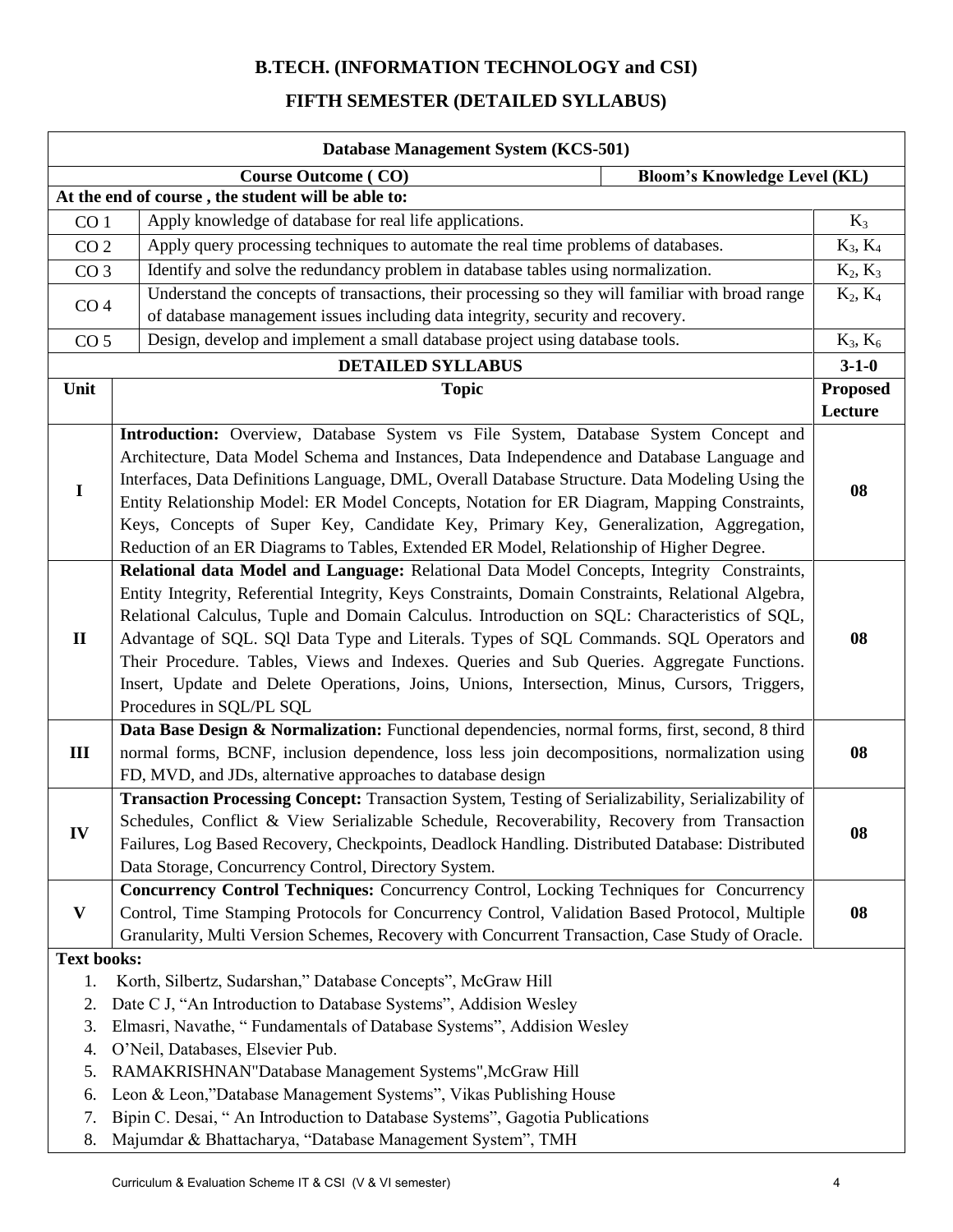|                                                      | Web Technology (KIT-501)                                                                                                                                                             |                       |  |  |  |  |  |
|------------------------------------------------------|--------------------------------------------------------------------------------------------------------------------------------------------------------------------------------------|-----------------------|--|--|--|--|--|
|                                                      | <b>Course Outcome (CO)</b><br><b>Bloom's Knowledge Level (KL)</b>                                                                                                                    |                       |  |  |  |  |  |
| At the end of course, the student will be able to:   |                                                                                                                                                                                      |                       |  |  |  |  |  |
|                                                      | Apply the knowledge of the internet and related internet concepts that are vital in understanding                                                                                    | $K_3, K_6$            |  |  |  |  |  |
|                                                      | web application development and analyze the insights of internet programming to implement<br>CO <sub>1</sub>                                                                         |                       |  |  |  |  |  |
|                                                      | complete application over the web.                                                                                                                                                   |                       |  |  |  |  |  |
|                                                      | Understand, analyze and apply the role of mark up languages like HTML, DHTML, and XML<br>CO <sub>2</sub>                                                                             | $K_2, K_3$            |  |  |  |  |  |
|                                                      | in the workings of the web and web applications.                                                                                                                                     |                       |  |  |  |  |  |
|                                                      | Use web application development software tools i.e. XML, Apache Tomcat etc. and identifies                                                                                           | $K_3, K_6$            |  |  |  |  |  |
|                                                      | CO <sub>3</sub><br>the environments currently available on the market to design web sites.                                                                                           |                       |  |  |  |  |  |
|                                                      | Understand, analyze and build dynamic web pages using client side programming JavaScript                                                                                             | $K_2$ , $K_4$ , $K_6$ |  |  |  |  |  |
|                                                      | CO <sub>4</sub><br>and also develop the web application using servlet and JSP.                                                                                                       |                       |  |  |  |  |  |
|                                                      | Understand the impact of web designing by database connectivity with JDBC in the current                                                                                             | $K_2, K_3, K_4$       |  |  |  |  |  |
|                                                      | market place where everyone use to prefer electronic medium for shopping, commerce, fund<br>CO <sub>5</sub>                                                                          |                       |  |  |  |  |  |
|                                                      | transfer and even social life also.                                                                                                                                                  |                       |  |  |  |  |  |
|                                                      | <b>DETAILED SYLLABUS</b>                                                                                                                                                             | $3 - 0 - 0$           |  |  |  |  |  |
| Unit                                                 | <b>Topic</b>                                                                                                                                                                         | <b>Proposed</b>       |  |  |  |  |  |
|                                                      |                                                                                                                                                                                      | Lecture               |  |  |  |  |  |
|                                                      | Introduction: Introduction and Web Development Strategies, History of Web and Internet, Protocols                                                                                    |                       |  |  |  |  |  |
|                                                      | Governing Web, Writing Web Projects, Connecting to Internet, Introduction to Internet services and                                                                                   |                       |  |  |  |  |  |
| $\mathbf I$                                          | tools, Introduction to client-server computing. Core Java: Introduction, Operator, Data type, Variable,                                                                              |                       |  |  |  |  |  |
|                                                      | Arrays, Methods & Classes, Inheritance, Package and Interface, Exception Handling, Multithread                                                                                       |                       |  |  |  |  |  |
|                                                      | programming, I/O, Java Applet, String handling, Event handling, Introduction to AWT, AWT                                                                                             |                       |  |  |  |  |  |
|                                                      | controls, Layout managers                                                                                                                                                            |                       |  |  |  |  |  |
|                                                      | Web Page Designing: HTML: List, Table, Images, Frames, forms, CSS, Document type definition,                                                                                         |                       |  |  |  |  |  |
| $\mathbf{I}$                                         | XML: DTD, XML schemes, Object Models, presenting and using XML, Using XML Processors:                                                                                                | 08                    |  |  |  |  |  |
|                                                      | DOM and SAX, Dynamic HTML                                                                                                                                                            |                       |  |  |  |  |  |
|                                                      | Scripting: Java script: Introduction, documents, forms, statements, functions, objects; introduction to                                                                              |                       |  |  |  |  |  |
| Ш                                                    | AJAX, Networking : Internet Addressing, InetAddress, Factory Methods, Instance Methods,                                                                                              | 08                    |  |  |  |  |  |
|                                                      | TCP/IP Client Sockets, URL, URL Connection, TCP/IP Server Sockets, Datagram.                                                                                                         |                       |  |  |  |  |  |
|                                                      | <b>Enterprise Java Bean:</b> Preparing a Class to be a JavaBeans, Creating a JavaBeans, JavaBeans                                                                                    |                       |  |  |  |  |  |
| IV                                                   | Properties, Types of beans, Stateful Session bean, Stateless Session bean, Entity bean                                                                                               |                       |  |  |  |  |  |
|                                                      | Java Database Connectivity (JDBC): Merging Data from Multiple Tables:<br>Joining,                                                                                                    | 08                    |  |  |  |  |  |
|                                                      | Manipulating, Databases with JDBC, Prepared Statements, Transaction Processing, Stored                                                                                               |                       |  |  |  |  |  |
|                                                      | Procedures.                                                                                                                                                                          |                       |  |  |  |  |  |
|                                                      | Servlets: Servlet Overview and Architecture, Interface Servlet and the Servlet Life Cycle,<br>Handling HTTP get Requests, Handling HTTP post Requests, Redirecting Requests to Other |                       |  |  |  |  |  |
| $\mathbf{V}$                                         | Resources, Session Tracking, Cookies, Session Tracking with Http Session                                                                                                             | 08                    |  |  |  |  |  |
|                                                      | Java Server Pages (JSP): Introduction, Java Server Pages Overview, A First Java Server Page                                                                                          |                       |  |  |  |  |  |
|                                                      | Example, Implicit Objects, Scripting, Standard Actions, Directives, Custom Tag Libraries                                                                                             |                       |  |  |  |  |  |
|                                                      | <b>Text books:</b>                                                                                                                                                                   |                       |  |  |  |  |  |
|                                                      | 1. Burdman, Jessica, "Collaborative Web Development" Addison Wesley                                                                                                                  |                       |  |  |  |  |  |
|                                                      | 2. Xavier, C, "Web Technology and Design", New Age International                                                                                                                     |                       |  |  |  |  |  |
|                                                      | 3. Ivan Bayross," HTML, DHTML, Java Script, Perl & CGI", BPB Publication                                                                                                             |                       |  |  |  |  |  |
| 4. Bhave, "Programming with Java", Pearson Education |                                                                                                                                                                                      |                       |  |  |  |  |  |
|                                                      | 5. Herbert Schieldt, "The Complete Reference: Java", TMH.                                                                                                                            |                       |  |  |  |  |  |
|                                                      | 6. Hans Bergsten, "Java Server Pages", SPD O'Reilly                                                                                                                                  |                       |  |  |  |  |  |
|                                                      | 7. Margaret Levine Young, "The Complete Reference Internet", TMH                                                                                                                     |                       |  |  |  |  |  |
|                                                      | 8. Naughton, Schildt, "The Complete Reference JAVA2", TMH                                                                                                                            |                       |  |  |  |  |  |
|                                                      | 9. Balagurusamy E, "Programming in JAVA", TMH                                                                                                                                        |                       |  |  |  |  |  |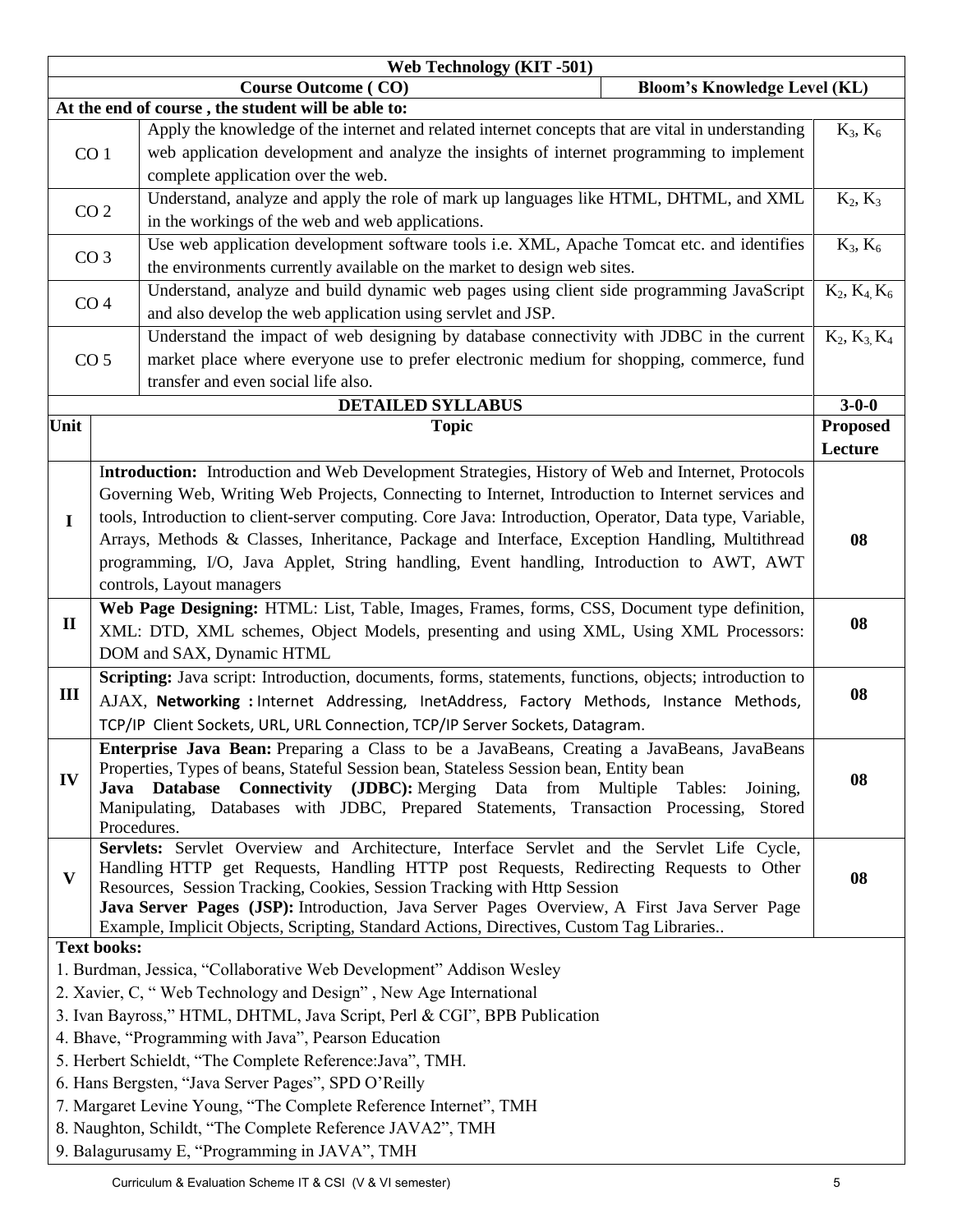| Design and Analysis of Algorithm (KCS-503)                                                                                                                                                           |                                                                                                                                                                                                                                                                                                                                                                                                                                                                                                                                                                                                                                                                                                                                                                                                                                                                                                                                 |                                     |             |  |  |  |
|------------------------------------------------------------------------------------------------------------------------------------------------------------------------------------------------------|---------------------------------------------------------------------------------------------------------------------------------------------------------------------------------------------------------------------------------------------------------------------------------------------------------------------------------------------------------------------------------------------------------------------------------------------------------------------------------------------------------------------------------------------------------------------------------------------------------------------------------------------------------------------------------------------------------------------------------------------------------------------------------------------------------------------------------------------------------------------------------------------------------------------------------|-------------------------------------|-------------|--|--|--|
|                                                                                                                                                                                                      | <b>Course Outcome (CO)</b>                                                                                                                                                                                                                                                                                                                                                                                                                                                                                                                                                                                                                                                                                                                                                                                                                                                                                                      | <b>Bloom's Knowledge Level (KL)</b> |             |  |  |  |
|                                                                                                                                                                                                      | At the end of course, the student will be able to:                                                                                                                                                                                                                                                                                                                                                                                                                                                                                                                                                                                                                                                                                                                                                                                                                                                                              |                                     |             |  |  |  |
| CO <sub>1</sub>                                                                                                                                                                                      | Design new algorithms, prove them correct, and analyze their asymptotic and absolute runtime<br>and memory demands.                                                                                                                                                                                                                                                                                                                                                                                                                                                                                                                                                                                                                                                                                                                                                                                                             |                                     | $K_4, K_6$  |  |  |  |
|                                                                                                                                                                                                      | Find an algorithm to solve the problem (create) and prove that the algorithm solves the problem<br>CO <sub>2</sub><br>correctly (validate).                                                                                                                                                                                                                                                                                                                                                                                                                                                                                                                                                                                                                                                                                                                                                                                     |                                     |             |  |  |  |
| Understand the mathematical criterion for deciding whether an algorithm is efficient, and know<br>CO <sub>3</sub><br>many practically important problems that do not admit any efficient algorithms. |                                                                                                                                                                                                                                                                                                                                                                                                                                                                                                                                                                                                                                                                                                                                                                                                                                                                                                                                 | $K_2, K_5$                          |             |  |  |  |
| CO <sub>4</sub>                                                                                                                                                                                      | Apply classical sorting, searching, optimization and graph algorithms.                                                                                                                                                                                                                                                                                                                                                                                                                                                                                                                                                                                                                                                                                                                                                                                                                                                          |                                     | $K_2, K_4$  |  |  |  |
| CO <sub>5</sub>                                                                                                                                                                                      | Understand basic techniques for designing algorithms, including the techniques of recursion,<br>divide-and-conquer, and greedy.                                                                                                                                                                                                                                                                                                                                                                                                                                                                                                                                                                                                                                                                                                                                                                                                 |                                     | $K_2, K_3$  |  |  |  |
|                                                                                                                                                                                                      | <b>DETAILED SYLLABUS</b>                                                                                                                                                                                                                                                                                                                                                                                                                                                                                                                                                                                                                                                                                                                                                                                                                                                                                                        |                                     | $3 - 1 - 0$ |  |  |  |
| Unit                                                                                                                                                                                                 | <b>Topic</b>                                                                                                                                                                                                                                                                                                                                                                                                                                                                                                                                                                                                                                                                                                                                                                                                                                                                                                                    |                                     |             |  |  |  |
|                                                                                                                                                                                                      |                                                                                                                                                                                                                                                                                                                                                                                                                                                                                                                                                                                                                                                                                                                                                                                                                                                                                                                                 |                                     | Lecture     |  |  |  |
| $\mathbf I$                                                                                                                                                                                          | Introduction: Algorithms, Analyzing Algorithms, Complexity of Algorithms, Growth<br>Functions, Performance Measurements, Sorting and Order Statistics - Shell Sort, Quick Sort, Merge<br>Sort, Heap Sort, Comparison of Sorting Algorithms, Sorting in Linear Time.                                                                                                                                                                                                                                                                                                                                                                                                                                                                                                                                                                                                                                                             | of                                  | 08          |  |  |  |
| $\mathbf{I}$                                                                                                                                                                                         | Advanced Data Structures: Red-Black Trees, B - Trees, Binomial Heaps, Fibonacci Heaps,<br>Tries, Skip List                                                                                                                                                                                                                                                                                                                                                                                                                                                                                                                                                                                                                                                                                                                                                                                                                      |                                     |             |  |  |  |
| III                                                                                                                                                                                                  | Divide and Conquer with Examples Such as Sorting, Matrix Multiplication, Convex Hull and<br>Searching.<br>Greedy Methods with Examples Such as Optimal Reliability Allocation, Knapsack, Minimum<br>Spanning Trees - Prim's and Kruskal's Algorithms, Single Source Shortest Paths - Dijkstra's and<br>Bellman Ford Algorithms.                                                                                                                                                                                                                                                                                                                                                                                                                                                                                                                                                                                                 |                                     | 08          |  |  |  |
| IV                                                                                                                                                                                                   | Dynamic Programming with Examples Such as Knapsack. All Pair Shortest Paths - Warshal's<br>and<br>Floyd's<br>Algorithms,<br>Resource<br>Backtracking, Branch and Bound with Examples Such as Travelling Salesman Problem, Graph<br>Coloring, n-Queen Problem, Hamiltonian Cycles and Sum of Subsets.                                                                                                                                                                                                                                                                                                                                                                                                                                                                                                                                                                                                                            | Allocation<br>Problem.              | 08          |  |  |  |
| $\mathbf{V}$                                                                                                                                                                                         | Selected Topics: Algebraic Computation, Fast Fourier Transform, String Matching, Theory of NP-<br>Completeness, Approximation Algorithms and Randomized Algorithms                                                                                                                                                                                                                                                                                                                                                                                                                                                                                                                                                                                                                                                                                                                                                              |                                     | 08          |  |  |  |
| <b>Text books:</b><br>1.<br>India.<br>2.<br>3.<br>4.<br>5.<br>6.<br>7.<br>8.<br>9.                                                                                                                   | Thomas H. Coreman, Charles E. Leiserson and Ronald L. Rivest, "Introduction to Algorithms", Printice Hall of<br>E. Horowitz & S Sahni, "Fundamentals of Computer Algorithms",<br>Aho, Hopcraft, Ullman, "The Design and Analysis of Computer Algorithms" Pearson Education, 2008.<br>LEE "Design & Analysis of Algorithms (POD)", McGraw Hill<br>Richard E.Neapolitan "Foundations of Algorithms" Jones & Bartlett Learning<br>Jon Kleinberg and Éva Tardos, Algorithm Design, Pearson, 2005.<br>Michael T Goodrich and Roberto Tamassia, Algorithm Design: Foundations, Analysis, and Internet Examples,<br>Second Edition, Wiley, 2006.<br>Harry R. Lewis and Larry Denenberg, Data Structures and Their Algorithms, Harper Collins, 1997<br>Robert Sedgewick and Kevin Wayne, Algorithms, fourth edition, Addison Wesley, 2011.<br>10. Harsh Bhasin,"Algorithm Design and Analysis", First Edition, Oxford University Press. |                                     |             |  |  |  |
|                                                                                                                                                                                                      | 11. Gilles Brassard and Paul Bratley, Algorithmics: Theory and Practice, Prentice Hall, 1995.                                                                                                                                                                                                                                                                                                                                                                                                                                                                                                                                                                                                                                                                                                                                                                                                                                   |                                     |             |  |  |  |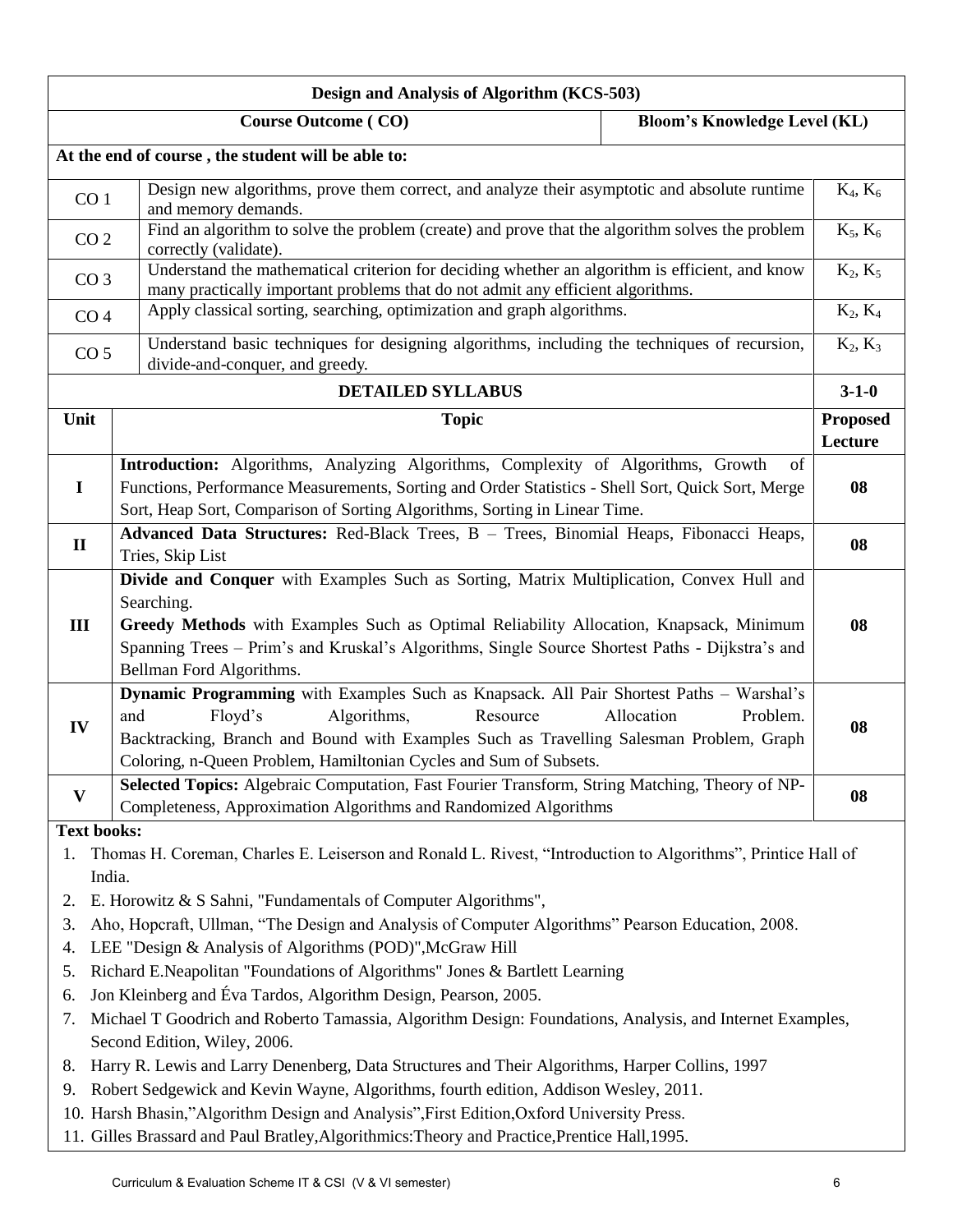|                                                                   | <b>Statistical Computing (KIT-051)</b>                                                                                                                                                                                                                                                                                                                                                                                                                                                                                                                                                                                    |                            |  |  |  |  |
|-------------------------------------------------------------------|---------------------------------------------------------------------------------------------------------------------------------------------------------------------------------------------------------------------------------------------------------------------------------------------------------------------------------------------------------------------------------------------------------------------------------------------------------------------------------------------------------------------------------------------------------------------------------------------------------------------------|----------------------------|--|--|--|--|
| <b>Course Outcome (CO)</b><br><b>Bloom's Knowledge Level (KL)</b> |                                                                                                                                                                                                                                                                                                                                                                                                                                                                                                                                                                                                                           |                            |  |  |  |  |
|                                                                   | At the end of course, the student will be able to:                                                                                                                                                                                                                                                                                                                                                                                                                                                                                                                                                                        |                            |  |  |  |  |
| CO <sub>1</sub>                                                   | Understand and apply the probability distributions, random number generation and density<br>estimations to perform analysis of various kinds of data                                                                                                                                                                                                                                                                                                                                                                                                                                                                      | $K2, K_4, K_6$             |  |  |  |  |
| CO <sub>2</sub>                                                   | Understand and manipulate data, design and perform simple Monte Carlo experiments, and be<br>able to use resampling methods                                                                                                                                                                                                                                                                                                                                                                                                                                                                                               | $K_5, K_6$                 |  |  |  |  |
| CO <sub>3</sub>                                                   | Perform statistical analysis on variety of data                                                                                                                                                                                                                                                                                                                                                                                                                                                                                                                                                                           | $K_2, K_5$                 |  |  |  |  |
| CO <sub>4</sub>                                                   | Perform appropriate statistical tests using R and visualize the outcome                                                                                                                                                                                                                                                                                                                                                                                                                                                                                                                                                   | $K_2, K_4$                 |  |  |  |  |
| CO <sub>5</sub>                                                   | Discuss the results obtained from their analyses after creating customized graphical and<br>numerical summaries                                                                                                                                                                                                                                                                                                                                                                                                                                                                                                           | $K_2, K_3$                 |  |  |  |  |
|                                                                   | <b>DETAILED SYLLABUS</b>                                                                                                                                                                                                                                                                                                                                                                                                                                                                                                                                                                                                  | $3 - 0 - 0$                |  |  |  |  |
| Unit                                                              | <b>Topic</b>                                                                                                                                                                                                                                                                                                                                                                                                                                                                                                                                                                                                              | <b>Proposed</b><br>Lecture |  |  |  |  |
| $\mathbf I$                                                       | Descriptive Statistics: Diagrammatic representation of data, measures of central tendency, measures<br>of dispersion, measures of skewness and kurtosis, correlation, inference procedure for correlation<br>coefficient, bivariate correlation, multiple correlations, linear regression and its inference procedure,<br>multiple regression.<br>Probability: Measures of probability, conditional probability, independent event, Bayes' theorem,<br>random variable, discrete and continuous probability distributions, expectation and variance, markov<br>inequality, chebyshev's inequality, central limit theorem. | 08                         |  |  |  |  |
| $\mathbf{I}$                                                      | Inferential Statistics: Sampling & Confidence Interval, Inference & Significance. Estimation and<br>Hypothesis Testing, Goodness of fit, Test of Independence, Permutations and Randomization Test, t-<br>test/z-test (one sample, independent, paired), ANOVA, chi-square.<br>Linear Methods for Regression Analysis: multiple regression analysis, orthogonalization by<br>Householder transformations (QR); singular value decomposition (SVD); linear dimension reduction<br>using principal component analysis (PCA).                                                                                                | 08                         |  |  |  |  |
| III                                                               | Pseudo-Random Numbers: Random number generation, Inverse-transform, acceptance-rejection,<br>transformations, multivariate probability calculations.<br>Monte Carlo Integration: Simulation and Monte Carlo integration, variance reduction, Monte Carlo<br>hypothesis testing, antithetic variables/control variates, importance sampling, stratified sampling<br>Markov chain Monte Carlo (McMC): Markov chains; Metropolis-Hastings algorithm; Gibbs<br>sampling; convergence                                                                                                                                          | 08                         |  |  |  |  |
| IV                                                                | Resampling Methods: Cross-validation, Bootstrapping, Jackknife resampling, percentile confidence<br>intervals, permutation tests<br>Density Estimation: Univariate density estimation, kernel smoothing, multivariate density<br>estimation<br><b>Numerical Methods:</b><br>finding;<br>Root<br>numerical<br>integration;<br>numerical<br>more<br>on<br>maximization/minimization; constrained and unconstrained optimization; EM (Expectation-<br>Maximization) algorithm; simplex algorithm                                                                                                                             | 08                         |  |  |  |  |
| $\mathbf{V}$                                                      | Introduction to R programming: History of R programming, starting and ending R, R as a<br>scientific calculator, handling package, workspace, inspecting variables, operators and expressions in<br>R, data objects and types, vectors, matrices and arrays, lists and data frames, built-in and user-defined<br>functions, strings and factors, flow control and loops, advanced looping, date and times.                                                                                                                                                                                                                | 08                         |  |  |  |  |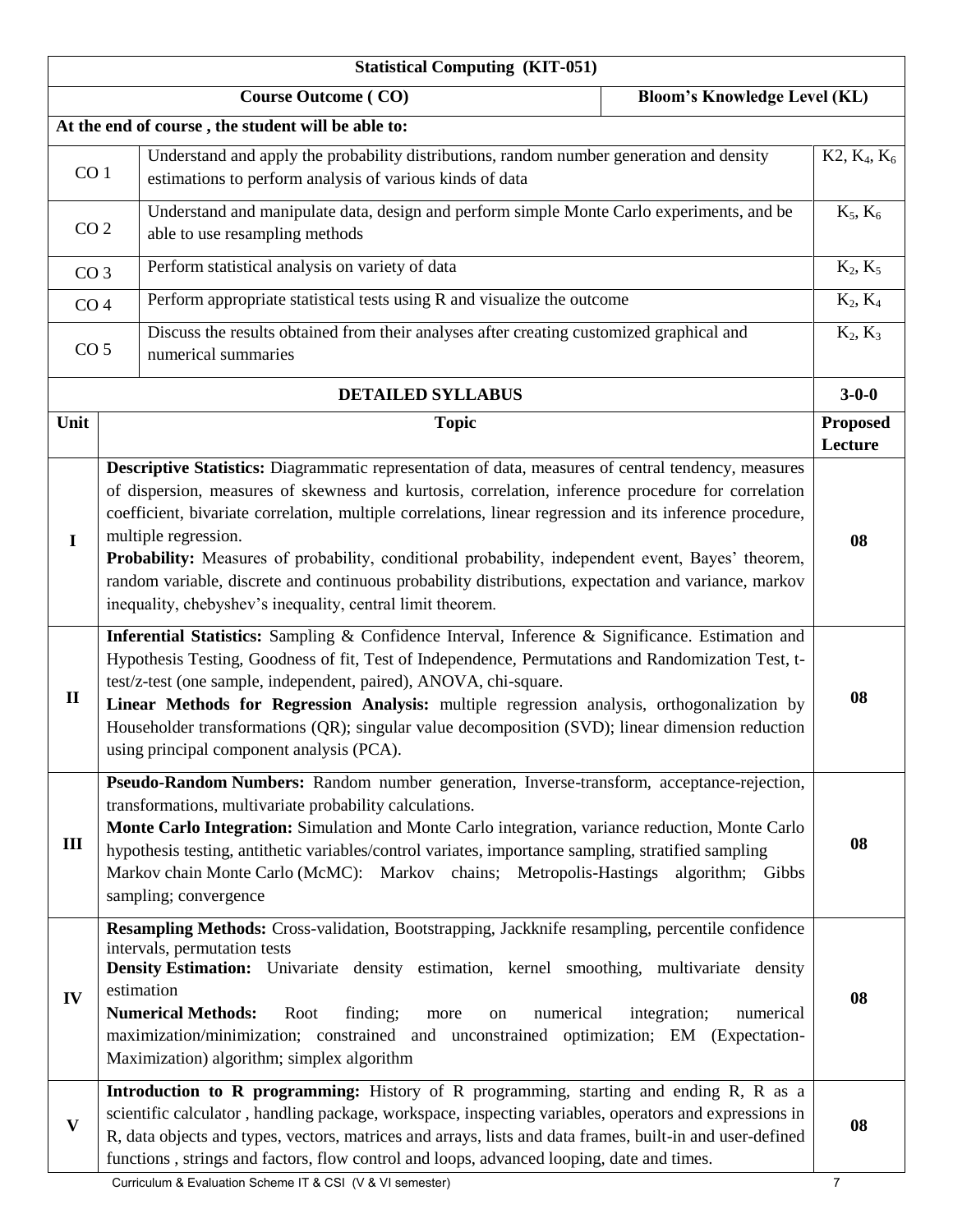**Using R for statistical analysis:** Importing data files, exporting data, outputting results, exporting graphs, graphics in R, interactively adding information of plot, performing data analysis tasks. R commands for descriptive statistics, data aggregation, representation of multivariate data, code factorization and optimization, statistical libraries in R.

#### **References:**

- 1. S.C. Gupta & V.K. Kapoor, "Fundamentals of Mathematical Statistics", Sultan Chand & Sons
- 2. Sheldon M. Ross, "Introduction to Probability and Statistics for Engineers and Scientists", Academic Press.
- 3. Dudewicz, E.J., Mishra, S.N., "Modern Mathematical Statistics", Willy
- 4. Purohit S. G., Gore S. D., Deshmukh S. K., "Statistics using R, Narosa
- 5. Rizzo, M. L., "Statistical Computing with R", Boca Raton, FL: Chapman & Hall/CRC Press
- 6. Normal Maltoff, The Art of R programming, William
- 7. Dalgaard, Peter, "Introductory statistics with R", Springer Science & Business Media
- 8. M. D. Ugarte, A. F. Militino, A. T. Arnholt, "Probability and Statistics with R", CRC Press
- 9. Kundu, D. and Basu, A., "Statistical computing existing methods and recent developments", Narosa
- 10. Gentle, James E., Härdle, Wolfgang Karl, Mori, Yuich, "Handbook of Computational Statistics", Springer
- 11. Givens and Hoeting, "Computational Statistics", Wiley Series in Prob. and Statistics
- 12. Michael J. Crawley "The R Book", John Wiley and Sons.
- 13. Richard Cotton, "Learning R", O'Reilly
- 14. Brain S. Everitt, "A Handbook of Statistical Analysis Using R", Second Edition, LLC
- 15. Randall E. Schumacker, "Learning Statistics Using R", Sage.
- 16. Jared P. Lander, "R for Everyone" Addison Wesley.
- 17. Monahan, J.F., "Numerical methods of statistics", Cambridge University Press.
- 18. Robert, C. and Casella, G., "Introducing Monte Carlo Methods with R", Springer Verlag, New York.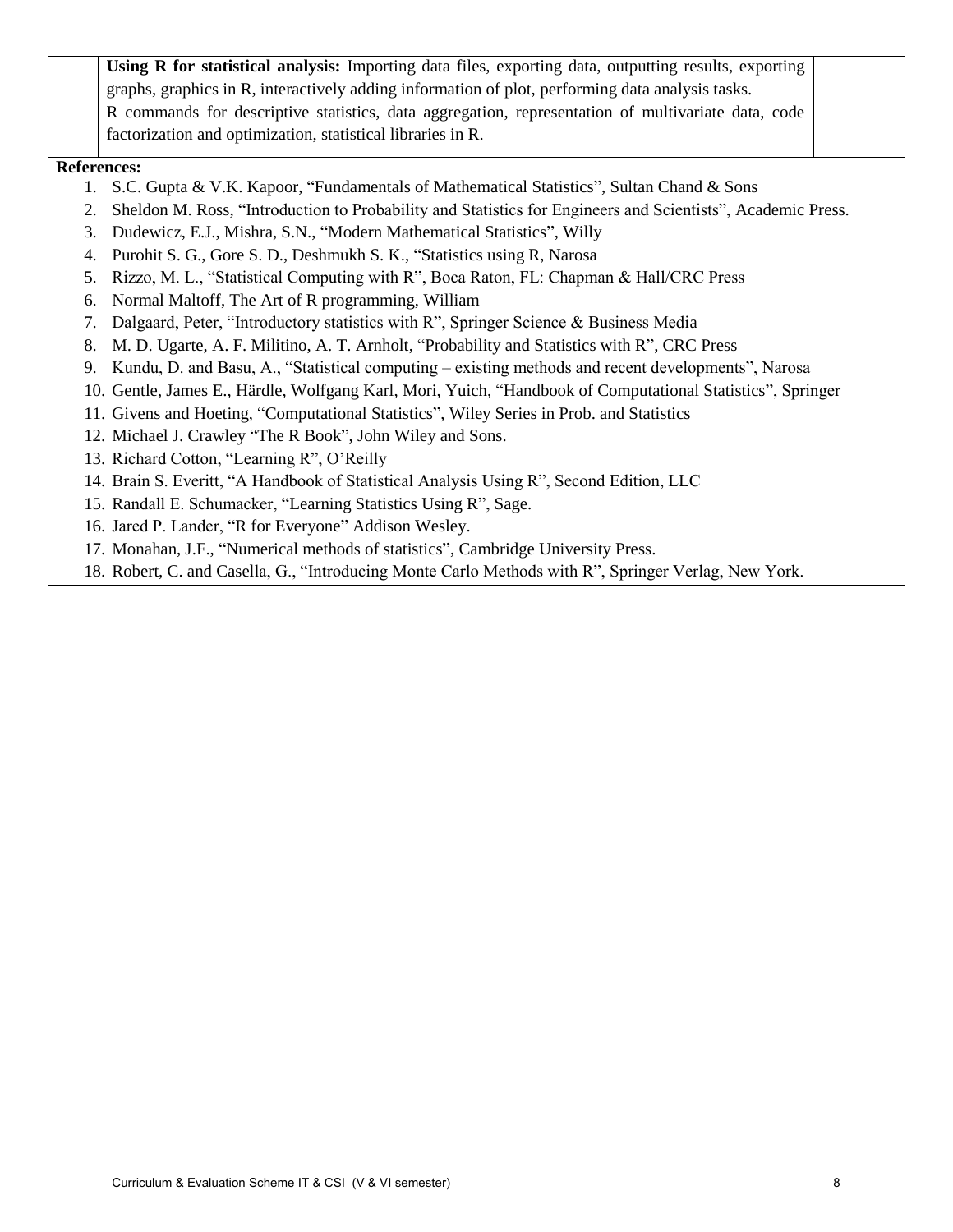|                    | <b>Compiler Design (KIT-052)</b>                                                                                                                                                                                                                                                                                                                                                                                                                                                                                                 |                 |
|--------------------|----------------------------------------------------------------------------------------------------------------------------------------------------------------------------------------------------------------------------------------------------------------------------------------------------------------------------------------------------------------------------------------------------------------------------------------------------------------------------------------------------------------------------------|-----------------|
|                    | <b>Bloom's Knowledge Level (KL)</b><br><b>Course Outcome (CO)</b>                                                                                                                                                                                                                                                                                                                                                                                                                                                                |                 |
|                    | At the end of course, the student will be able to:                                                                                                                                                                                                                                                                                                                                                                                                                                                                               |                 |
|                    | Acquire knowledge of different phases and passes of the compiler and also able to use the                                                                                                                                                                                                                                                                                                                                                                                                                                        | $K_3, K_6$      |
| CO <sub>1</sub>    | compiler tools like LEX, YACC, etc. Students will also be able to design different types of                                                                                                                                                                                                                                                                                                                                                                                                                                      |                 |
|                    | compiler tools to meet the requirements of the realistic constraints of compilers.                                                                                                                                                                                                                                                                                                                                                                                                                                               |                 |
|                    | Understand the parser and its types i.e. Top-Down and Bottom-up parsers and construction of                                                                                                                                                                                                                                                                                                                                                                                                                                      | $K_2, K_6$      |
| CO <sub>2</sub>    | LL, SLR, CLR, and LALR parsing table.                                                                                                                                                                                                                                                                                                                                                                                                                                                                                            |                 |
| CO <sub>3</sub>    | Implement the compiler using syntax-directed translation method and get knowledge about the<br>synthesized and inherited attributes.                                                                                                                                                                                                                                                                                                                                                                                             | $K_4, K_5$      |
| CO <sub>4</sub>    | Acquire knowledge about run time data structure like symbol table organization and different<br>techniques used in that.                                                                                                                                                                                                                                                                                                                                                                                                         | $K_2, K_3$      |
|                    | Understand the target machine's run time environment, its instruction set for code generation                                                                                                                                                                                                                                                                                                                                                                                                                                    | $K_2, K_4$      |
| CO <sub>5</sub>    | and techniques used for code optimization.                                                                                                                                                                                                                                                                                                                                                                                                                                                                                       |                 |
|                    | <b>DETAILED SYLLABUS</b>                                                                                                                                                                                                                                                                                                                                                                                                                                                                                                         | $3 - 0 - 0$     |
| Unit               | <b>Topic</b>                                                                                                                                                                                                                                                                                                                                                                                                                                                                                                                     | <b>Proposed</b> |
|                    |                                                                                                                                                                                                                                                                                                                                                                                                                                                                                                                                  | Lecture         |
| $\mathbf I$        | Introduction to Compiler: Phases and passes, Bootstrapping, Finite state machines and regular<br>expressions and their applications to lexical analysis, Optimization of DFA-Based Pattern Matchers<br>implementation of lexical analyzers, lexical-analyzer generator, LEX compiler, Formal grammars<br>and their application to syntax analysis, BNF notation, ambiguity, YACC. The syntactic<br>specification of programming languages: Context free grammars, derivation and parse trees,<br>capabilities of CFG.            | 08              |
| $\mathbf{I}$       | Basic Parsing Techniques: Parsers, Shift reduce parsing, operator precedence parsing, top down<br>parsing, predictive parsers Automatic Construction of efficient Parsers: LR parsers, the canonical<br>Collection of LR(0) items, constructing SLR parsing tables, constructing Canonical LR parsing<br>tables, Constructing LALR parsing tables, using ambiguous grammars, an automatic parser<br>generator, implementation of LR parsing tables.                                                                              | 08              |
| III                | Syntax-directed Translation: Syntax-directed Translation schemes, Implementation of Syntax-<br>directed Translators, Intermediate code, postfix notation, Parse trees & syntax trees, three address<br>code, quadruple & triples, translation of assignment statements, Boolean expressions, statements<br>that alter the flow of control, postfix translation, translation with a top down parser. More about<br>translation: Array references in arithmetic expressions, procedures call, declarations and case<br>statements. | 08              |
| IV                 | Symbol Tables: Data structure for symbols tables, representing scope information. Run-Time<br>Administration: Implementation of simple stack allocation scheme, storage allocation in block<br>structured language. Error Detection & Recovery: Lexical Phase errors, syntactic phase errors<br>semantic errors.                                                                                                                                                                                                                 | 08              |
| $\mathbf{V}$       | Code Generation: Design Issues, the Target Language. Addresses in the Target Code, Basic<br>Blocks and Flow Graphs, Optimization of Basic Blocks, Code Generator. Code optimization:<br>Machine-Independent Optimizations, Loop optimization, DAG representation of basic blocks,<br>value numbers and algebraic laws, Global Data-Flow analysis.                                                                                                                                                                                | 08              |
| <b>Text books:</b> |                                                                                                                                                                                                                                                                                                                                                                                                                                                                                                                                  |                 |
| 1.                 | K. Muneeswaran, Compiler Design, First Edition, Oxford University Press.                                                                                                                                                                                                                                                                                                                                                                                                                                                         |                 |
| 2,                 | J.P. Bennet, "Introduction to Compiler Techniques", Second Edition, Tata McGraw-Hill, 2003.                                                                                                                                                                                                                                                                                                                                                                                                                                      |                 |
| 3.                 | Henk Alblas and Albert Nymeyer, "Practice and Principles of Compiler Building with C", PHI, 2001.                                                                                                                                                                                                                                                                                                                                                                                                                                |                 |
| 4.                 | Aho, Sethi & Ullman, "Compilers: Principles, Techniques and Tools", Pearson Education                                                                                                                                                                                                                                                                                                                                                                                                                                            |                 |
|                    | 5. V Raghvan, "Principles of Compiler Design", TMH                                                                                                                                                                                                                                                                                                                                                                                                                                                                               |                 |
|                    | 6. Kenneth Louden," Compiler Construction", Cengage Learning.                                                                                                                                                                                                                                                                                                                                                                                                                                                                    |                 |
|                    |                                                                                                                                                                                                                                                                                                                                                                                                                                                                                                                                  |                 |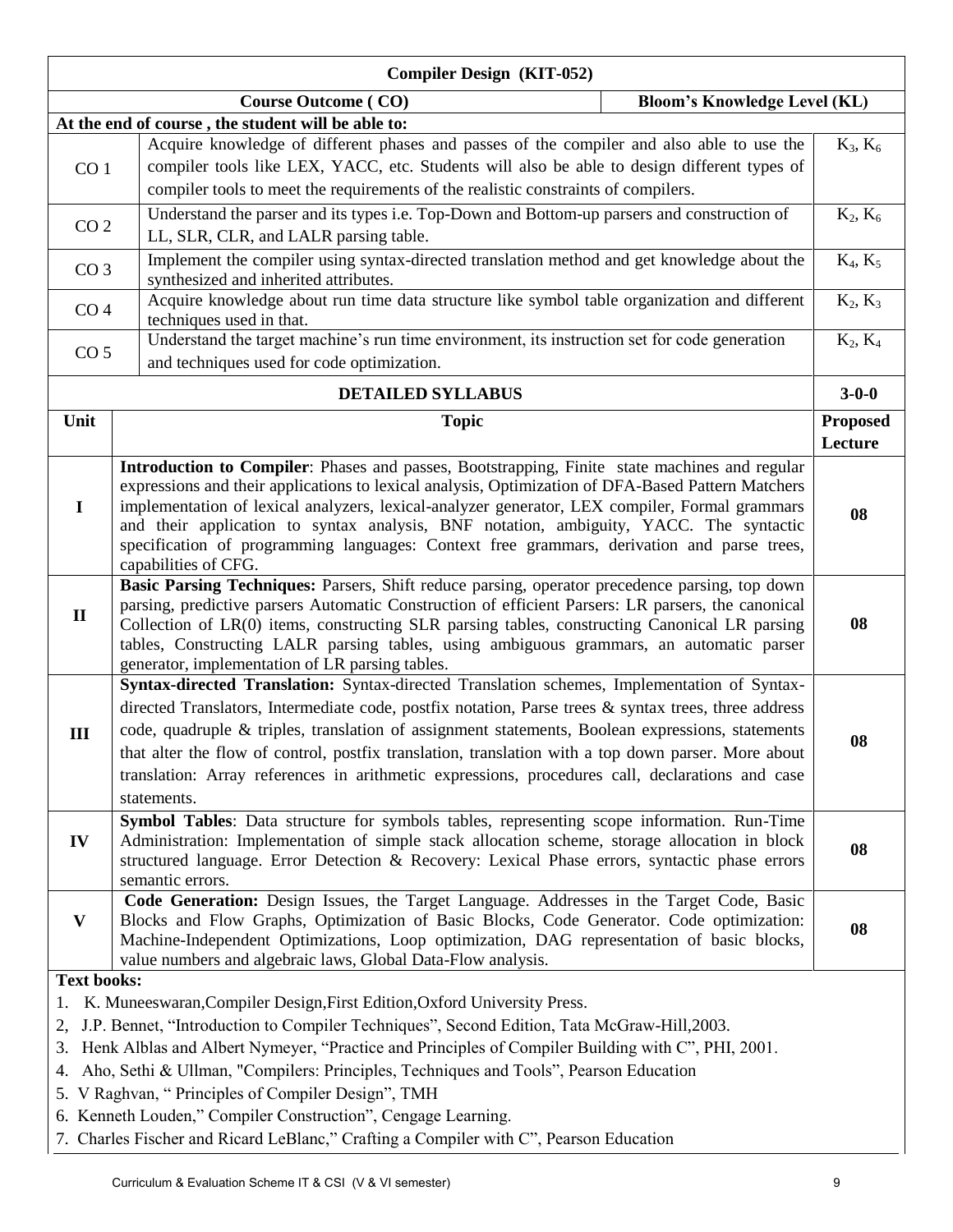| <b>Computer Graphics (KCS-053)</b>                                                                                                                                                                                                                                                                                                                                                                                                                                                                                                                                                                                                |                                                                                                                                                                                                                                                                                                                                                                                                                                                                                                                                                             |                 |  |  |  |  |
|-----------------------------------------------------------------------------------------------------------------------------------------------------------------------------------------------------------------------------------------------------------------------------------------------------------------------------------------------------------------------------------------------------------------------------------------------------------------------------------------------------------------------------------------------------------------------------------------------------------------------------------|-------------------------------------------------------------------------------------------------------------------------------------------------------------------------------------------------------------------------------------------------------------------------------------------------------------------------------------------------------------------------------------------------------------------------------------------------------------------------------------------------------------------------------------------------------------|-----------------|--|--|--|--|
|                                                                                                                                                                                                                                                                                                                                                                                                                                                                                                                                                                                                                                   | <b>Course Outcome (CO)</b><br><b>Bloom's Knowledge Level (KL)</b>                                                                                                                                                                                                                                                                                                                                                                                                                                                                                           |                 |  |  |  |  |
|                                                                                                                                                                                                                                                                                                                                                                                                                                                                                                                                                                                                                                   | At the end of course, the student will be able to:                                                                                                                                                                                                                                                                                                                                                                                                                                                                                                          |                 |  |  |  |  |
| CO <sub>1</sub>                                                                                                                                                                                                                                                                                                                                                                                                                                                                                                                                                                                                                   | Understand the graphics hardware used in field of computer graphics.                                                                                                                                                                                                                                                                                                                                                                                                                                                                                        | $K_2$           |  |  |  |  |
| CO <sub>2</sub>                                                                                                                                                                                                                                                                                                                                                                                                                                                                                                                                                                                                                   | Understand the concept of graphics primitives like lines and circle based on different<br>algorithms.                                                                                                                                                                                                                                                                                                                                                                                                                                                       |                 |  |  |  |  |
| CO <sub>3</sub>                                                                                                                                                                                                                                                                                                                                                                                                                                                                                                                                                                                                                   | Apply the 2D graphics transformations, composite transformation and Clipping concepts.                                                                                                                                                                                                                                                                                                                                                                                                                                                                      | $K_4$           |  |  |  |  |
| CO <sub>4</sub>                                                                                                                                                                                                                                                                                                                                                                                                                                                                                                                                                                                                                   | Apply the concepts of and techniques used in 3D computer graphics, including viewing<br>transformations.                                                                                                                                                                                                                                                                                                                                                                                                                                                    | $K_2, K_3$      |  |  |  |  |
| CO <sub>5</sub>                                                                                                                                                                                                                                                                                                                                                                                                                                                                                                                                                                                                                   | Perform the concept of projections, curve and hidden surfaces in real life.                                                                                                                                                                                                                                                                                                                                                                                                                                                                                 | $K_2, K_3$      |  |  |  |  |
|                                                                                                                                                                                                                                                                                                                                                                                                                                                                                                                                                                                                                                   | <b>DETAILED SYLLABUS</b>                                                                                                                                                                                                                                                                                                                                                                                                                                                                                                                                    | $3 - 0 - 0$     |  |  |  |  |
| Unit                                                                                                                                                                                                                                                                                                                                                                                                                                                                                                                                                                                                                              | <b>Topic</b>                                                                                                                                                                                                                                                                                                                                                                                                                                                                                                                                                | <b>Proposed</b> |  |  |  |  |
|                                                                                                                                                                                                                                                                                                                                                                                                                                                                                                                                                                                                                                   |                                                                                                                                                                                                                                                                                                                                                                                                                                                                                                                                                             | Lecture         |  |  |  |  |
| $\mathbf I$                                                                                                                                                                                                                                                                                                                                                                                                                                                                                                                                                                                                                       | Introduction and Line Generation: Types of computer graphics, Graphic Displays-Random scan<br>displays, Raster scan displays, Frame buffer and video controller, Points and lines, Line drawing<br>algorithms, Circle generating algorithms, Mid-point circle generating algorithm, and parallel<br>version of these algorithms.                                                                                                                                                                                                                            | 08              |  |  |  |  |
| $\mathbf{I}$                                                                                                                                                                                                                                                                                                                                                                                                                                                                                                                                                                                                                      | <b>Transformations:</b> Basic transformation, Matrix representations and homogenous coordinates,<br>Composite transformations, Reflections and shearing.<br><b>Windowing and Clipping:</b> Viewing pipeline, Viewing transformations, 2-D Clipping algorithms-<br>Line clipping algorithms such as Cohen Sutherland line clipping algorithm, Liang Barsky<br>algorithm, Line clipping against non rectangular clip windows; Polygon clipping - Sutherland<br>Hodgeman polygon clipping, Weiler and Atherton polygon clipping, Curve clipping, Text clipping |                 |  |  |  |  |
| III                                                                                                                                                                                                                                                                                                                                                                                                                                                                                                                                                                                                                               | Three Dimensional: 3-D Geometric Primitives, 3-D Object representation, 3-D Transformation, 3-<br>D viewing, projections, 3-D Clipping.                                                                                                                                                                                                                                                                                                                                                                                                                     | 08              |  |  |  |  |
| IV                                                                                                                                                                                                                                                                                                                                                                                                                                                                                                                                                                                                                                | Curves and Surfaces: Quadric surfaces, Spheres, Ellipsoid, Blobby objects, Introductory concepts<br>of Spline, Bspline and Bezier curves and surfaces.                                                                                                                                                                                                                                                                                                                                                                                                      | 08              |  |  |  |  |
| V                                                                                                                                                                                                                                                                                                                                                                                                                                                                                                                                                                                                                                 | Hidden Lines and Surfaces: Back Face Detection algorithm, Depth buffer method, A- buffer<br>method, Scan line method, basic illumination models- Ambient light, Diffuse reflection, Specular<br>reflection and Phong model, Combined approach, Warn model, Intensity Attenuation, Color<br>consideration, Transparency and Shadows.                                                                                                                                                                                                                         | 08              |  |  |  |  |
|                                                                                                                                                                                                                                                                                                                                                                                                                                                                                                                                                                                                                                   |                                                                                                                                                                                                                                                                                                                                                                                                                                                                                                                                                             |                 |  |  |  |  |
| <b>Text books:</b><br>1. Donald Hearn and M Pauline Baker, "Computer Graphics C Version", Pearson Education<br>2. Foley, Vandam, Feiner, Hughes - "Computer Graphics principle", Pearson Education.<br>3. Rogers, "Procedural Elements of Computer Graphics", McGraw Hill<br>4. W. M. Newman, R. F. Sproull – "Principles of Interactive computer Graphics" – Tata MCGraw Hill.<br>5. Amrendra N Sinha and Arun D Udai," Computer Graphics", Tata MCGraw Hill.<br>6. R.K. Maurya, "Computer Graphics" Wiley Dreamtech Publication.<br>7. Mukherjee, Fundamentals of Computer graphics & Multimedia, PHI Learning Private Limited. |                                                                                                                                                                                                                                                                                                                                                                                                                                                                                                                                                             |                 |  |  |  |  |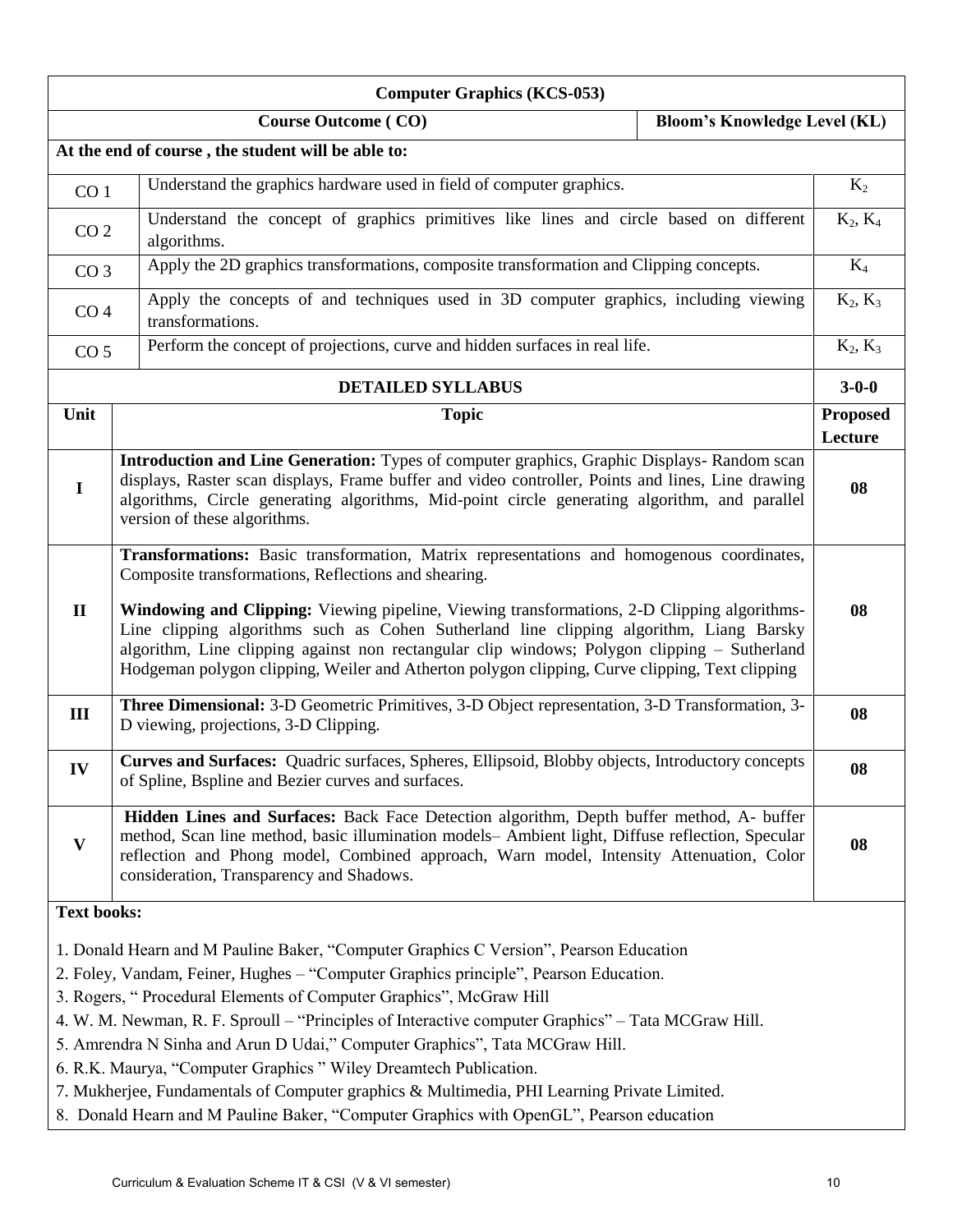|                                                             | <b>Object Oriented System Design (KCS-054)</b>                                                                                                                                                                                                                                                                                                                                                                                                                                                                                                                                                                                                                                                                                                                                      |                 |
|-------------------------------------------------------------|-------------------------------------------------------------------------------------------------------------------------------------------------------------------------------------------------------------------------------------------------------------------------------------------------------------------------------------------------------------------------------------------------------------------------------------------------------------------------------------------------------------------------------------------------------------------------------------------------------------------------------------------------------------------------------------------------------------------------------------------------------------------------------------|-----------------|
|                                                             | <b>Bloom's Knowledge Level (KL)</b><br><b>Course Outcome (CO)</b>                                                                                                                                                                                                                                                                                                                                                                                                                                                                                                                                                                                                                                                                                                                   |                 |
|                                                             | At the end of course, the student will be able to:                                                                                                                                                                                                                                                                                                                                                                                                                                                                                                                                                                                                                                                                                                                                  |                 |
| CO <sub>1</sub>                                             | To Understand the application development and analyze the insights of object oriented                                                                                                                                                                                                                                                                                                                                                                                                                                                                                                                                                                                                                                                                                               | $K_2, K_4$      |
|                                                             | programming to implement application                                                                                                                                                                                                                                                                                                                                                                                                                                                                                                                                                                                                                                                                                                                                                |                 |
| CO <sub>2</sub>                                             | To Understand, analyze and apply the role of overall modeling concepts (i.e. System, structural)                                                                                                                                                                                                                                                                                                                                                                                                                                                                                                                                                                                                                                                                                    | $K_2, K_3$      |
| CO <sub>3</sub>                                             | To Understand, analyze and apply oops concepts (i.e. abstraction, inheritance)<br>To know the concepts of $C_{++}$ for understanding the implementation of object oriented concepts                                                                                                                                                                                                                                                                                                                                                                                                                                                                                                                                                                                                 | $K_2, K_3, K_4$ |
| CO <sub>4</sub>                                             |                                                                                                                                                                                                                                                                                                                                                                                                                                                                                                                                                                                                                                                                                                                                                                                     | $K_2, K_3$      |
| CO <sub>5</sub>                                             | To understand and apply object oriented paradigm concepts to implement real world problems.                                                                                                                                                                                                                                                                                                                                                                                                                                                                                                                                                                                                                                                                                         | $K_2, K_3$      |
|                                                             | <b>DETAILED SYLLABUS</b>                                                                                                                                                                                                                                                                                                                                                                                                                                                                                                                                                                                                                                                                                                                                                            | $3 - 0 - 0$     |
| Unit                                                        | <b>Topic</b>                                                                                                                                                                                                                                                                                                                                                                                                                                                                                                                                                                                                                                                                                                                                                                        | <b>Proposed</b> |
|                                                             |                                                                                                                                                                                                                                                                                                                                                                                                                                                                                                                                                                                                                                                                                                                                                                                     | Lecture         |
| $\mathbf I$                                                 | <b>Introduction:</b> The meaning of Object Orientation, object identity, Encapsulation, information<br>hiding, polymorphism, generosity, importance of modelling, principles of modelling, object oriented                                                                                                                                                                                                                                                                                                                                                                                                                                                                                                                                                                          | 08              |
|                                                             | modelling, Introduction to UML, conceptual model of the UML, Architecture.                                                                                                                                                                                                                                                                                                                                                                                                                                                                                                                                                                                                                                                                                                          |                 |
| $\mathbf{I}$                                                | Basic Structural Modeling: Classes, Relationships, common Mechanisms, and diagrams. Class<br>&Object Diagrams: Terms, concepts, modelling techniques for Class & Object Diagrams.<br>Collaboration Diagrams: Terms, Concepts, depicting a message, polymorphism in collaboration<br>Diagrams, iterated messages, use of self in messages. Sequence Diagrams: Terms, concepts,<br>depicting asynchronous messages with/without priority, call-back mechanism, broadcast messages.<br>Basic Behavioural Modeling: Use cases, Use case Diagrams, Activity Diagrams, State Machine,<br>Process and thread, Event and signals, Time diagram, interaction diagram, Package diagram.<br>Architectural Modeling: Component, Deployment, Component diagrams and Deployment<br>diagrams.      | 08              |
| $\mathbf{III}$                                              | Object Oriented Analysis: Object oriented design, Object design, Combining three models, Designing<br>algorithms, design optimization, Implementation of control, Adjustment of inheritance, Object<br>representation, Physical packaging, Documenting design considerations.<br>Structured analysis and structured design (SA/SD), Jackson Structured Development<br>(JSD). Mapping object oriented concepts using non-object oriented language, Translating classes into<br>data structures, Passing arguments to methods, Implementing inheritance, associations encapsulation.<br>Object oriented programming style: reusability, extensibility, robustness, programming in the<br>large. Procedural v/s OOP, Object oriented language features. Abstraction and Encapsulation. | 08              |
| IV                                                          | C++ Basics : Overview, Program structure, namespace, identifiers, variables, constants, enum,<br>operators, typecasting, control structures<br>C++ Functions: Simple functions, Call and Return by reference, Inline functions, Macro Vs. Inline<br>functions, Overloading of functions, default arguments, friend functions, virtual functions                                                                                                                                                                                                                                                                                                                                                                                                                                     | 08              |
| $\mathbf{V}$                                                | Objects and Classes : Basics of object and class in C++, Private and public members, static data<br>and function members, constructors and their types, destructors, operator overloading, type<br>conversion. Inheritance: Concept of Inheritance, types of inheritance: single, multiple, multilevel,<br>hierarchical, hybrid, protected members, overriding, virtual base class<br><b>Polymorphism :</b> Pointers in C++, Pointes and Objects, this pointer, virtual and pure virtual<br>functions, Implementing polymorphism                                                                                                                                                                                                                                                    | 08              |
| <b>Text Books</b><br>1.<br>2.<br>3.<br>4.<br>5.<br>6.<br>7. | James Rumbaugh et. al, "Object Oriented Modeling and Design", 2nd Edition Pearson Education<br>Grady Booch, James Rumbaugh, Ivar Jacobson, "The Unified Modeling Language User Guide", Pearson<br>Education<br>Object Oriented Programming With C++, E Balagurusamy, McGraw-Hill Education<br>C++ Programming, Black Book, Steven Holzner, dreamtech<br>Object Oriented Programming in Turbo C++, Robert Lafore, Galgotia<br>Object Oriented Programming with ANSI and Turbo C++, Ashok Kamthane, Pearson<br>The Compete Reference C++, Herbert Schlitz, McGraw-Hill Education                                                                                                                                                                                                      |                 |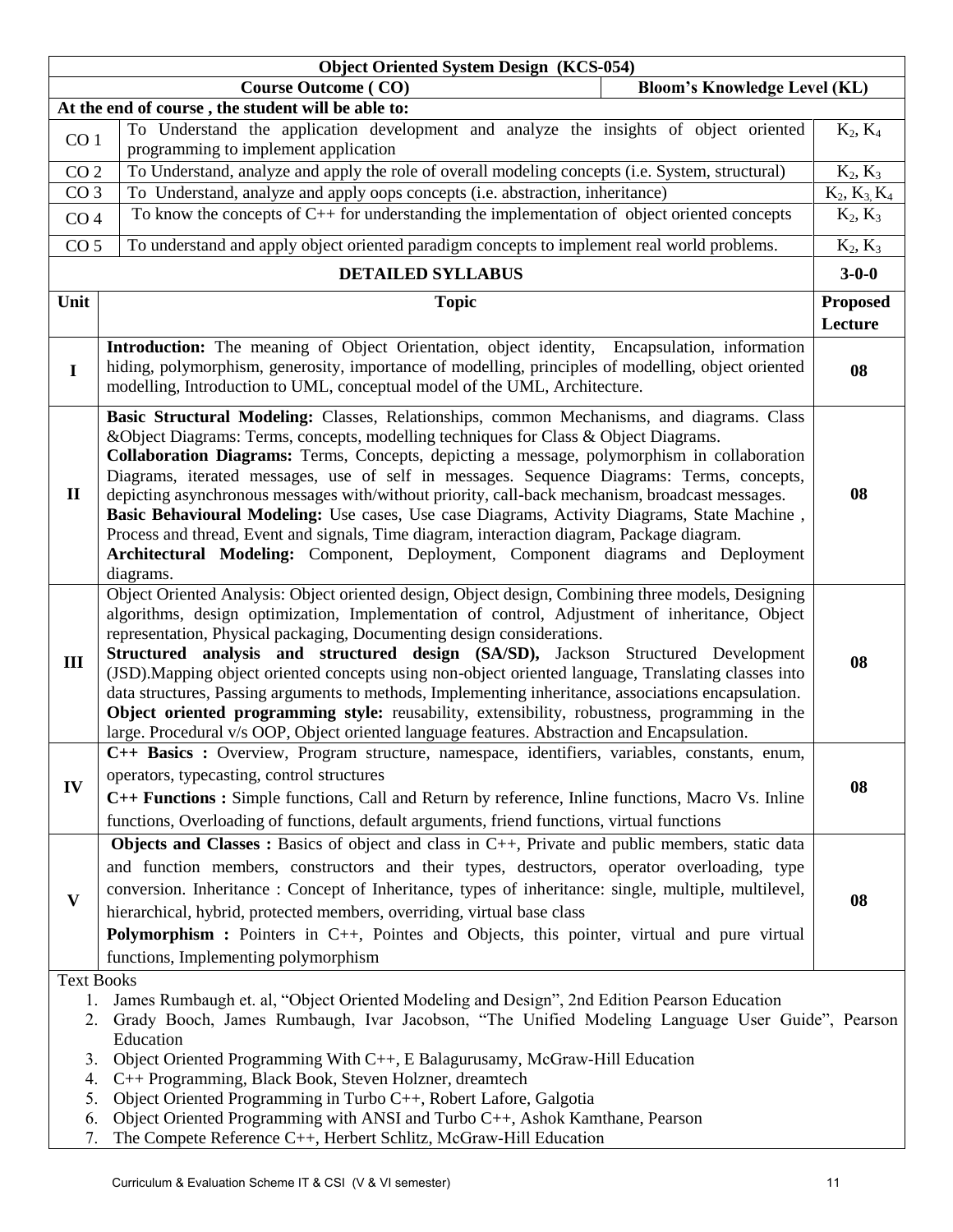| <b>Machine Learning Techniques (KCS-055)</b> |                                                                                                                                                                                                                                                                                                                                                                                                                                                                                                                                                                                                         |                            |  |  |  |  |
|----------------------------------------------|---------------------------------------------------------------------------------------------------------------------------------------------------------------------------------------------------------------------------------------------------------------------------------------------------------------------------------------------------------------------------------------------------------------------------------------------------------------------------------------------------------------------------------------------------------------------------------------------------------|----------------------------|--|--|--|--|
|                                              | <b>Bloom's Knowledge Level (KL)</b><br><b>Course Outcome (CO)</b>                                                                                                                                                                                                                                                                                                                                                                                                                                                                                                                                       |                            |  |  |  |  |
|                                              | At the end of course, the student will be able:                                                                                                                                                                                                                                                                                                                                                                                                                                                                                                                                                         |                            |  |  |  |  |
| CO <sub>1</sub>                              | To understand the need for machine learning for various problem solving                                                                                                                                                                                                                                                                                                                                                                                                                                                                                                                                 | $K_1$ , $K_2$              |  |  |  |  |
|                                              | To understand a wide variety of learning algorithms and how to evaluate models generated<br>CO <sub>2</sub><br>from data                                                                                                                                                                                                                                                                                                                                                                                                                                                                                |                            |  |  |  |  |
| CO <sub>3</sub>                              | To understand the latest trends in machine learning                                                                                                                                                                                                                                                                                                                                                                                                                                                                                                                                                     | $K_2$ , $K_3$              |  |  |  |  |
|                                              | To design appropriate machine learning algorithms and apply the algorithms to a real-world<br>CO <sub>4</sub><br>problems                                                                                                                                                                                                                                                                                                                                                                                                                                                                               |                            |  |  |  |  |
| CO <sub>5</sub>                              | To optimize the models learned and report on the expected accuracy that can be achieved by<br>applying the models                                                                                                                                                                                                                                                                                                                                                                                                                                                                                       | $K_4, K_5$                 |  |  |  |  |
|                                              | <b>DETAILED SYLLABUS</b>                                                                                                                                                                                                                                                                                                                                                                                                                                                                                                                                                                                | $3 - 0 - 0$                |  |  |  |  |
| Unit                                         | <b>Topic</b>                                                                                                                                                                                                                                                                                                                                                                                                                                                                                                                                                                                            | <b>Proposed</b><br>Lecture |  |  |  |  |
| $\mathbf I$                                  | <b>INTRODUCTION</b> – Learning, Types of Learning, Well defined learning problems, Designing<br>a Learning System, History of ML, Introduction of Machine Learning Approaches - (Artificial<br>Neural Network, Clustering, Reinforcement Learning, Decision Tree Learning, Bayesian<br>networks, Support Vector Machine, Genetic Algorithm), Issues in Machine Learning and Data<br>Science Vs Machine Learning;                                                                                                                                                                                        | 08                         |  |  |  |  |
| $\mathbf{I}$                                 | <b>REGRESSION:</b> Linear Regression and Logistic Regression<br>BAYESIAN LEARNING - Bayes theorem, Concept learning, Bayes Optimal Classifier, Naïve<br>Bayes classifier, Bayesian belief networks, EM algorithm.<br><b>SUPPORT VECTOR MACHINE:</b> Introduction, Types of support vector kernel - (Linear<br>kernel, polynomial kernel, and Gaussiankernel), Hyperplane – (Decision surface), Properties of<br>SVM, and Issues in SVM.                                                                                                                                                                 |                            |  |  |  |  |
| III                                          | DECISION TREE LEARNING - Decision tree learning algorithm, Inductive bias, Inductive<br>inference with decision trees, Entropy and information theory, Information gain, ID-3<br>Algorithm, Issues in Decision tree learning.<br>INSTANCE-BASED LEARNING - k-Nearest Neighbour Learning, Locally Weighted<br>Regression, Radial basis function networks, Case-based learning.                                                                                                                                                                                                                           | 08                         |  |  |  |  |
| IV                                           | ARTIFICIAL NEURAL NETWORKS - Perceptron's, Multilayer perceptron, Gradient<br>descent and the Delta rule, Multilayer networks, Derivation of Backpropagation Algorithm,<br>Generalization, Unsupervised Learning - SOM Algorithm and its variant;<br><b>DEEP LEARNING</b> - Introduction, concept of convolutional neural network, Types of layers -<br>(Convolutional Layers, Activation function, pooling, fully connected), Concept of<br>Convolution (1D and 2D) layers, Training of network, Case study of CNN for eg on Diabetic<br>Retinopathy, Building a smart speaker, Self-deriving car etc. | 08                         |  |  |  |  |
| $\mathbf{V}$                                 | REINFORCEMENT LEARNING-Introduction to Reinforcement Learning, Learning<br>Task, Example of Reinforcement Learning in Practice, Learning Models for Reinforcement –<br>(Markov Decision process, Q Learning - Q Learning function, Q Learning Algorithm),<br>Application of Reinforcement Learning, Introduction to Deep Q Learning.<br>GENETIC ALGORITHMS: Introduction, Components, GA cycle of reproduction,<br>Crossover, Mutation, Genetic Programming, Models of Evolution and Learning, Applications.                                                                                            | 08                         |  |  |  |  |
| 1.<br>2.<br>3.<br>4.                         | <b>Text books:</b><br>Tom M. Mitchell, —Machine Learning, McGraw-Hill Education (India) Private Limited, 2013.<br>Ethem Alpaydin, —Introduction to Machine Learning (Adaptive Computation and<br>Machine Learning), The MIT Press 2004.<br>Stephen Marsland, —Machine Learning: An Algorithmic Perspective, CRC Press, 2009.<br>Bishop, C., Pattern Recognition and Machine Learning. Berlin: Springer-Verlag.                                                                                                                                                                                          |                            |  |  |  |  |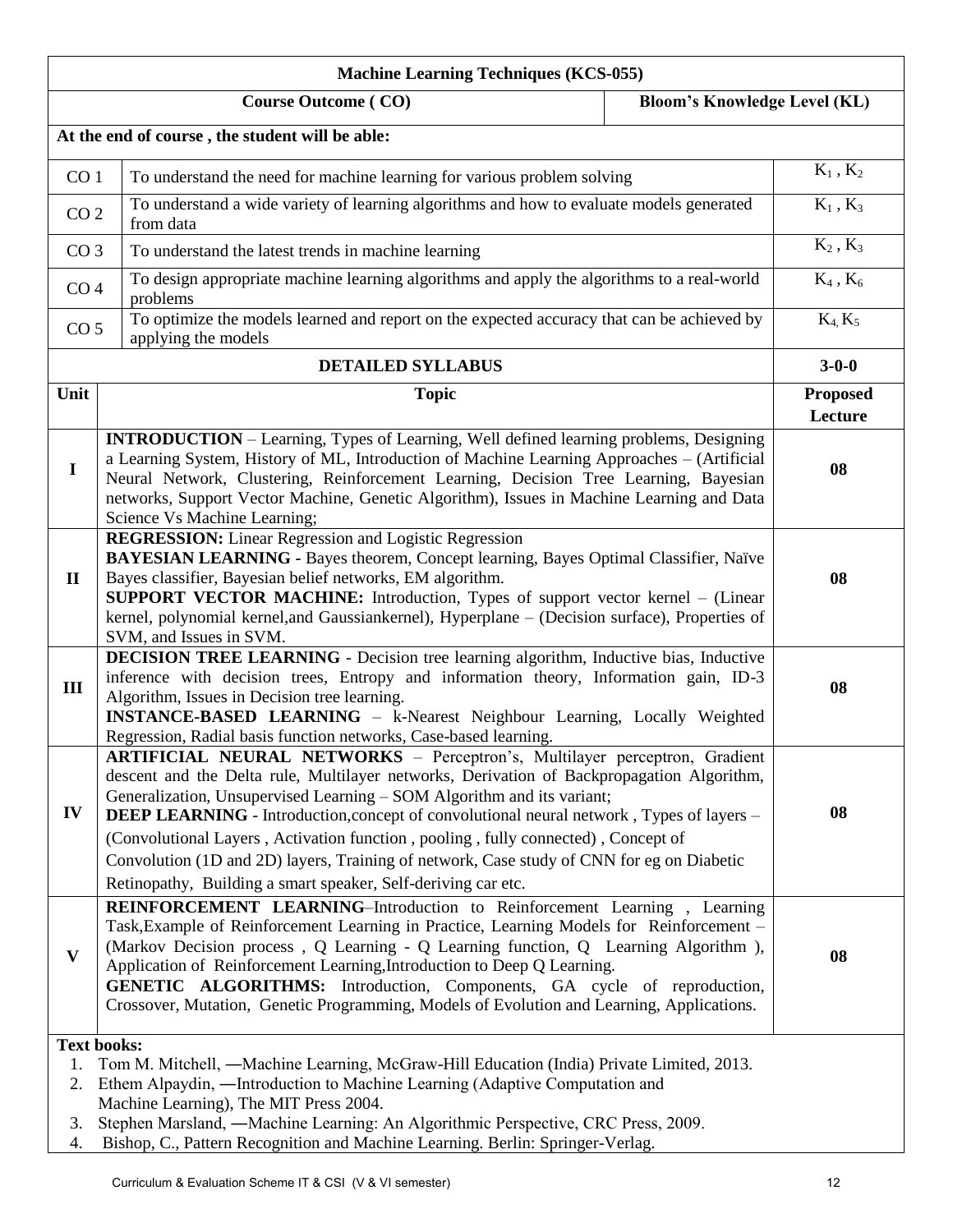| <b>Application of Soft Computing (KCS-056)</b>                                                                                                         |                                                                                                                                                                                                                                                                                                                                                                                    |                                     |                            |  |  |  |  |
|--------------------------------------------------------------------------------------------------------------------------------------------------------|------------------------------------------------------------------------------------------------------------------------------------------------------------------------------------------------------------------------------------------------------------------------------------------------------------------------------------------------------------------------------------|-------------------------------------|----------------------------|--|--|--|--|
|                                                                                                                                                        | <b>Course Outcome (CO)</b>                                                                                                                                                                                                                                                                                                                                                         | <b>Bloom's Knowledge Level (KL)</b> |                            |  |  |  |  |
|                                                                                                                                                        | At the end of course, the student will be able to:                                                                                                                                                                                                                                                                                                                                 |                                     |                            |  |  |  |  |
| CO <sub>1</sub>                                                                                                                                        | Recognize the feasibility of applying a soft computing methodology for a particular<br>problem                                                                                                                                                                                                                                                                                     |                                     | $K_2, K_4$                 |  |  |  |  |
| CO <sub>2</sub>                                                                                                                                        | Know the concepts and techniques of soft computing and foster their abilities in<br>designing and implementing soft computing based solutions for real-world and<br>engineering problems.                                                                                                                                                                                          | $K_4, K_6$                          |                            |  |  |  |  |
| CO <sub>3</sub>                                                                                                                                        | Apply neural networks to pattern classification and regression problems<br>solutions by various soft computing approaches for a given problem.                                                                                                                                                                                                                                     | and compare                         | $K_3, K_5$                 |  |  |  |  |
| CO <sub>4</sub>                                                                                                                                        | Apply fuzzy logic and reasoning to handle uncertainty and solve engineering problems                                                                                                                                                                                                                                                                                               |                                     | $K_3, K_4$                 |  |  |  |  |
| CO <sub>5</sub>                                                                                                                                        | Apply genetic algorithms to combinatorial optimization problems                                                                                                                                                                                                                                                                                                                    |                                     | $K_3$                      |  |  |  |  |
|                                                                                                                                                        | <b>DETAILED SYLLABUS</b>                                                                                                                                                                                                                                                                                                                                                           |                                     | $3 - 0 - 0$                |  |  |  |  |
| Unit                                                                                                                                                   | <b>Topic</b>                                                                                                                                                                                                                                                                                                                                                                       |                                     | <b>Proposed</b><br>Lecture |  |  |  |  |
| $\mathbf I$                                                                                                                                            | <b>Neural Networks-I (Introduction &amp; Architecture) : Neuron, Nerve structure and synapse,</b><br>Artificial Neuron and its model, activation functions, Neural network architecture: single<br>layer and multilayer feed forward networks, recurrent networks. Various learning techniques;<br>perception and convergence rule, Auto-associative and hetro-associative memory. |                                     |                            |  |  |  |  |
| $\mathbf{I}$                                                                                                                                           | Neural Networks-II (Back propogation networks): Architecture: perceptron model,<br>solution, single layer artificial neural network, multilayer perception model; back<br>propogation learning methods, effect of learning rule co-efficient ; back propagation<br>algorithm, factors affecting backpropagation training, applications.                                            |                                     |                            |  |  |  |  |
| III                                                                                                                                                    | Fuzzy Logic-I (Introduction): Basic concepts of fuzzy logic, Fuzzy sets and Crisp sets,<br>Fuzzy set theory and operations, Properties of fuzzy sets, Fuzzy and Crisp relations, Fuzzy to<br>Crisp conversion.                                                                                                                                                                     |                                     | 08                         |  |  |  |  |
| IV                                                                                                                                                     | Fuzzy Logic -II (Fuzzy Membership, Rules) : Membership functions, interference in fuzzy<br>logic, fuzzy if-then rules, Fuzzy implications and Fuzzy algorithms, Fuzzyfications $\&$<br>Defuzzificataions, Fuzzy Controller, Industrial applications                                                                                                                                |                                     | 08                         |  |  |  |  |
| $\mathbf{V}$                                                                                                                                           | Genetic Algorithm(GA): Basic concepts, working principle, procedures of GA, flow chart<br>of GA, Genetic representations, (encoding) Initialization and selection, Genetic operators,<br>Mutation, Generational Cycle, applications.                                                                                                                                               |                                     | 08                         |  |  |  |  |
| <b>Text books:</b>                                                                                                                                     |                                                                                                                                                                                                                                                                                                                                                                                    |                                     |                            |  |  |  |  |
| 1. S. Rajsekaran & G.A. Vijayalakshmi Pai, "Neural Networks, Fuzzy Logic and Genetic Algorithm: Synthesis and<br>Applications" Prentice Hall of India. |                                                                                                                                                                                                                                                                                                                                                                                    |                                     |                            |  |  |  |  |
|                                                                                                                                                        | 2. N. P. Padhy,"Artificial Intelligence and Intelligent Systems" Oxford University Press. Reference Books:                                                                                                                                                                                                                                                                         |                                     |                            |  |  |  |  |
|                                                                                                                                                        | 3. Siman Haykin,"Neural Networks" 3rd Edition Pearson Education                                                                                                                                                                                                                                                                                                                    |                                     |                            |  |  |  |  |
|                                                                                                                                                        | 4. Timothy J. Ross, "Fuzzy Logic with Engineering Applications" Wiley India.                                                                                                                                                                                                                                                                                                       |                                     |                            |  |  |  |  |
|                                                                                                                                                        | 5. Kumar Satish, "Neural Networks" McGraw Hill                                                                                                                                                                                                                                                                                                                                     |                                     |                            |  |  |  |  |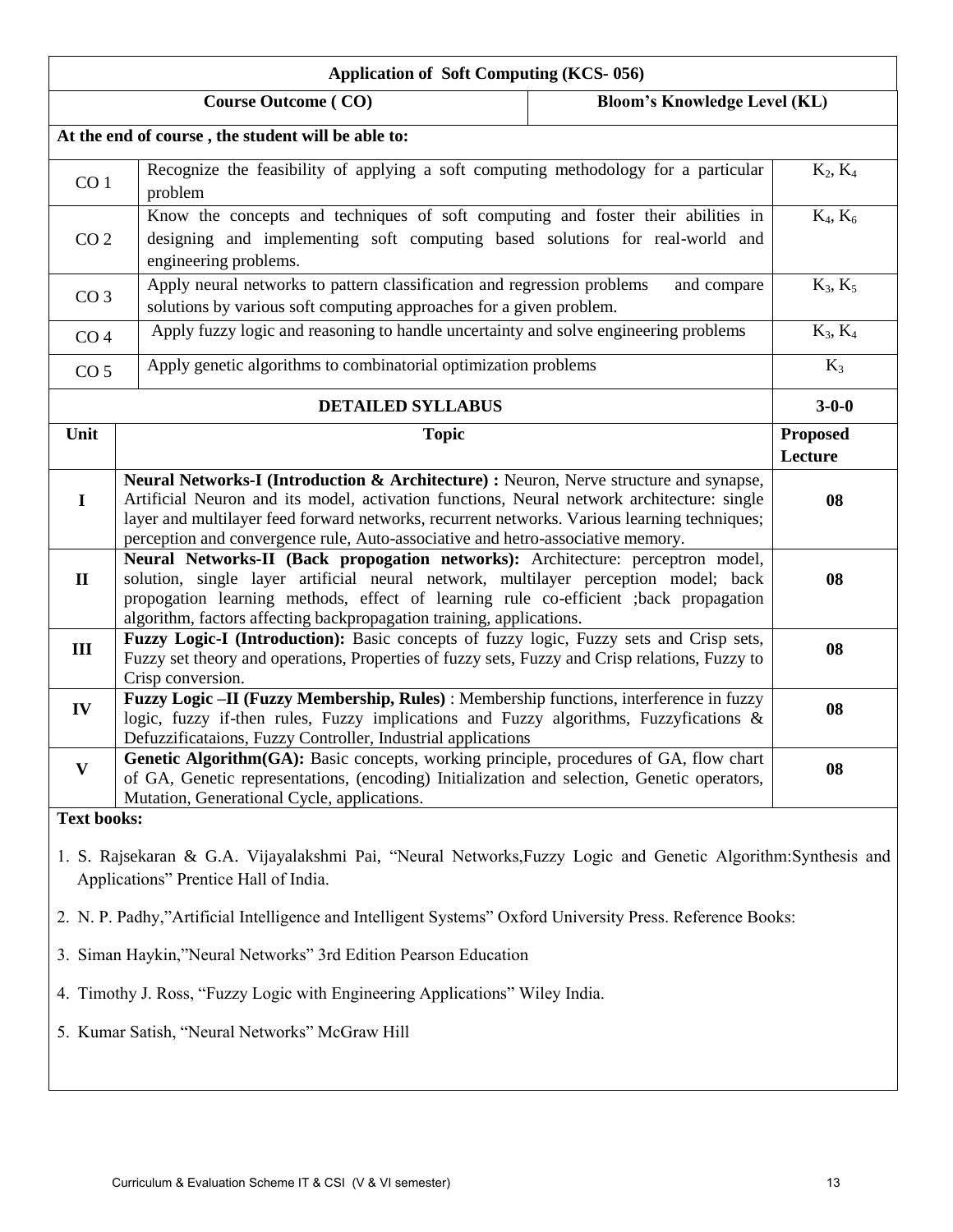| <b>Augmented &amp; Virtual Reality (KCS-057)</b> |                                                                                                                                                                                                                                                                                                                                                                                                                                                                                                                                                                                                                                                                                                                                                                                                |                                     |                            |  |  |  |
|--------------------------------------------------|------------------------------------------------------------------------------------------------------------------------------------------------------------------------------------------------------------------------------------------------------------------------------------------------------------------------------------------------------------------------------------------------------------------------------------------------------------------------------------------------------------------------------------------------------------------------------------------------------------------------------------------------------------------------------------------------------------------------------------------------------------------------------------------------|-------------------------------------|----------------------------|--|--|--|
|                                                  | <b>Course Outcome (CO)</b>                                                                                                                                                                                                                                                                                                                                                                                                                                                                                                                                                                                                                                                                                                                                                                     | <b>Bloom's Knowledge Level (KL)</b> |                            |  |  |  |
|                                                  | At the end of course, the student will be able :                                                                                                                                                                                                                                                                                                                                                                                                                                                                                                                                                                                                                                                                                                                                               |                                     |                            |  |  |  |
| CO <sub>1</sub>                                  | To understand the basic concept and apply framework of virtual reality.                                                                                                                                                                                                                                                                                                                                                                                                                                                                                                                                                                                                                                                                                                                        |                                     | K1, K2,<br>K3              |  |  |  |
| CO <sub>2</sub>                                  | To understand and analyze the principles and multidisciplinary features of virtual<br>reality.                                                                                                                                                                                                                                                                                                                                                                                                                                                                                                                                                                                                                                                                                                 |                                     | $K_2$ , $K_4$              |  |  |  |
| CO <sub>3</sub>                                  | To understand and apply the technology for multimodal user interaction and perception<br>in VR, in particular the visual, audial and haptic interface and behavior.                                                                                                                                                                                                                                                                                                                                                                                                                                                                                                                                                                                                                            |                                     | $K_2$ , $K_3$              |  |  |  |
| CO <sub>4</sub>                                  | To understand and apply the technology for managing large scale VR environment in<br>real time.                                                                                                                                                                                                                                                                                                                                                                                                                                                                                                                                                                                                                                                                                                |                                     | $K_2$ , $K_3$              |  |  |  |
| CO <sub>5</sub>                                  | To know an introduction to the AR system framework and apply AR tools in software<br>development.                                                                                                                                                                                                                                                                                                                                                                                                                                                                                                                                                                                                                                                                                              |                                     | $K_2$ , $K_3$              |  |  |  |
|                                                  | <b>DETAILED SYLLABUS</b>                                                                                                                                                                                                                                                                                                                                                                                                                                                                                                                                                                                                                                                                                                                                                                       |                                     | $3 - 0 - 0$                |  |  |  |
| Unit                                             | <b>Topic</b>                                                                                                                                                                                                                                                                                                                                                                                                                                                                                                                                                                                                                                                                                                                                                                                   |                                     | <b>Proposed</b><br>Lecture |  |  |  |
| $\mathbf I$                                      | <b>VIRTUAL REALITY AND VIRTUAL ENVIRONMENTS:</b> The historical development of VR:<br>Scientific landmarks Computer Graphics, Real-time computer graphics, Flight simulation, Virtual<br>environments, Requirements for VR, benefits of Virtual reality.<br>HARDWARE TECHNOLOGIES FOR 3D USER INTERFACES: Visual Displays Auditory<br>Displays, Haptic Displays, Choosing Output Devices for 3D User Interfaces.                                                                                                                                                                                                                                                                                                                                                                               |                                     | 08                         |  |  |  |
| $\mathbf{I}$                                     | 3D USER INTERFACE INPUT HARDWARE: Input device characteristics, Desktop input<br>devices, Tracking Devices, 3D Mice, Special Purpose Input Devices, Direct Human Input, Home -<br>Brewed Input Devices, Choosing Input Devices for 3D Interfaces.                                                                                                                                                                                                                                                                                                                                                                                                                                                                                                                                              |                                     |                            |  |  |  |
| III                                              | SOFTWARE TECHNOLOGIES: Database - World Space, World Coordinate, World<br>Environment, Objects - Geometry, Position / Orientation, Hierarchy, Bounding Volume, Scripts<br>and other attributes, VR Environment - VR Database, Tessellated Data, LODs, Cullers and<br>Occluders, Lights and Cameras, Scripts, Interaction - Simple, Feedback, Graphical User Interface,<br>Control Panel, 2D Controls, Hardware Controls, Room / Stage / Area Descriptions, World<br>Authoring and Playback, VR toolkits, Available software in the market                                                                                                                                                                                                                                                      |                                     | 08                         |  |  |  |
| IV                                               | 3D INTERACTION TECHNIQUES: 3D Manipulation tasks, Manipulation Techniques and<br>Input Devices, Interaction Techniques for 3D Manipulation, Deign Guidelines - 3D Travel Tasks,<br>Travel Techniques, Design Guidelines - Theoretical Foundations of Wayfinding, User Centered<br>Wayfinding Support, Environment Centered Wayfinding Support, Evaluating Wayfinding Aids,<br>Design Guidelines - System Control, Classification, Graphical Menus, Voice Commands, Gestrual<br>Commands, Tools, Mutimodal System Control Techniques, Design Guidelines, Case Study:<br>Mixing System Control Methods, Symbolic Input Tasks, symbolic Input Techniques, Design<br>Guidelines, Beyond Text and Number entry.<br><b>DESIGNING AND DEVELOPING 3D USER INTERFACES:</b> Strategies for Designing and |                                     |                            |  |  |  |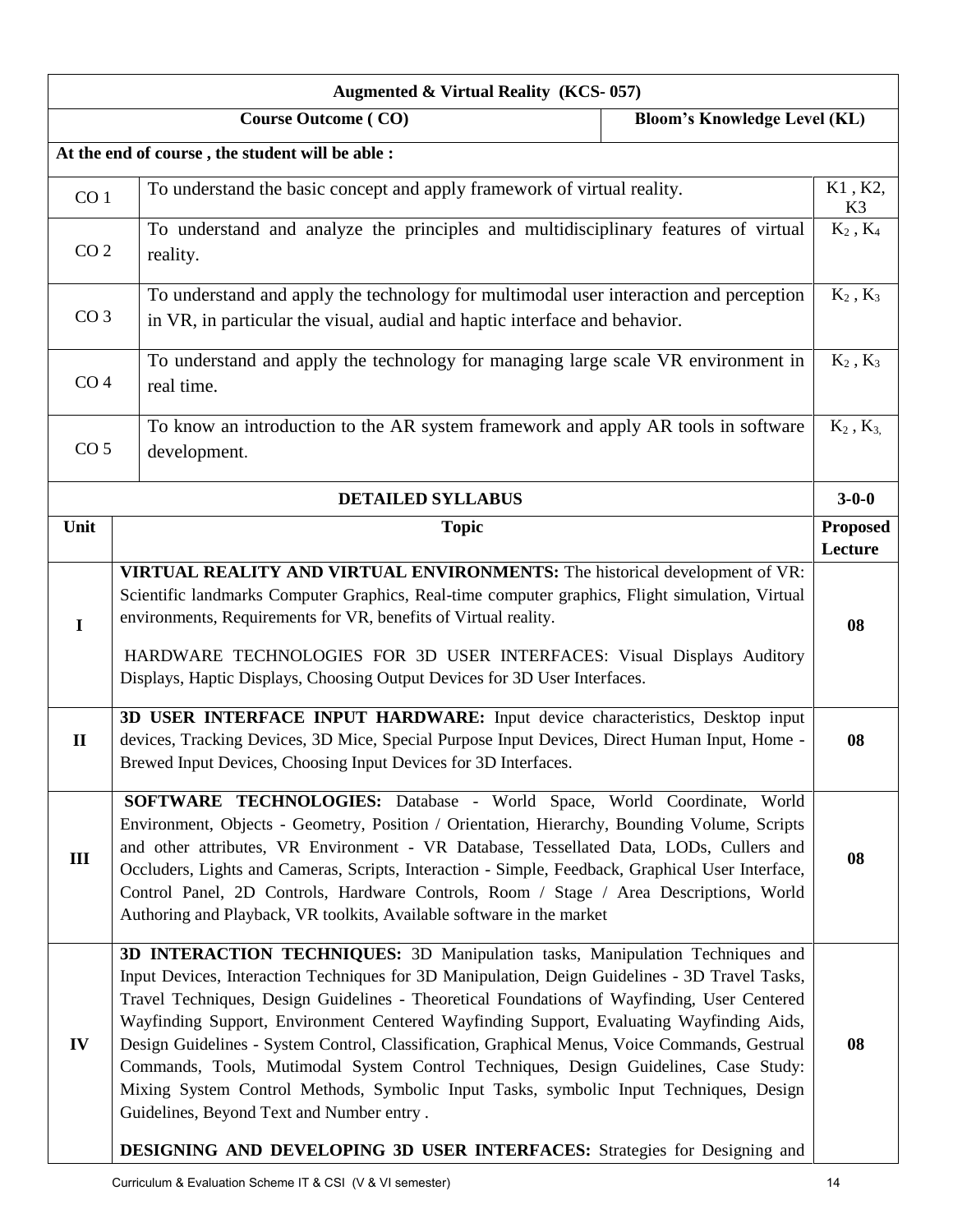|                                                                                                                                                              | Developing Guidelines and Evaluation.                                                                                                                                                                                                                                                                                                                                                                                                                                     |    |  |
|--------------------------------------------------------------------------------------------------------------------------------------------------------------|---------------------------------------------------------------------------------------------------------------------------------------------------------------------------------------------------------------------------------------------------------------------------------------------------------------------------------------------------------------------------------------------------------------------------------------------------------------------------|----|--|
|                                                                                                                                                              | VIRTUAL REALITY APPLICATIONS: Engineering, Architecture, Education, Medicine,<br>Entertainment, Science, Training.                                                                                                                                                                                                                                                                                                                                                        |    |  |
| $\mathbf{V}$                                                                                                                                                 | Augmented and Mixed Reality, Taxonomy, technology and features of augmented reality,<br>difference between AR and VR, Challenges with AR, AR systems and functionality, Augmented<br>reality methods, visualization techniques for augmented reality, wireless displays in educational<br>augmented reality applications, mobile projection interfaces, marker-less tracking for augmented<br>reality, enhancing interactivity in AR environments, evaluating AR systems. | 08 |  |
| <b>Text books:</b>                                                                                                                                           |                                                                                                                                                                                                                                                                                                                                                                                                                                                                           |    |  |
| 1. Alan B Craig, William R Sherman and Jeffrey D Will, "Developing Virtual Reality Applications: Foundations of<br>Effective Design", Morgan Kaufmann, 2009. |                                                                                                                                                                                                                                                                                                                                                                                                                                                                           |    |  |
|                                                                                                                                                              | 2. Gerard Jounghyun Kim, "Designing Virtual Systems: The Structured Approach", 2005.                                                                                                                                                                                                                                                                                                                                                                                      |    |  |
| 3. Doug A Bowman, Ernest Kuijff, Joseph J LaViola, Jr and Ivan Poupyrev, "3D User Interfaces, Theory and Practice",<br>Addison Wesley, USA, 2005.            |                                                                                                                                                                                                                                                                                                                                                                                                                                                                           |    |  |
|                                                                                                                                                              | 4. Oliver Bimber and Ramesh Raskar, "Spatial Augmented Reality: Meging Real and Virtual Worlds", 2005.                                                                                                                                                                                                                                                                                                                                                                    |    |  |
| 5. Burdea, Grigore C and Philippe Coiffet, "Virtual Reality Technology", Wiley Interscience, India, 2003.                                                    |                                                                                                                                                                                                                                                                                                                                                                                                                                                                           |    |  |
| 6. John Vince, "Virtual Reality Systems", Addison Wesley, 1995.                                                                                              |                                                                                                                                                                                                                                                                                                                                                                                                                                                                           |    |  |
| 7. Howard Rheingold, "Virtual Reality: The Revolutionary Technology and how it Promises to Transform Society",<br>Simon and Schuster, 1991.                  |                                                                                                                                                                                                                                                                                                                                                                                                                                                                           |    |  |
|                                                                                                                                                              | 8. William R Sherman and Alan B Craig, "Understanding Virtual Reality: Interface, Application and Design (The<br>Morgan Kaufmann Series in Computer Graphics)". Morgan Kaufmann Publishers, San Francisco, CA, 2002                                                                                                                                                                                                                                                       |    |  |

9. Alan B. Craig, Understanding Augmented Reality, Concepts and Applications, Morgan Kaufmann, 2013.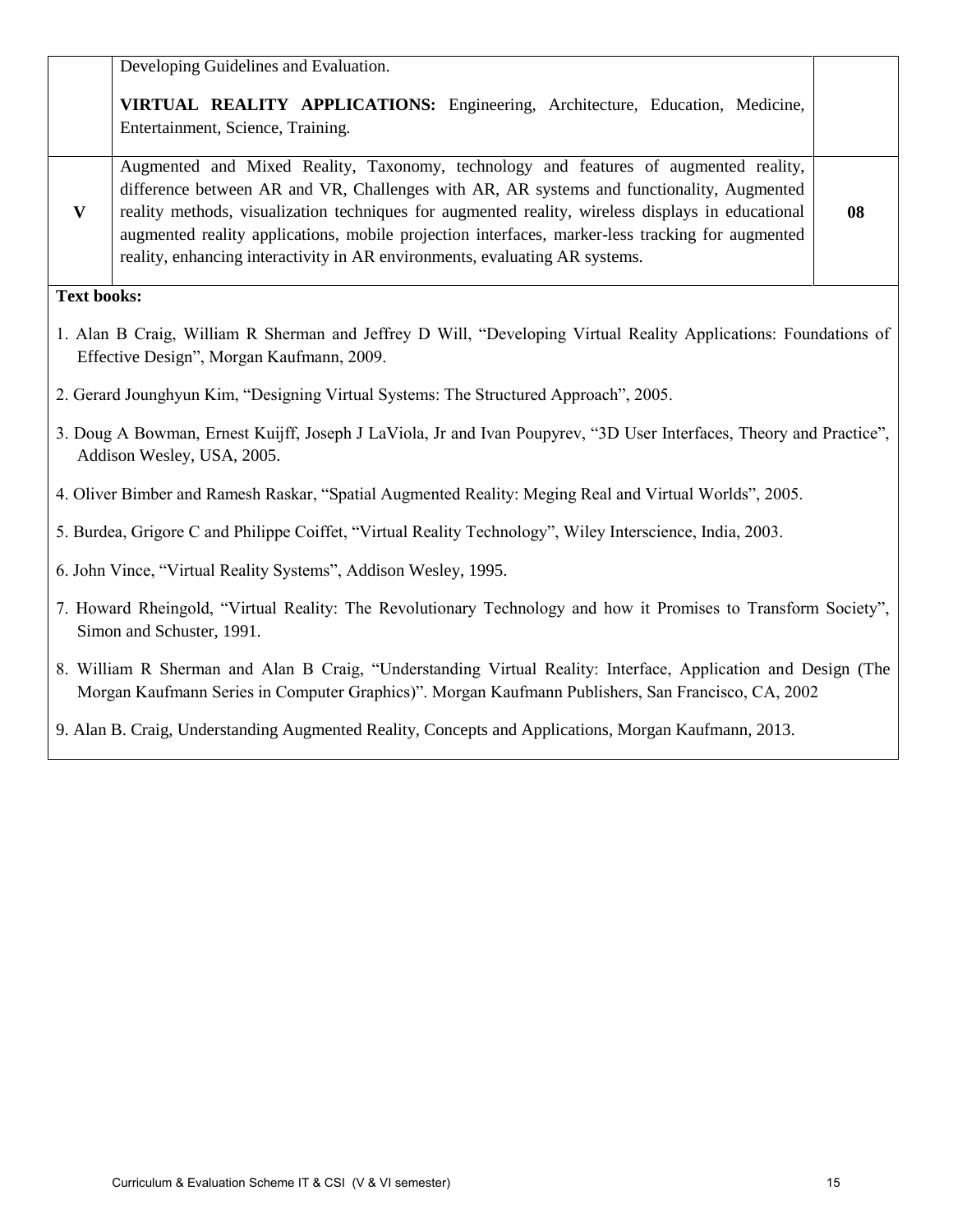| Human Computer Interface (KCS-058)                                                                                                                                                                                                                                                                                                                                                                                       |                                                                                                                                                                                                                   |                                     |                            |
|--------------------------------------------------------------------------------------------------------------------------------------------------------------------------------------------------------------------------------------------------------------------------------------------------------------------------------------------------------------------------------------------------------------------------|-------------------------------------------------------------------------------------------------------------------------------------------------------------------------------------------------------------------|-------------------------------------|----------------------------|
|                                                                                                                                                                                                                                                                                                                                                                                                                          | <b>Course Outcome (CO)</b>                                                                                                                                                                                        | <b>Bloom's Knowledge Level (KL)</b> |                            |
|                                                                                                                                                                                                                                                                                                                                                                                                                          | At the end of course, the student will be able to:                                                                                                                                                                |                                     |                            |
| Critically discuss common methods in the user-centered design process and the<br>CO <sub>1</sub><br>appropriateness of individual methods for a given problem.                                                                                                                                                                                                                                                           |                                                                                                                                                                                                                   | $K_2, K_4$                          |                            |
| CO <sub>2</sub>                                                                                                                                                                                                                                                                                                                                                                                                          | Use, adapt and extend classic design standards, guidelines, and patterns.                                                                                                                                         |                                     | $K_3, K_5$                 |
| CO <sub>3</sub>                                                                                                                                                                                                                                                                                                                                                                                                          | Employ selected design methods and evaluation methods at a basic level of<br>competence.                                                                                                                          |                                     | $K_4, K_5$                 |
| CO <sub>4</sub>                                                                                                                                                                                                                                                                                                                                                                                                          | Build prototypes at varying levels of fidelity, from paper prototypes to functional,<br>interactive prototypes.                                                                                                   |                                     | $K_4, K_5$                 |
| CO <sub>5</sub>                                                                                                                                                                                                                                                                                                                                                                                                          | sufficient theory of human computer interaction, experimental<br>Demonstrate<br>methodology and inferential statistics to engage with the contemporary research<br>literature in interface technology and design. |                                     | $K_3, K_4$                 |
|                                                                                                                                                                                                                                                                                                                                                                                                                          | <b>DETAILED SYLLABUS</b>                                                                                                                                                                                          |                                     | $3 - 0 - 0$                |
| Unit                                                                                                                                                                                                                                                                                                                                                                                                                     | <b>Topic</b>                                                                                                                                                                                                      |                                     | <b>Proposed</b><br>Lecture |
| <b>Introduction :</b> Importance of user Interface – definition, importance of 8 good design. Benefits of<br>good design. A brief history of Screen design. The graphical user interface – popularity of graphics,<br>$\mathbf I$<br>the concept of direct manipulation, graphical system, Characteristics, Web user - Interface<br>popularity, characteristics- Principles of user interface                            |                                                                                                                                                                                                                   |                                     | 08                         |
| Design process: Human interaction with computers, importance of 8 human characteristics human<br>consideration, Human interaction speeds, understanding business junctions. III Screen Designing :<br>$\mathbf{I}$<br>Design goals - Scre                                                                                                                                                                                |                                                                                                                                                                                                                   |                                     | 08                         |
| Screen Designing: Design goals – Screen planning and purpose, 8 organizing screen elements,<br>ordering of screen data and content – screen navigation and flow – Visually pleasing composition –<br>III<br>amount of information – focus and emphasis – presentation information simply and meaningfully –<br>information retrieval on web - statistical graphics - Technological consideration in interface<br>design. |                                                                                                                                                                                                                   | 08                                  |                            |
| Windows: New and Navigation schemes selection of window, 8 selection of devices based and<br>IV<br>screen based controls. Components - text and messages, Icons and increases - Multimedia, colors,<br>uses problems, choosing colors                                                                                                                                                                                    |                                                                                                                                                                                                                   | 08                                  |                            |
| Software tools: Specification methods, interface - Building Tools. 8 Interaction Devices -<br>Keyboard and function keys – pointing devices – speech recognition digitization and generation –<br>$\mathbf{V}$<br>image and video displays – drivers.                                                                                                                                                                    |                                                                                                                                                                                                                   |                                     | 08                         |
| <b>Text books:</b>                                                                                                                                                                                                                                                                                                                                                                                                       |                                                                                                                                                                                                                   |                                     |                            |
| 1. Alan Dix, Janet Finlay, Gregory Abowd, Russell Beale Human Computer Interaction, 3rd Edition Prentice Hall, 2004.                                                                                                                                                                                                                                                                                                     |                                                                                                                                                                                                                   |                                     |                            |
| 2. Jonathan Lazar Jinjuan Heidi Feng, Harry Hochheiser, Research Methods in HumanComputer Interaction, Wiley, 2010.                                                                                                                                                                                                                                                                                                      |                                                                                                                                                                                                                   |                                     |                            |
| 3. Ben Shneiderman and Catherine Plaisant Designing the User Interface: Strategies for Effective Human-Computer<br>Interaction (5th Edition, pp. 672, ISBN 0-321-53735-1, March 2009), Reading, MA: Addison-Wesley Publishing Co.                                                                                                                                                                                        |                                                                                                                                                                                                                   |                                     |                            |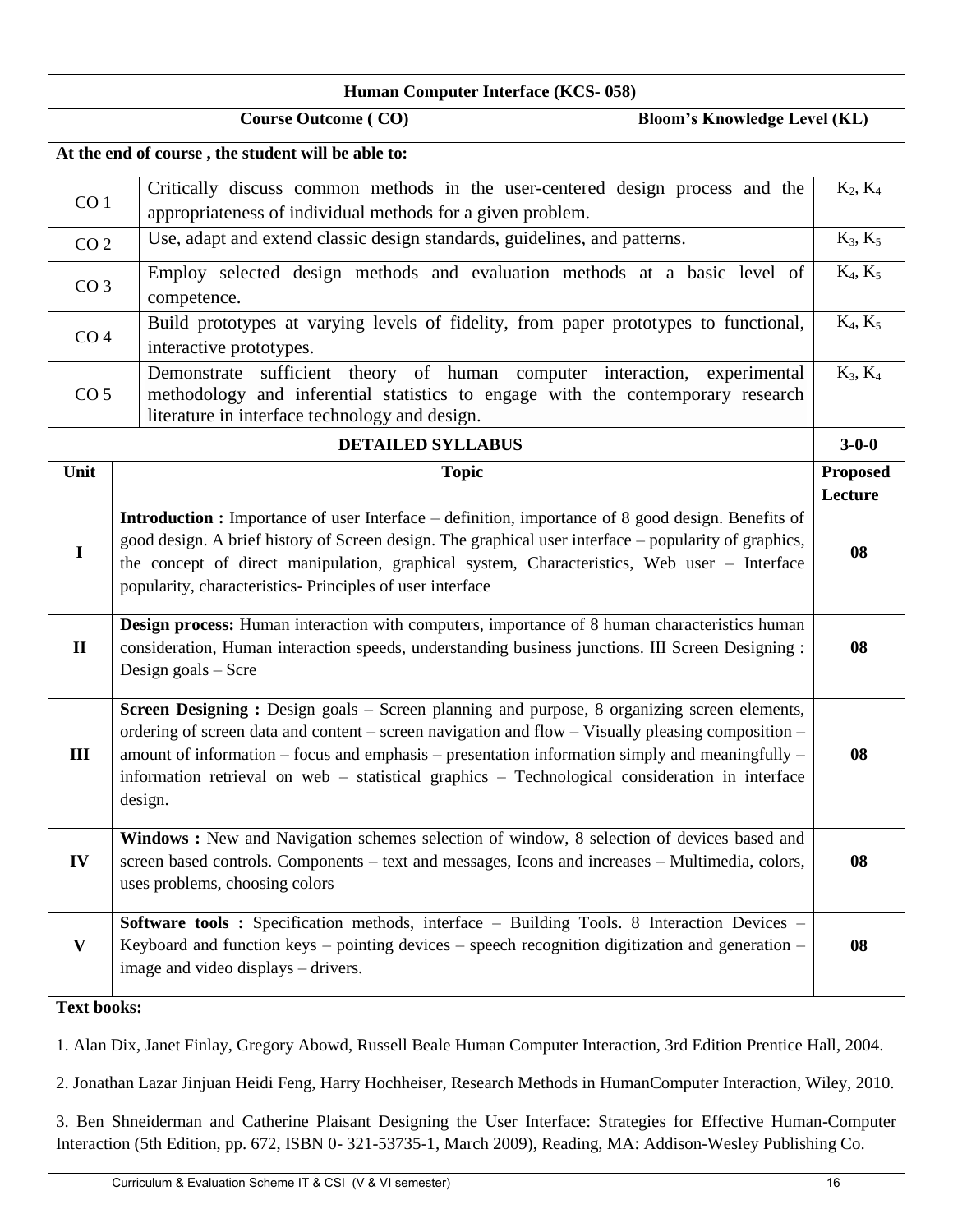| <b>Course Outcome (CO)</b><br><b>Bloom's Knowledge Level (KL)</b><br>At the end of course, the student will be able to:<br>Understand and apply oracle 11 g products for creating tables, views, indexes,<br>CO <sub>1</sub><br>sequences and other database objects.<br>Design and implement a database schema for company data base, banking data base,<br>CO <sub>2</sub><br>library information system, payroll processing system, student information system.<br>Write and execute simple and complex queries using DDL, DML, DCL and TCL.<br>CO <sub>3</sub><br>Write and execute PL/SQL blocks, procedure functions, packages and triggers, cursors.<br>CO <sub>4</sub><br>Enforce entity integrity, referential integrity, key constraints, and domain<br>CO <sub>5</sub><br>constraints on database.<br><b>DETAILED SYLLABUS</b><br>1. Installing oracle/ MYSQL<br>2. Creating Entity-Relationship Diagram using case tools.<br>3. Writing SQL statements Using ORACLE /MYSQL:<br>a) Writing basic SQL SELECT statements.<br>b) Restricting and sorting data.<br>c)Displaying data from multiple tables.<br>d)Aggregating data using group function.<br>e)Manipulating data.<br>e)Creating and managing tables.<br>4. Normalization<br>5. Creating cursor<br>6. Creating procedure and functions<br>7. Creating packages and triggers<br>8. Design and implementation of payroll processing system<br>9. Design and implementation of Library Information System<br>10. Design and implementation of Student Information System<br>11. Automatic Backup of Files and Recovery of Files<br>12. Mini project (Design & Development of Data and Application ) for following :<br>a) Inventory Control System.<br>b) Material Requirement Processing.<br>c) Hospital Management System.<br>d) Railway Reservation System. | Database Management Systems Lab (KCS-551) |  |  |            |
|--------------------------------------------------------------------------------------------------------------------------------------------------------------------------------------------------------------------------------------------------------------------------------------------------------------------------------------------------------------------------------------------------------------------------------------------------------------------------------------------------------------------------------------------------------------------------------------------------------------------------------------------------------------------------------------------------------------------------------------------------------------------------------------------------------------------------------------------------------------------------------------------------------------------------------------------------------------------------------------------------------------------------------------------------------------------------------------------------------------------------------------------------------------------------------------------------------------------------------------------------------------------------------------------------------------------------------------------------------------------------------------------------------------------------------------------------------------------------------------------------------------------------------------------------------------------------------------------------------------------------------------------------------------------------------------------------------------------------------------------------------------------------------------------------------------------------------|-------------------------------------------|--|--|------------|
|                                                                                                                                                                                                                                                                                                                                                                                                                                                                                                                                                                                                                                                                                                                                                                                                                                                                                                                                                                                                                                                                                                                                                                                                                                                                                                                                                                                                                                                                                                                                                                                                                                                                                                                                                                                                                                |                                           |  |  |            |
|                                                                                                                                                                                                                                                                                                                                                                                                                                                                                                                                                                                                                                                                                                                                                                                                                                                                                                                                                                                                                                                                                                                                                                                                                                                                                                                                                                                                                                                                                                                                                                                                                                                                                                                                                                                                                                |                                           |  |  |            |
|                                                                                                                                                                                                                                                                                                                                                                                                                                                                                                                                                                                                                                                                                                                                                                                                                                                                                                                                                                                                                                                                                                                                                                                                                                                                                                                                                                                                                                                                                                                                                                                                                                                                                                                                                                                                                                |                                           |  |  | $K_2, K_4$ |
|                                                                                                                                                                                                                                                                                                                                                                                                                                                                                                                                                                                                                                                                                                                                                                                                                                                                                                                                                                                                                                                                                                                                                                                                                                                                                                                                                                                                                                                                                                                                                                                                                                                                                                                                                                                                                                |                                           |  |  | $K_3, K_5$ |
|                                                                                                                                                                                                                                                                                                                                                                                                                                                                                                                                                                                                                                                                                                                                                                                                                                                                                                                                                                                                                                                                                                                                                                                                                                                                                                                                                                                                                                                                                                                                                                                                                                                                                                                                                                                                                                |                                           |  |  | $K_4, K_5$ |
|                                                                                                                                                                                                                                                                                                                                                                                                                                                                                                                                                                                                                                                                                                                                                                                                                                                                                                                                                                                                                                                                                                                                                                                                                                                                                                                                                                                                                                                                                                                                                                                                                                                                                                                                                                                                                                |                                           |  |  | $K_4, K_5$ |
|                                                                                                                                                                                                                                                                                                                                                                                                                                                                                                                                                                                                                                                                                                                                                                                                                                                                                                                                                                                                                                                                                                                                                                                                                                                                                                                                                                                                                                                                                                                                                                                                                                                                                                                                                                                                                                |                                           |  |  | $K_3, K_4$ |
|                                                                                                                                                                                                                                                                                                                                                                                                                                                                                                                                                                                                                                                                                                                                                                                                                                                                                                                                                                                                                                                                                                                                                                                                                                                                                                                                                                                                                                                                                                                                                                                                                                                                                                                                                                                                                                |                                           |  |  |            |
| e) Personal Information System.<br>f) Web Based User Identification System.<br>g) Timetable Management System.                                                                                                                                                                                                                                                                                                                                                                                                                                                                                                                                                                                                                                                                                                                                                                                                                                                                                                                                                                                                                                                                                                                                                                                                                                                                                                                                                                                                                                                                                                                                                                                                                                                                                                                 |                                           |  |  |            |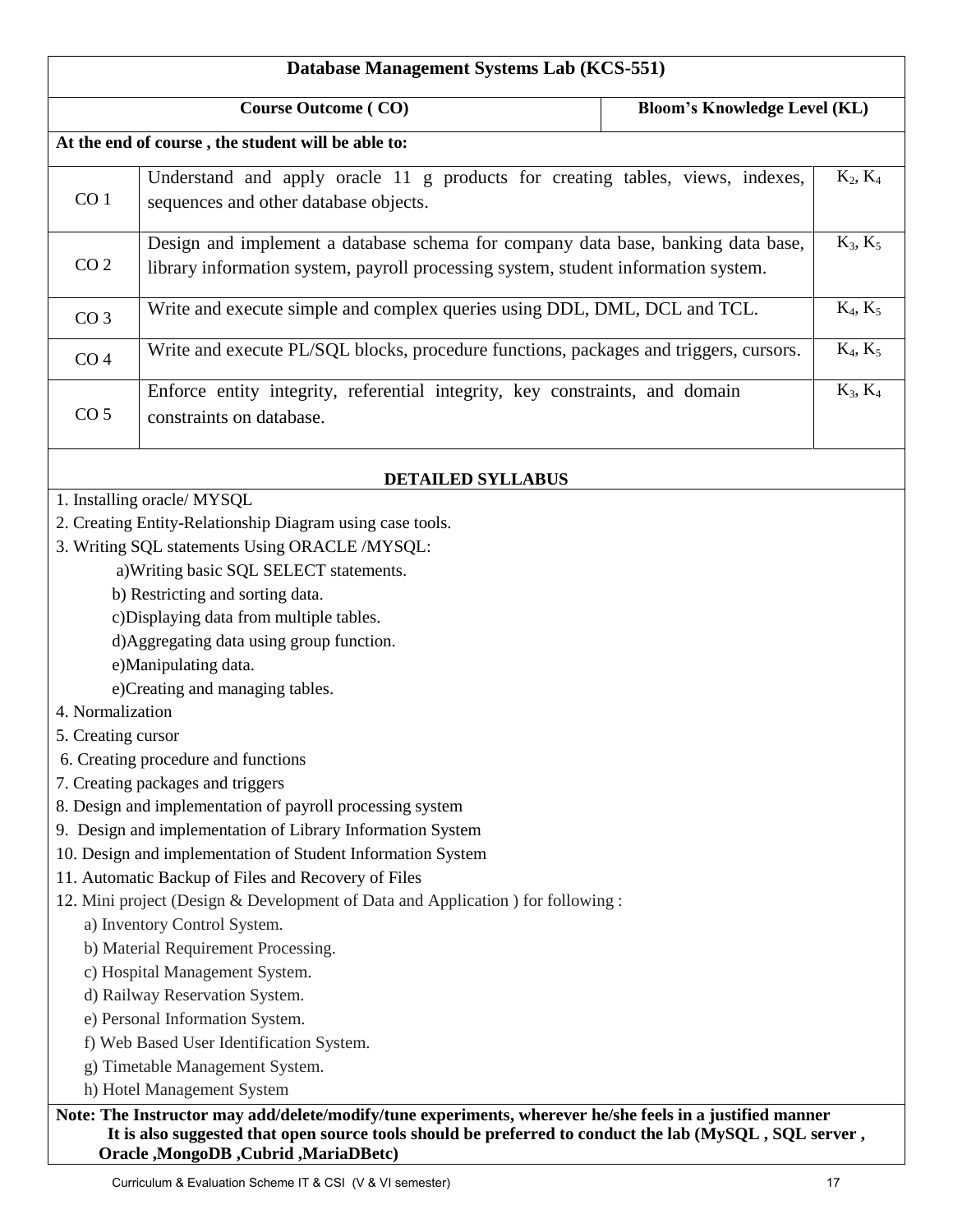## **Database Management Systems Lab (KCS-551): Mapping with Virtual Lab**

| Name of the Lab                  | <b>Name of the Experiment</b>                                                                                                                                          |
|----------------------------------|------------------------------------------------------------------------------------------------------------------------------------------------------------------------|
|                                  | Data Definition Language (DDL) Statements: (Create table, Alter table, Drop<br>table)                                                                                  |
|                                  | Data Manipulation Language(DML) Statements                                                                                                                             |
| Database Management Lab(KCS-551) | Data Query Language(DQL) Statements: (Select statement with operations<br>like Where clause, Order by, Logical operators, Scalar functions and<br>Aggregate functions) |
|                                  | Transaction Control Language(TCL) statements: (Commit(make changes<br>permanent), Rollback (undo)                                                                      |
|                                  | Describe statement: To view the structure of the table created                                                                                                         |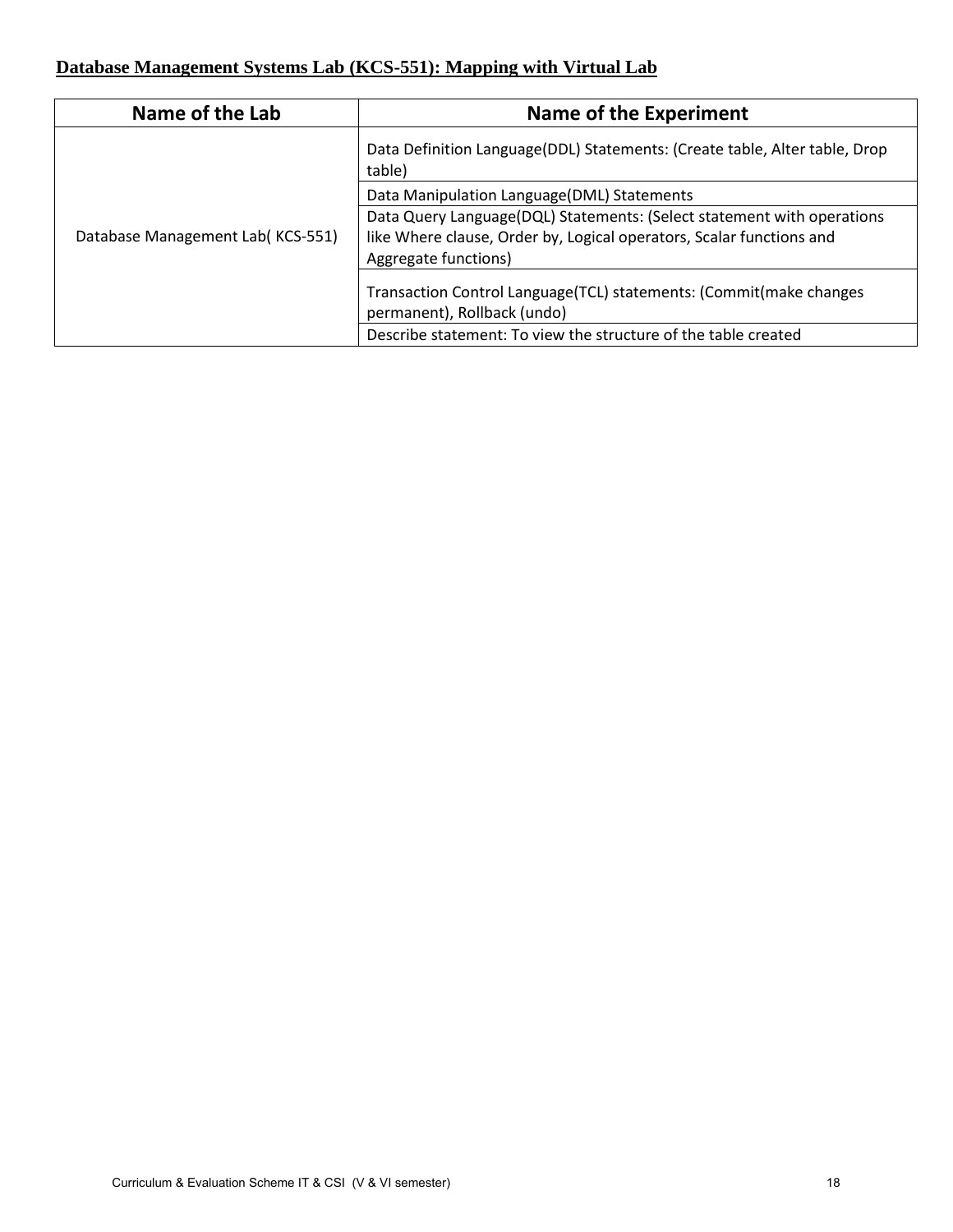| <b>Web Technology Lab (KIT-551)</b>                                                                                                                                                                                                                                                                                                                                                                                                                                                                                                                                                                                                                                                                                                                                                                                                                                                                                                                                                                                                                                                                                                                                                                                                                                                                                                                                                                                                                                                                                                                                                                                                                                                                                                                                                                                                                                                                                                                                                                                                                                                                                                                                                                                      |                                                                                                                                                          |  |                |
|--------------------------------------------------------------------------------------------------------------------------------------------------------------------------------------------------------------------------------------------------------------------------------------------------------------------------------------------------------------------------------------------------------------------------------------------------------------------------------------------------------------------------------------------------------------------------------------------------------------------------------------------------------------------------------------------------------------------------------------------------------------------------------------------------------------------------------------------------------------------------------------------------------------------------------------------------------------------------------------------------------------------------------------------------------------------------------------------------------------------------------------------------------------------------------------------------------------------------------------------------------------------------------------------------------------------------------------------------------------------------------------------------------------------------------------------------------------------------------------------------------------------------------------------------------------------------------------------------------------------------------------------------------------------------------------------------------------------------------------------------------------------------------------------------------------------------------------------------------------------------------------------------------------------------------------------------------------------------------------------------------------------------------------------------------------------------------------------------------------------------------------------------------------------------------------------------------------------------|----------------------------------------------------------------------------------------------------------------------------------------------------------|--|----------------|
| <b>Course Outcome (CO)</b><br><b>Bloom's Knowledge Level (KL)</b>                                                                                                                                                                                                                                                                                                                                                                                                                                                                                                                                                                                                                                                                                                                                                                                                                                                                                                                                                                                                                                                                                                                                                                                                                                                                                                                                                                                                                                                                                                                                                                                                                                                                                                                                                                                                                                                                                                                                                                                                                                                                                                                                                        |                                                                                                                                                          |  |                |
|                                                                                                                                                                                                                                                                                                                                                                                                                                                                                                                                                                                                                                                                                                                                                                                                                                                                                                                                                                                                                                                                                                                                                                                                                                                                                                                                                                                                                                                                                                                                                                                                                                                                                                                                                                                                                                                                                                                                                                                                                                                                                                                                                                                                                          | At the end of course, the student will be able to:                                                                                                       |  |                |
| CO <sub>1</sub>                                                                                                                                                                                                                                                                                                                                                                                                                                                                                                                                                                                                                                                                                                                                                                                                                                                                                                                                                                                                                                                                                                                                                                                                                                                                                                                                                                                                                                                                                                                                                                                                                                                                                                                                                                                                                                                                                                                                                                                                                                                                                                                                                                                                          | Understand fundamentals of web development and Java, including defining classes,<br>invoking methods, using class libraries, Applet, AWT.                |  | $K_2, K_4$     |
| CO <sub>2</sub>                                                                                                                                                                                                                                                                                                                                                                                                                                                                                                                                                                                                                                                                                                                                                                                                                                                                                                                                                                                                                                                                                                                                                                                                                                                                                                                                                                                                                                                                                                                                                                                                                                                                                                                                                                                                                                                                                                                                                                                                                                                                                                                                                                                                          | Understand, analyze and apply the role of scripts/languages like HTML, DHTML, CSS, XML,<br>DOM, and SAX to solve real world problems.                    |  | $K2, K_3, K_5$ |
| CO <sub>3</sub>                                                                                                                                                                                                                                                                                                                                                                                                                                                                                                                                                                                                                                                                                                                                                                                                                                                                                                                                                                                                                                                                                                                                                                                                                                                                                                                                                                                                                                                                                                                                                                                                                                                                                                                                                                                                                                                                                                                                                                                                                                                                                                                                                                                                          | Understand, analyze and design the role of JavaScript for dynamic web pages.                                                                             |  | $K2, K_4, K_5$ |
| CO <sub>4</sub>                                                                                                                                                                                                                                                                                                                                                                                                                                                                                                                                                                                                                                                                                                                                                                                                                                                                                                                                                                                                                                                                                                                                                                                                                                                                                                                                                                                                                                                                                                                                                                                                                                                                                                                                                                                                                                                                                                                                                                                                                                                                                                                                                                                                          | Design and deploy different components using EJB, and database tables using JDBC and<br>produce various results based on given query.                    |  | $K_4, K_5$     |
| CO <sub>5</sub>                                                                                                                                                                                                                                                                                                                                                                                                                                                                                                                                                                                                                                                                                                                                                                                                                                                                                                                                                                                                                                                                                                                                                                                                                                                                                                                                                                                                                                                                                                                                                                                                                                                                                                                                                                                                                                                                                                                                                                                                                                                                                                                                                                                                          | Design and deploy a server-side java application called Servlet & JSP tools to catch form data<br>sent from client, process it and store it on database. |  | $K_3, K_4$     |
|                                                                                                                                                                                                                                                                                                                                                                                                                                                                                                                                                                                                                                                                                                                                                                                                                                                                                                                                                                                                                                                                                                                                                                                                                                                                                                                                                                                                                                                                                                                                                                                                                                                                                                                                                                                                                                                                                                                                                                                                                                                                                                                                                                                                                          | <b>DETAILED SYLLABUS</b>                                                                                                                                 |  |                |
| This lab is based on the Web Technologies. Some examples are as follows:<br>1. Write HTML/Java scripts to display your CV in navigator, your Institute website, Department Website and Tutorial<br>website for specific subject<br>2. Write an HTML program to design an entry form of student details and send it to store at database server like SQL,<br>Oracle or MS Access.<br>3. Write programs using Java script for Web Page to display browsers information.<br>5. Write a Java applet to display the Application Program screen i.e. calculator and other.<br>6. Writing program in XML for creation of DTD, which specifies set of rules. Create a style sheet in CSS/XSL & display<br>the document in internet explorer.<br>7. Program to illustrate JDBC connectivity. Program for maintaining database by sending queries. Design and implement<br>a simple servlet book query with the help of JDBC & SQL. Create MS Access Database, Create on ODBC link,<br>Compile & execute JAVA JDVC Socket.<br>8. Install TOMCAT web server and APACHE. Access the above developed static web pages for books web site, using<br>these servers by putting the web pages developed.<br>9. Assume four users user1, user2, user3 and user4 having the passwords pwd1, pwd2, pwd3 and pwd4 respectively.<br>Write a servlet for doing the following. Create a Cookie and add these four user id's and passwords to this Cookie. 2.<br>Read the user id and passwords entered in the Login form and authenticate with the values available in the cookies.<br>10. Install a database (Mysql or Oracle). Create a table which should contain at least the following fields: name, password,<br>email-id, phone number Write a java program/servlet/JSP to connect to that database and extract data from the tables<br>and display them. Insert the details of the users who register with the web site, whenever a new user clicks the submit<br>button in the registration page.<br>11. Write a JSP which insert the details of the 3 or 4 users who register with the web site by using registration form.<br>Authenticate the user when he submits the login form using the user name and password from the database |                                                                                                                                                          |  |                |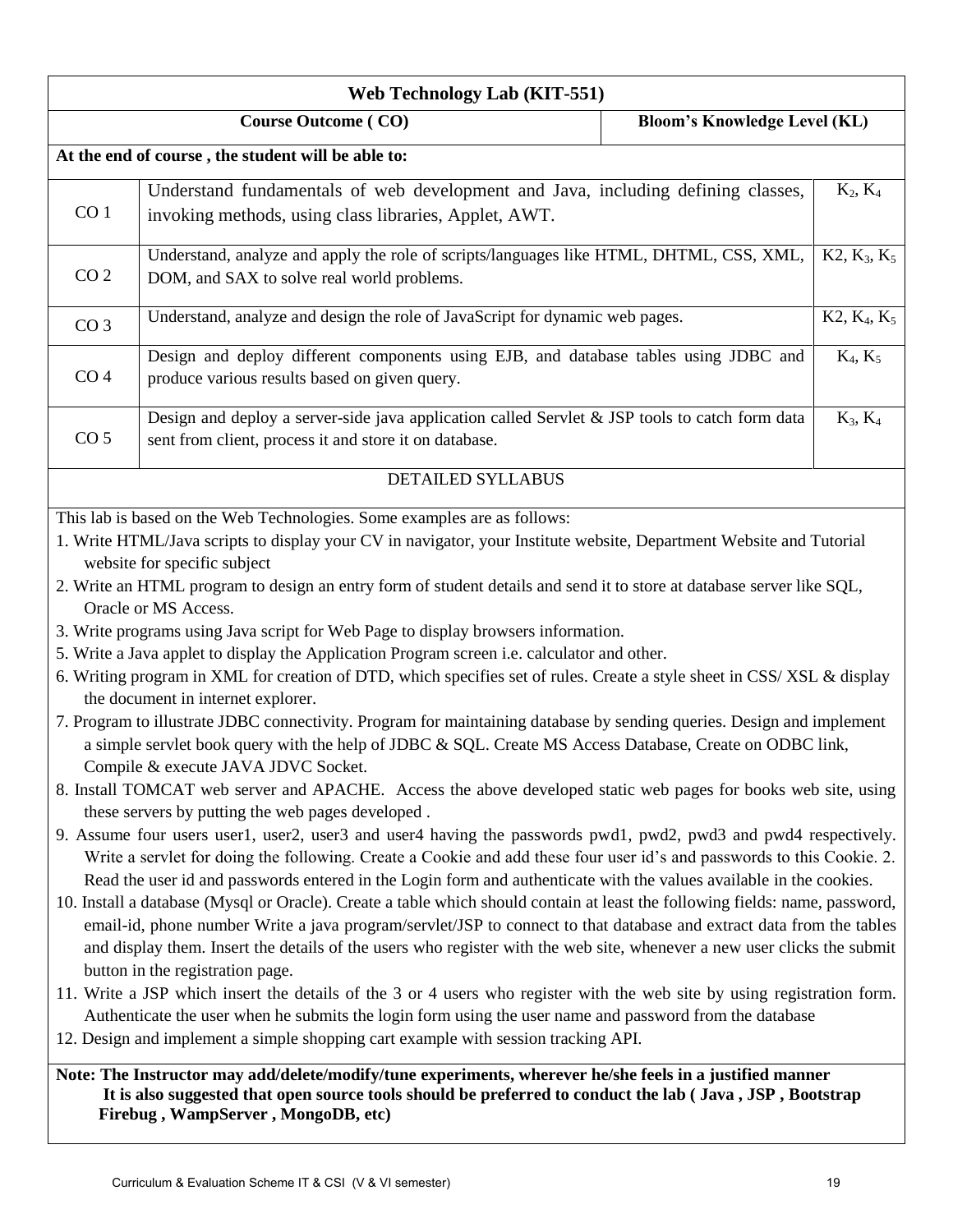| Design and Analysis of Algorithm Lab (KCS-553) |                                                                                                                                                                                                                                                                                                                                                                                                                                                                                                                                                                                                                                                                                                                                                                                                                                                                                                                                                                                                                                                                                                                                                                                                                                                                                                                                                                                                                                                                                                                                                                                                                                                                                                                                                                                                                                                                                                                                                                                                                                                                                                                                                                                                                                                                                                                                                                                                                                                                                                                                                                                                            |                                     |            |
|------------------------------------------------|------------------------------------------------------------------------------------------------------------------------------------------------------------------------------------------------------------------------------------------------------------------------------------------------------------------------------------------------------------------------------------------------------------------------------------------------------------------------------------------------------------------------------------------------------------------------------------------------------------------------------------------------------------------------------------------------------------------------------------------------------------------------------------------------------------------------------------------------------------------------------------------------------------------------------------------------------------------------------------------------------------------------------------------------------------------------------------------------------------------------------------------------------------------------------------------------------------------------------------------------------------------------------------------------------------------------------------------------------------------------------------------------------------------------------------------------------------------------------------------------------------------------------------------------------------------------------------------------------------------------------------------------------------------------------------------------------------------------------------------------------------------------------------------------------------------------------------------------------------------------------------------------------------------------------------------------------------------------------------------------------------------------------------------------------------------------------------------------------------------------------------------------------------------------------------------------------------------------------------------------------------------------------------------------------------------------------------------------------------------------------------------------------------------------------------------------------------------------------------------------------------------------------------------------------------------------------------------------------------|-------------------------------------|------------|
|                                                | <b>Course Outcome (CO)</b>                                                                                                                                                                                                                                                                                                                                                                                                                                                                                                                                                                                                                                                                                                                                                                                                                                                                                                                                                                                                                                                                                                                                                                                                                                                                                                                                                                                                                                                                                                                                                                                                                                                                                                                                                                                                                                                                                                                                                                                                                                                                                                                                                                                                                                                                                                                                                                                                                                                                                                                                                                                 | <b>Bloom's Knowledge Level (KL)</b> |            |
|                                                | At the end of course, the student will be able to:                                                                                                                                                                                                                                                                                                                                                                                                                                                                                                                                                                                                                                                                                                                                                                                                                                                                                                                                                                                                                                                                                                                                                                                                                                                                                                                                                                                                                                                                                                                                                                                                                                                                                                                                                                                                                                                                                                                                                                                                                                                                                                                                                                                                                                                                                                                                                                                                                                                                                                                                                         |                                     |            |
| CO <sub>1</sub>                                | Understand and implement algorithm to solve problems by iterative approach.                                                                                                                                                                                                                                                                                                                                                                                                                                                                                                                                                                                                                                                                                                                                                                                                                                                                                                                                                                                                                                                                                                                                                                                                                                                                                                                                                                                                                                                                                                                                                                                                                                                                                                                                                                                                                                                                                                                                                                                                                                                                                                                                                                                                                                                                                                                                                                                                                                                                                                                                |                                     | $K_2, K_4$ |
| CO <sub>2</sub>                                | Understand and implement algorithm to solve problems by divide and conquer<br>approach.                                                                                                                                                                                                                                                                                                                                                                                                                                                                                                                                                                                                                                                                                                                                                                                                                                                                                                                                                                                                                                                                                                                                                                                                                                                                                                                                                                                                                                                                                                                                                                                                                                                                                                                                                                                                                                                                                                                                                                                                                                                                                                                                                                                                                                                                                                                                                                                                                                                                                                                    |                                     | $K_3, K_5$ |
| CO <sub>3</sub>                                | Understand and implement algorithm to solve problems by Greedy algorithm approach.                                                                                                                                                                                                                                                                                                                                                                                                                                                                                                                                                                                                                                                                                                                                                                                                                                                                                                                                                                                                                                                                                                                                                                                                                                                                                                                                                                                                                                                                                                                                                                                                                                                                                                                                                                                                                                                                                                                                                                                                                                                                                                                                                                                                                                                                                                                                                                                                                                                                                                                         |                                     | $K_4, K_5$ |
| CO <sub>4</sub>                                | Understand and analyze algorithm to solve problems by Dynamic programming,<br>backtracking.                                                                                                                                                                                                                                                                                                                                                                                                                                                                                                                                                                                                                                                                                                                                                                                                                                                                                                                                                                                                                                                                                                                                                                                                                                                                                                                                                                                                                                                                                                                                                                                                                                                                                                                                                                                                                                                                                                                                                                                                                                                                                                                                                                                                                                                                                                                                                                                                                                                                                                                |                                     | $K_4, K_5$ |
| CO <sub>5</sub>                                | Understand and analyze the algorithm to solve problems by branch and bound<br>approach.                                                                                                                                                                                                                                                                                                                                                                                                                                                                                                                                                                                                                                                                                                                                                                                                                                                                                                                                                                                                                                                                                                                                                                                                                                                                                                                                                                                                                                                                                                                                                                                                                                                                                                                                                                                                                                                                                                                                                                                                                                                                                                                                                                                                                                                                                                                                                                                                                                                                                                                    |                                     | $K_3, K_4$ |
|                                                | <b>DETAILED SYLLABUS</b>                                                                                                                                                                                                                                                                                                                                                                                                                                                                                                                                                                                                                                                                                                                                                                                                                                                                                                                                                                                                                                                                                                                                                                                                                                                                                                                                                                                                                                                                                                                                                                                                                                                                                                                                                                                                                                                                                                                                                                                                                                                                                                                                                                                                                                                                                                                                                                                                                                                                                                                                                                                   |                                     |            |
|                                                | 1. Program for Recursive Binary & Linear Search.<br>2. Program for Heap Sort.<br>3. Program for Merge Sort.<br>4. Program for Selection Sort.<br>5. Program for Insertion Sort.<br>6. Program for Quick Sort.<br>7. Knapsack Problem using Greedy Solution<br>8. Perform Travelling Salesman Problem<br>9. Find Minimum Spanning Tree using Kruskal's Algorithm<br>10. Implement N Queen Problem using Backtracking<br>11. Sort a given set of n integer elements using Quick Sort method and compute its time complexity. Run the program for<br>varied values of n> 5000 and record the time taken to sort. Plot a graph of the time taken versus non graph sheet. The<br>elements can be read from a file or can be generated using the random number generator. Demonstrate using Java how the<br>divide and- conquer method works along with its time complexity analysis: worst case, average case and best case.<br>12. Sort a given set of n integer elements using Merge Sort method and compute its time complexity. Run the program for<br>varied values of $n > 5000$ , and record the time taken to sort. Plot a graph of the time taken versus non graph sheet. The<br>elements can be read from a file or can be generated using the random number generator. Demonstrate how the divide<br>and-conquer method works along with its time complexity analysis: worst case, average case and best case.<br>13.6. Implement, the 0/1 Knapsack problem using<br>(a) Dynamic Programming method<br>(b) Greedy method.<br>14. From a given vertex in a weighted connected graph, find shortest paths to other vertices using Dijkstra's algorithm.<br>15. Find Minimum Cost Spanning Tree of a given connected undirected graph using Kruskal's algorithm. Use Union-Find<br>algorithms in your program.<br>16. Find Minimum Cost Spanning Tree of a given undirected graph using Prim's algorithm.<br>17. Write programs to (a) Implement All-Pairs Shortest Paths problem using Floyd's algorithm.<br>(b) Implement Travelling Sales Person problem using Dynamic programming.<br>18. Design and implement to find a subset of a given set $S = \{S1, S2, \ldots, Sn\}$ of n positive integers whose SUM is equal to<br>a given positive integer d. For example, if $S = \{1, 2, 5, 6, 8\}$ and $d = 9$ , there are two solutions $\{1,2,6\}$ and $\{1,8\}$ . Display a<br>suitable message, if the given problem instance doesn't have a solution.<br>19. Design and implement to find all Hamiltonian Cycles in a connected undirected Graph G of n vertices using<br>backtracking principle. |                                     |            |

**Note: The Instructor may add/delete/modify/tune experiments, wherever he/she feels in a justified manner It is also suggested that open source tools should be preferred to conduct the lab ( C, C++ etc)**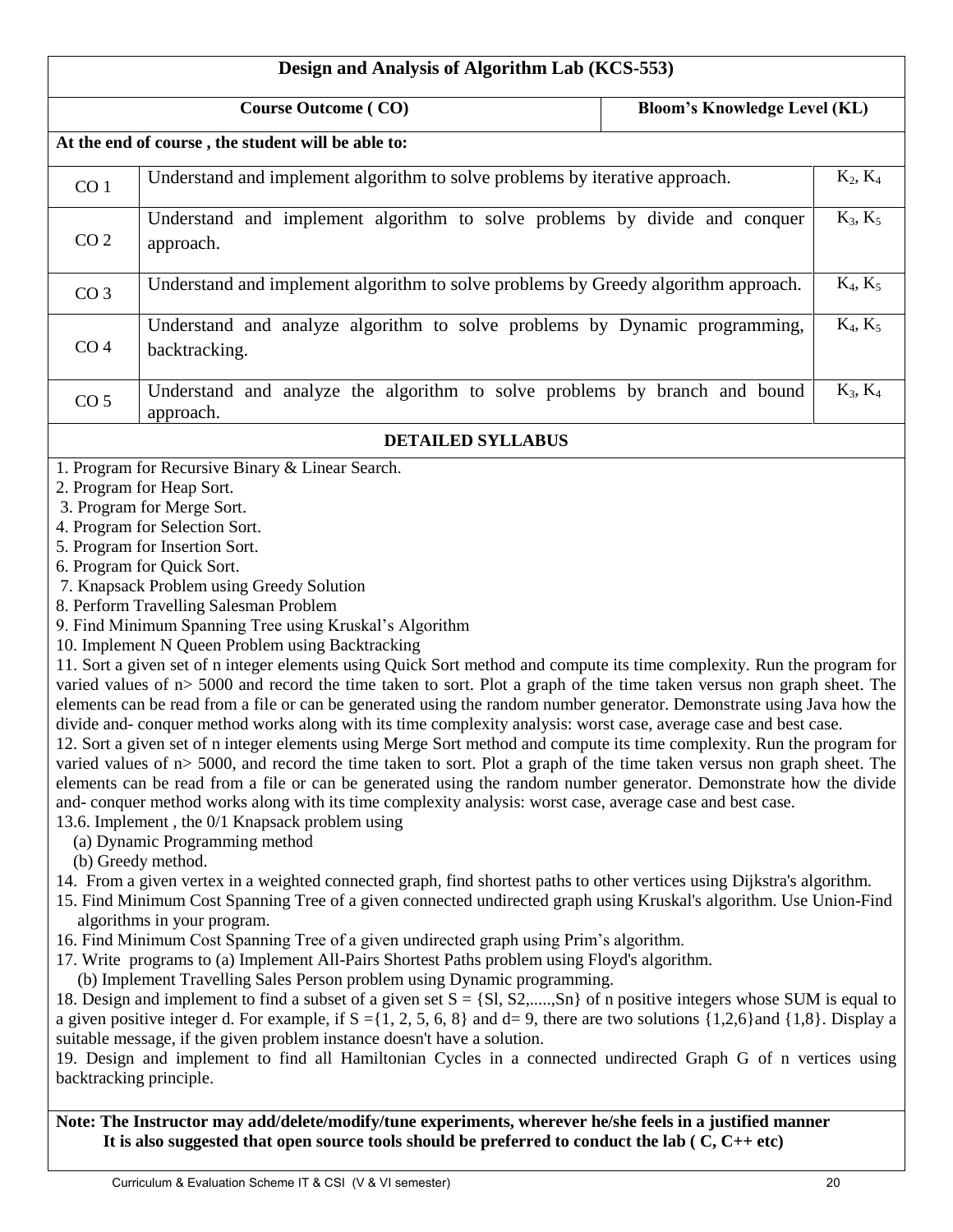# **B.TECH. (INFORMATION TECHNOLOGY AND CSI)**

## **SIXTH SEMESTER (DETAILED SYLLABUS)**

| <b>Software Engineering (KCS-601)</b> |                                                                                                                                                                                                                                                                                                                                                                                                                                                                                                                                                                                                 |                                     |                            |
|---------------------------------------|-------------------------------------------------------------------------------------------------------------------------------------------------------------------------------------------------------------------------------------------------------------------------------------------------------------------------------------------------------------------------------------------------------------------------------------------------------------------------------------------------------------------------------------------------------------------------------------------------|-------------------------------------|----------------------------|
|                                       | <b>Course Outcome (CO)</b>                                                                                                                                                                                                                                                                                                                                                                                                                                                                                                                                                                      | <b>Bloom's Knowledge Level (KL)</b> |                            |
|                                       | At the end of course, the student will be able to                                                                                                                                                                                                                                                                                                                                                                                                                                                                                                                                               |                                     |                            |
| CO <sub>1</sub>                       | Explain various software characteristics and analyze different software Development<br>Models                                                                                                                                                                                                                                                                                                                                                                                                                                                                                                   |                                     | $K_1, K_2$                 |
| CO <sub>2</sub>                       | Demonstrate the contents of a SRS and apply basic software quality assurance practices to<br>ensure that design, development meet or exceed applicable standards                                                                                                                                                                                                                                                                                                                                                                                                                                |                                     | $K_1, K_2$                 |
| CO <sub>3</sub>                       | Compare and contrast various methods for software design.                                                                                                                                                                                                                                                                                                                                                                                                                                                                                                                                       |                                     | $K_2, K_3$                 |
| CO <sub>4</sub>                       | Formulate testing strategy for software systems, employ techniques such as unit testing, Test<br>driven development and functional testing                                                                                                                                                                                                                                                                                                                                                                                                                                                      |                                     | $K_3$                      |
| CO <sub>5</sub>                       | Manage software development process independently as well as in teams and make use of<br>Various software management tools for development, maintenance and analysis.                                                                                                                                                                                                                                                                                                                                                                                                                           |                                     | $K_5$                      |
|                                       | <b>DETAILED SYLLABUS</b>                                                                                                                                                                                                                                                                                                                                                                                                                                                                                                                                                                        |                                     | $3-1-0$                    |
| Unit                                  | <b>Topic</b>                                                                                                                                                                                                                                                                                                                                                                                                                                                                                                                                                                                    |                                     | <b>Proposed</b><br>Lecture |
| $\mathbf I$                           | Introduction: Introduction to Software Engineering, Software Components, Software<br>Characteristics, Software Crisis, Software Engineering Processes, Similarity and Differences from<br>Conventional Engineering Processes, Software Quality Attributes. Software Development Life<br>Cycle (SDLC) Models: Water Fall Model, Prototype Model, Spiral Model, Evolutionary<br>Development Models, Iterative Enhancement Models.                                                                                                                                                                 |                                     | 08                         |
| $\mathbf{I}$                          | Software Requirement Specifications (SRS): Requirement Engineering Process: Elicitation,<br>Analysis, Documentation, Review and Management of User Needs, Feasibility Study, Information<br>Modelling, Data Flow Diagrams, Entity Relationship Diagrams, Decision Tables, SRS Document,<br>IEEE Standards for SRS. Software Quality Assurance (SQA): Verification and Validation, SQA<br>Plans, Software Quality Frameworks, ISO 9000 Models, SEI-CMM Model.                                                                                                                                    |                                     | 08                         |
| III                                   | Software Design: Basic Concept of Software Design, Architectural Design, Low Level Design:<br>Modularization, Design Structure Charts, Pseudo Codes, Flow Charts, Coupling and Cohesion<br>Measures, Design Strategies: Function Oriented Design, Object Oriented Design, Top-Down and<br>Bottom-Up Design. Software Measurement and Metrics: Various Size Oriented Measures:<br>Halestead's Software Science, Function Point (FP) Based Measures, Cyclomatic Complexity<br>Measures: Control Flow Graphs.                                                                                      |                                     | 08                         |
| IV                                    | Software Testing: Testing Objectives, Unit Testing, Integration Testing, Acceptance Testing,<br>Regression Testing, Testing for Functionality and Testing for Performance, TopDown and Bottom-<br>Up Testing Strategies: Test Drivers and Test Stubs, Structural Testing (White Box Testing),<br>Functional Testing (Black Box Testing), Test Data Suit Preparation, Alpha and Beta Testing of<br>Products. Static Testing Strategies: Formal Technical Reviews (Peer Reviews), Walk Through,<br>Code Inspection, Compliance with Design and Coding Standards.                                  |                                     | 08                         |
| $\mathbf{V}$                          | Software Maintenance and Software Project Management: Software as an Evolutionary Entity,<br>Need for Maintenance, Categories of Maintenance: Preventive, Corrective and Perfective<br>Maintenance, Cost of Maintenance, Software Re- Engineering, Reverse Engineering. Software<br>Configuration Management Activities, Change Control Process, Software Version Control, An<br>Overview of CASE Tools. Estimation of Various Parameters such as Cost, Efforts,<br>Schedule/Duration, Constructive Cost Models (COCOMO), Resource Allocation Models, Software<br>Risk Analysis and Management. |                                     | 08                         |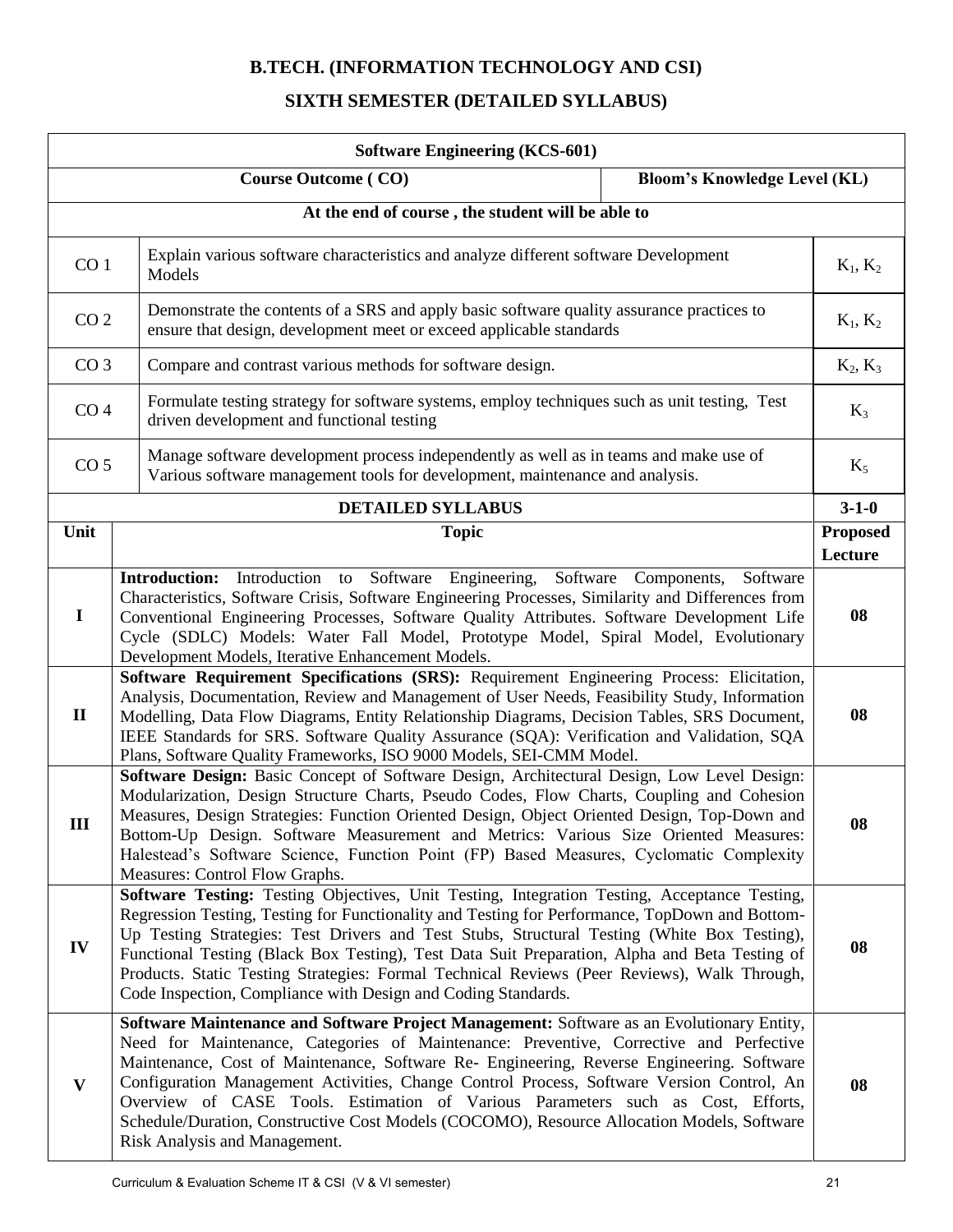#### **Text books:**

- 1. RS Pressman, Software Engineering: A Practitioners Approach, McGraw Hill.
- 2. Pankaj Jalote, Software Engineering, Wiley
- 3. Rajib Mall, Fundamentals of Software Engineering, PHI Publication.
- 4. KK Aggarwal and Yogesh Singh, Software Engineering, New Age International Publishers.
- 5. Ghezzi, M. Jarayeri, D. Manodrioli, Fundamentals of Software Engineering, PHI Publication.
- 6. Ian Sommerville, Software Engineering, Addison Wesley.
- 7. Kassem Saleh, "Software Engineering", Cengage Learning.
- 8. P fleeger, Software Engineering, Macmillan Publication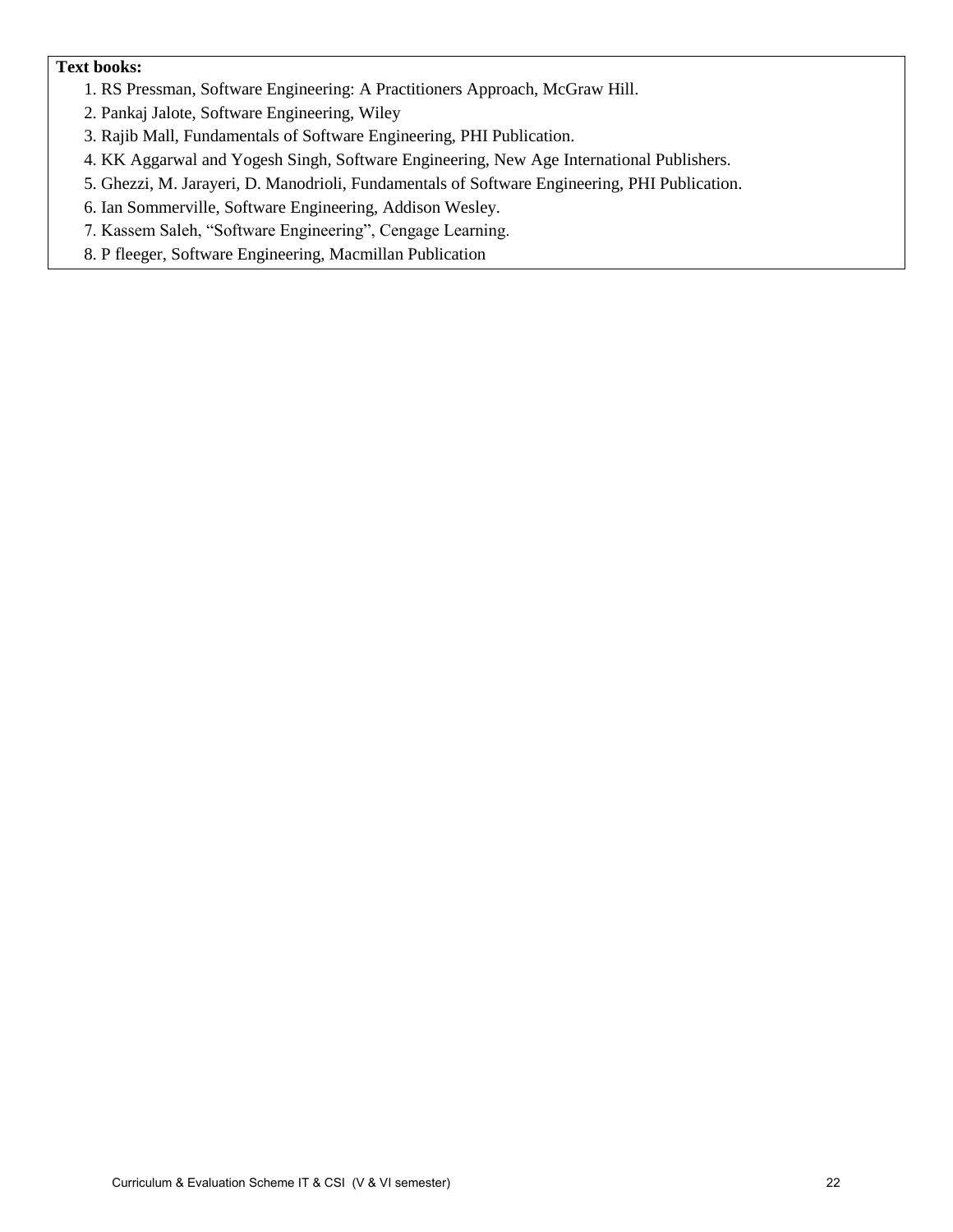| Data Analytics (KIT 601)                                          |                                                                                                                                                                                                                                                                                                                                                                                                                                                                                                                                                                                                                          |  |                            |
|-------------------------------------------------------------------|--------------------------------------------------------------------------------------------------------------------------------------------------------------------------------------------------------------------------------------------------------------------------------------------------------------------------------------------------------------------------------------------------------------------------------------------------------------------------------------------------------------------------------------------------------------------------------------------------------------------------|--|----------------------------|
| <b>Course Outcome (CO)</b><br><b>Bloom's Knowledge Level (KL)</b> |                                                                                                                                                                                                                                                                                                                                                                                                                                                                                                                                                                                                                          |  |                            |
|                                                                   | At the end of course, the student will be able to                                                                                                                                                                                                                                                                                                                                                                                                                                                                                                                                                                        |  |                            |
| CO <sub>1</sub>                                                   | Discuss various concepts of data analytics pipeline                                                                                                                                                                                                                                                                                                                                                                                                                                                                                                                                                                      |  | $K_1, K_2$                 |
| CO <sub>2</sub>                                                   | Apply classification and regression techniques                                                                                                                                                                                                                                                                                                                                                                                                                                                                                                                                                                           |  | $K_3$                      |
| CO <sub>3</sub>                                                   | Explain and apply mining techniques on streaming data                                                                                                                                                                                                                                                                                                                                                                                                                                                                                                                                                                    |  | $K_2, K_3$                 |
| CO <sub>4</sub>                                                   | Compare different clustering and frequent pattern mining algorithms                                                                                                                                                                                                                                                                                                                                                                                                                                                                                                                                                      |  | $K_4$                      |
| CO <sub>5</sub>                                                   | Describe the concept of R programming and implement analytics on Big data using R.                                                                                                                                                                                                                                                                                                                                                                                                                                                                                                                                       |  | $K_2,K_3$                  |
|                                                                   | <b>DETAILED SYLLABUS</b>                                                                                                                                                                                                                                                                                                                                                                                                                                                                                                                                                                                                 |  | $3 - 0 - 0$                |
| Unit                                                              | <b>Topic</b>                                                                                                                                                                                                                                                                                                                                                                                                                                                                                                                                                                                                             |  | <b>Proposed</b><br>Lecture |
| $\mathbf I$                                                       | Introduction to Data Analytics: Sources and nature of data, classification of data<br>(structured, semi-structured, unstructured), characteristics of data, introduction to Big Data<br>platform, need of data analytics, evolution of analytic scalability, analytic process and<br>tools, analysis vs reporting, modern data analytic tools, applications of data analytics.<br>Data Analytics Lifecycle: Need, key roles for successful analytic projects, various phases<br>of data analytics lifecycle – discovery, data preparation, model planning, model building,<br>communicating results, operationalization. |  | 08                         |
| $\mathbf{I}$                                                      | Data Analysis: Regression modeling, multivariate analysis, Bayesian modeling, inference<br>and Bayesian networks, support vector and kernel methods, analysis of time series: linear<br>systems analysis & nonlinear dynamics, rule induction, neural networks: learning and<br>generalisation, competitive learning, principal component analysis and neural networks,<br>fuzzy logic: extracting fuzzy models from data, fuzzy decision trees, stochastic search<br>methods.                                                                                                                                           |  | 08                         |
| Ш                                                                 | Mining Data Streams: Introduction to streams concepts, stream data model and<br>architecture, stream computing, sampling data in a stream, filtering streams, counting<br>distinct elements in a stream, estimating moments, counting oneness in a window,<br>decaying window, Real-time Analytics Platform (RTAP) applications, Case studies – real<br>time sentiment analysis, stock market predictions.                                                                                                                                                                                                               |  | 08                         |
| IV                                                                | Frequent Itemsets and Clustering: Mining frequent itemsets, market based modelling,<br>Apriori algorithm, handling large data sets in main memory, limited pass algorithm,<br>counting frequent itemsets in a stream, clustering techniques: hierarchical, K-means,<br>clustering high dimensional data, CLIQUE and ProCLUS, frequent pattern based clustering<br>methods, clustering in non-euclidean space, clustering for streams and parallelism.                                                                                                                                                                    |  | 08                         |
| $\mathbf{V}$                                                      | Frame Works and Visualization: MapReduce, Hadoop, Pig, Hive, HBase, MapR,<br>Sharding, NoSQL Databases, S3, Hadoop Distributed File Systems, Visualization: visual<br>data analysis techniques, interaction techniques, systems and applications.<br><b>Introduction to <math>\mathbb{R}</math></b> - $\mathbb{R}$ graphical user interfaces, data import and export, attribute and data<br>types, descriptive statistics, exploratory data analysis, visualization before analysis,<br>analytics for unstructured data.                                                                                                 |  | 08                         |
|                                                                   | <b>Text books and References:</b><br>1. Michael Berthold, David J. Hand, Intelligent Data Analysis, Springer<br>2. Anand Rajaraman and Jeffrey David Ullman, Mining of Massive Datasets, Cambridge University Press.<br>3. John Garrett, Data Analytics for IT Networks : Developing Innovative Use Cases, Pearson Education                                                                                                                                                                                                                                                                                             |  |                            |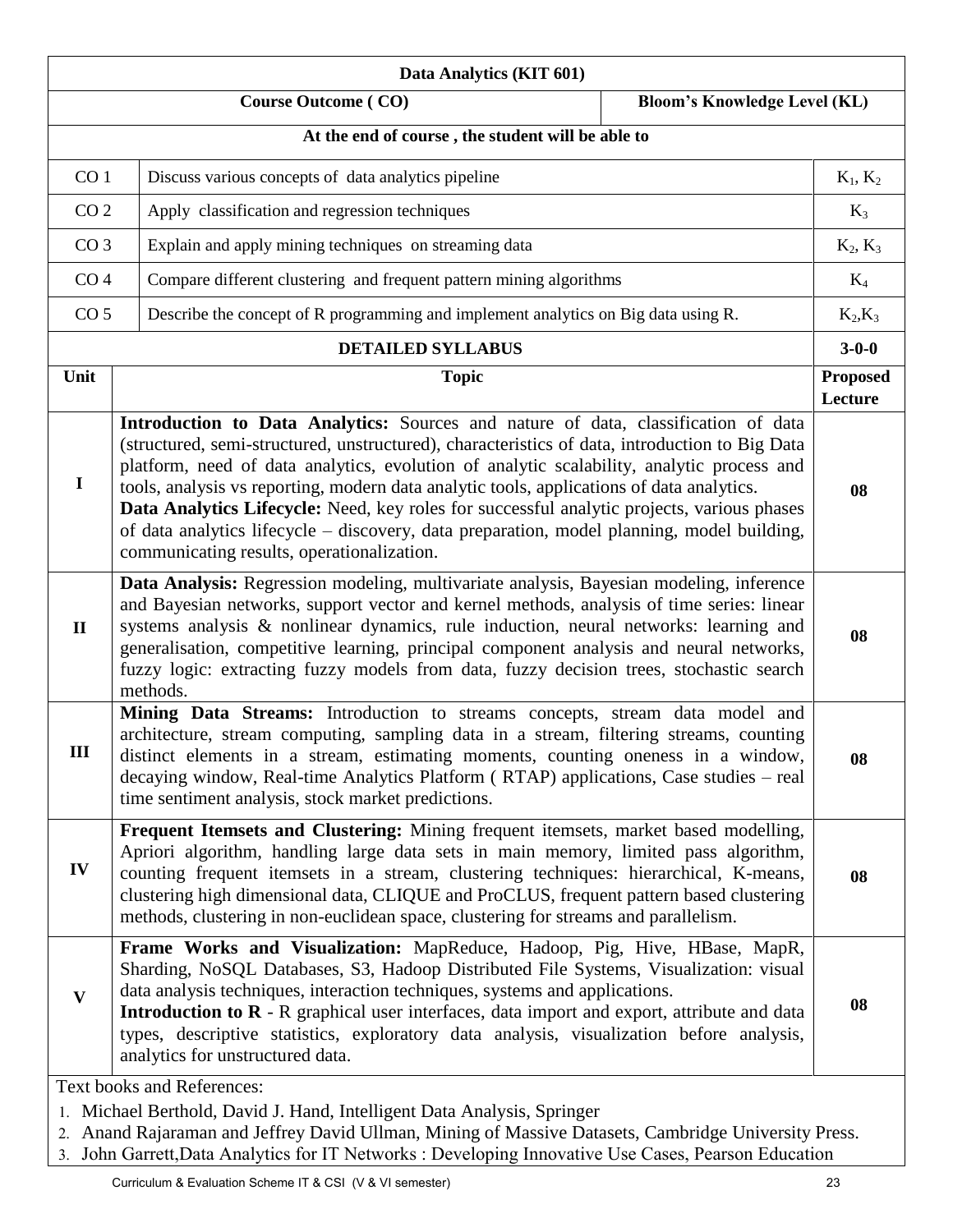- 4. Bill Franks, Taming the Big Data Tidal wave: Finding Opportunities in Huge Data Streams with Advanced Analytics, John Wiley & Sons.
- 5. Michael Minelli, Michelle Chambers, and Ambiga Dhiraj, "Big Data, Big Analytics: Emerging Business Intelligence and Analytic Trends for Today's Businesses", Wiley
- 6. David Dietrich, Barry Heller, Beibei Yang, "Data Science and Big Data Analytics", EMC Education Series, John Wiley
- 7. Frank J Ohlhorst, "Big Data Analytics: Turning Big Data into Big Money", Wiley and SAS Business Series
- 8. Colleen Mccue, "Data Mining and Predictive Analysis: Intelligence Gathering and Crime Analysis", Elsevier
- 9. Michael Berthold, David J. Hand," Intelligent Data Analysis", Springer
- 10. Paul Zikopoulos, Chris Eaton, Paul Zikopoulos, "Understanding Big Data: Analytics for Enterprise Class Hadoop and Streaming Data", McGraw Hill
- 11. Trevor Hastie, Robert Tibshirani, Jerome Friedman, "The Elements of Statistical Learning", Springer
- 12. Mark Gardner, "Beginning R: The Statistical Programming Language", Wrox Publication
- 13. Pete Warden, Big Data Glossary, O'Reilly
- 14. Glenn J. Myatt, Making Sense of Data, John Wiley & Sons
- 15. Pete Warden, Big Data Glossary, O'Reilly.
- 16. Peter Bühlmann, Petros Drineas, Michael Kane, Mark van der Laan, "Handbook of Big Data", CRC Press
- 17. Jiawei Han, Micheline Kamber "Data Mining Concepts and Techniques", Second Edition, Elsevier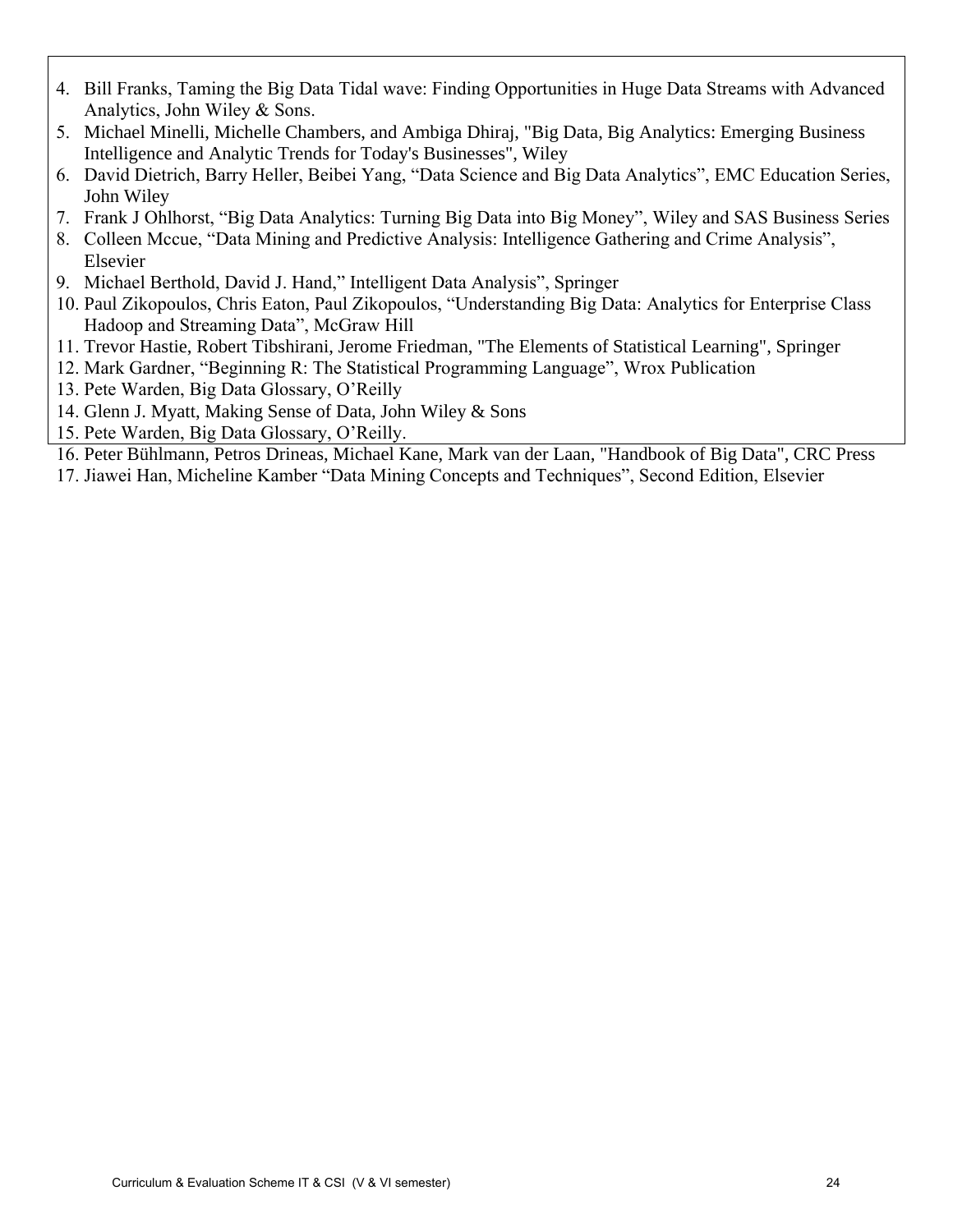| <b>Computer Networks(KCS-603)</b>                                                                                                                                                                                                                                                                                                                                                                                                                                                                                                                                     |                                                                                                                                                                                                                                                                 |                            |  |
|-----------------------------------------------------------------------------------------------------------------------------------------------------------------------------------------------------------------------------------------------------------------------------------------------------------------------------------------------------------------------------------------------------------------------------------------------------------------------------------------------------------------------------------------------------------------------|-----------------------------------------------------------------------------------------------------------------------------------------------------------------------------------------------------------------------------------------------------------------|----------------------------|--|
| <b>Course Outcome (CO)</b><br><b>Bloom's Knowledge Level (KL)</b>                                                                                                                                                                                                                                                                                                                                                                                                                                                                                                     |                                                                                                                                                                                                                                                                 |                            |  |
|                                                                                                                                                                                                                                                                                                                                                                                                                                                                                                                                                                       | At the end of course, the student will be able to understand                                                                                                                                                                                                    |                            |  |
| CO <sub>1</sub>                                                                                                                                                                                                                                                                                                                                                                                                                                                                                                                                                       | Explain basic concepts, OSI reference model, services and role of each layer of OSI model and<br>TCP/IP, networks devices and transmission media, Analog and digital data transmission                                                                          | $K_1,K_2$                  |  |
| CO <sub>2</sub>                                                                                                                                                                                                                                                                                                                                                                                                                                                                                                                                                       | Apply channel allocation, framing, error and flow control techniques.                                                                                                                                                                                           | $K_3$                      |  |
| CO <sub>3</sub>                                                                                                                                                                                                                                                                                                                                                                                                                                                                                                                                                       | Describe the functions of Network Layer i.e. Logical addressing, subnetting $\&$ Routing<br>Mechanism.                                                                                                                                                          | $K_2,K_3$                  |  |
| CO <sub>4</sub>                                                                                                                                                                                                                                                                                                                                                                                                                                                                                                                                                       | Explain the different Transport Layer function i.e. Port addressing, Connection Management,<br>Error control and Flow control mechanism.                                                                                                                        | $K_2,K_3$                  |  |
| CO <sub>5</sub>                                                                                                                                                                                                                                                                                                                                                                                                                                                                                                                                                       | Explain the functions offered by session and presentation layer and their Implementation.                                                                                                                                                                       | $K_2,K_3$                  |  |
| CO <sub>6</sub>                                                                                                                                                                                                                                                                                                                                                                                                                                                                                                                                                       | Explain the different protocols used at application layer i.e. HTTP, SNMP, SMTP, FTP,<br>TELNET and VPN.                                                                                                                                                        | $K_2$                      |  |
|                                                                                                                                                                                                                                                                                                                                                                                                                                                                                                                                                                       | <b>DETAILED SYLLABUS</b>                                                                                                                                                                                                                                        | $3 - 0 - 0$                |  |
| Unit                                                                                                                                                                                                                                                                                                                                                                                                                                                                                                                                                                  | <b>Topic</b>                                                                                                                                                                                                                                                    | <b>Proposed</b><br>Lecture |  |
| Goals and applications of networks, Categories of networks,<br><b>Introductory Concepts:</b><br>Organization of the Internet, ISP, Network structure and architecture (layering principles, services,<br>protocols and standards), The OSI reference model, TCP/IP protocol suite, Network devices and<br>components.<br>$\mathbf I$<br><b>Physical Layer:</b><br>Network topology design, Types of connections, Transmission media, Signal transmission and<br>encoding, Network performance and transmission impairments, Switching techniques and<br>multiplexing. |                                                                                                                                                                                                                                                                 |                            |  |
| Link layer: Framing, Error Detection and Correction, Flow control (Elementary Data Link<br>Protocols, Sliding Window protocols).<br>$\mathbf{I}$<br>Medium Access Control and Local Area Networks: Channel allocation, Multiple access protocols,<br>LAN standards, Link layer switches & bridges (learning bridge and spanning tree algorithms).                                                                                                                                                                                                                     |                                                                                                                                                                                                                                                                 | 08                         |  |
| III                                                                                                                                                                                                                                                                                                                                                                                                                                                                                                                                                                   | Network Layer: Point-to-point networks, Logical addressing, Basic internetworking (IP, CIDR,<br>ARP, RARP, DHCP, ICMP), Routing, forwarding and delivery, Static and dynamic routing,<br>Routing algorithms and protocols, Congestion control algorithms, IPv6. | 08                         |  |
| IV                                                                                                                                                                                                                                                                                                                                                                                                                                                                                                                                                                    | Process-to-process delivery, Transport layer protocols (UDP and TCP),<br><b>Transport Layer:</b><br>Multiplexing, Connection management, Flow control and retransmission, Window management,<br>TCP Congestion control, Quality of service.                     | 08                         |  |
| Application Layer: Domain Name System, World Wide Web and Hyper Text Transfer Protocol,<br>V<br>Electronic mail, File Transfer Protocol, Remote login, Network management, Data compression,<br>Cryptography – basic concepts.                                                                                                                                                                                                                                                                                                                                        |                                                                                                                                                                                                                                                                 |                            |  |
| <b>Text books and References:</b>                                                                                                                                                                                                                                                                                                                                                                                                                                                                                                                                     |                                                                                                                                                                                                                                                                 |                            |  |
| 1. Behrouz Forouzan, "Data Communication and Networking", McGraw Hill                                                                                                                                                                                                                                                                                                                                                                                                                                                                                                 |                                                                                                                                                                                                                                                                 |                            |  |
| 2. Andrew Tanenbaum "Computer Networks", Prentice Hall.                                                                                                                                                                                                                                                                                                                                                                                                                                                                                                               |                                                                                                                                                                                                                                                                 |                            |  |
| 3. William Stallings, "Data and Computer Communication", Pearson.                                                                                                                                                                                                                                                                                                                                                                                                                                                                                                     |                                                                                                                                                                                                                                                                 |                            |  |
| 4. Kurose and Ross, "Computer Networking- A Top-Down Approach", Pearson.                                                                                                                                                                                                                                                                                                                                                                                                                                                                                              |                                                                                                                                                                                                                                                                 |                            |  |
| 5. Peterson and Davie, "Computer Networks: A Systems Approach", Morgan Kaufmann                                                                                                                                                                                                                                                                                                                                                                                                                                                                                       |                                                                                                                                                                                                                                                                 |                            |  |
| 6. W. A. Shay, "Understanding Communications and Networks", Cengage Learning.                                                                                                                                                                                                                                                                                                                                                                                                                                                                                         |                                                                                                                                                                                                                                                                 |                            |  |
| 7. D. Comer, "Computer Networks and Internets", Pearson.                                                                                                                                                                                                                                                                                                                                                                                                                                                                                                              |                                                                                                                                                                                                                                                                 |                            |  |
| 8. Behrouz Forouzan, "TCP/IP Protocol Suite", McGraw Hill.                                                                                                                                                                                                                                                                                                                                                                                                                                                                                                            |                                                                                                                                                                                                                                                                 |                            |  |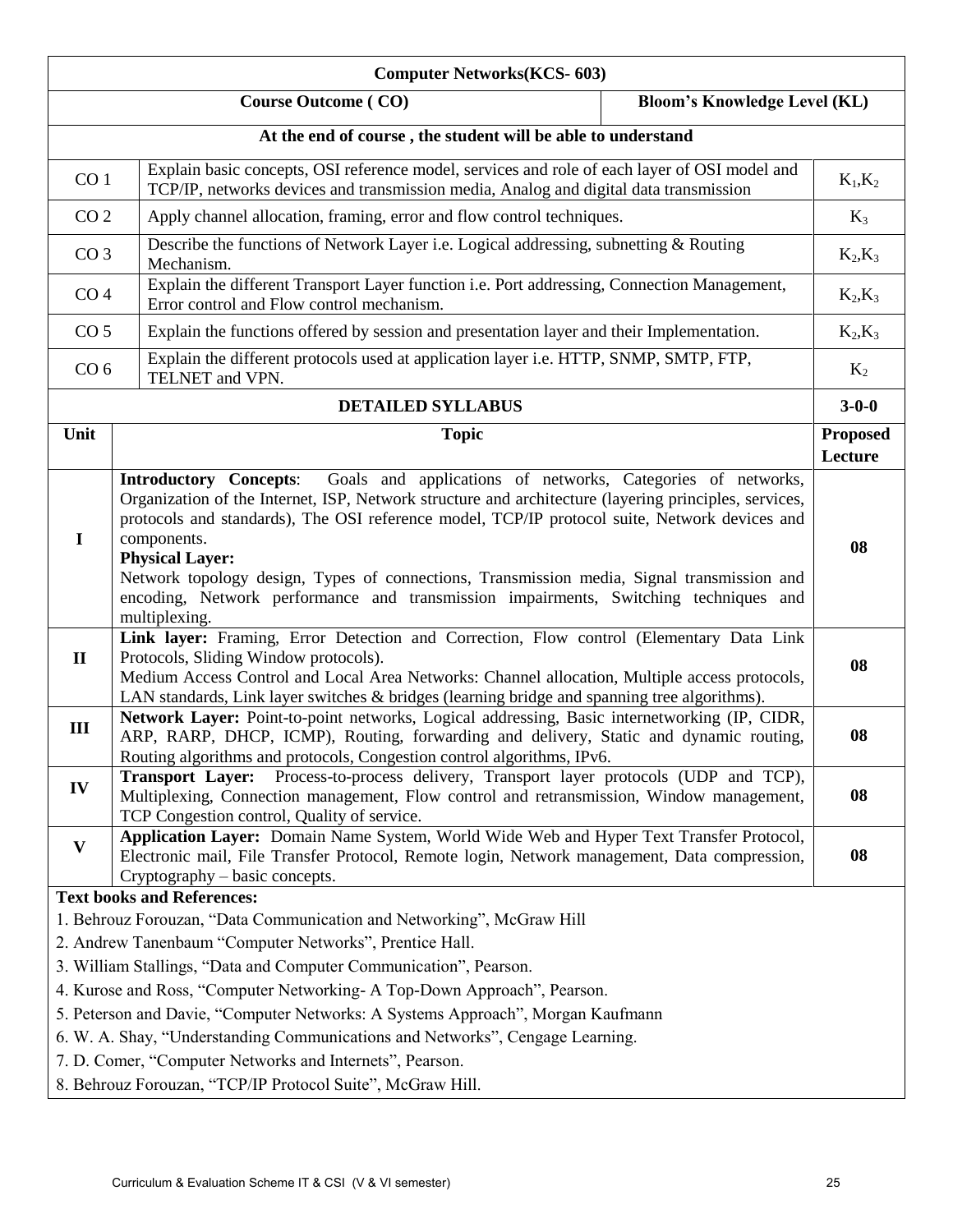|                 | <b>Big Data(KCS-061)</b>                                                                                                                                                                                                                                                                                                                                                                                                                                                                                                                                                                                                                                                                                          |                                    |
|-----------------|-------------------------------------------------------------------------------------------------------------------------------------------------------------------------------------------------------------------------------------------------------------------------------------------------------------------------------------------------------------------------------------------------------------------------------------------------------------------------------------------------------------------------------------------------------------------------------------------------------------------------------------------------------------------------------------------------------------------|------------------------------------|
|                 | <b>Course Outcome (CO)</b><br><b>Bloom's Knowledge Level (KL)</b>                                                                                                                                                                                                                                                                                                                                                                                                                                                                                                                                                                                                                                                 |                                    |
|                 | At the end of course, the student will be able to                                                                                                                                                                                                                                                                                                                                                                                                                                                                                                                                                                                                                                                                 |                                    |
| CO <sub>1</sub> | Demonstrate knowledge of Big Data Analytics concepts and its applications in business.                                                                                                                                                                                                                                                                                                                                                                                                                                                                                                                                                                                                                            | $K_1,K_2$                          |
| CO <sub>2</sub> | Demonstrate functions and components of Map Reduce Framework and HDFS.                                                                                                                                                                                                                                                                                                                                                                                                                                                                                                                                                                                                                                            | $K_1,K_2$                          |
| CO <sub>3</sub> | Discuss Data Management concepts in NoSQL environment.                                                                                                                                                                                                                                                                                                                                                                                                                                                                                                                                                                                                                                                            | $K_6$                              |
| CO <sub>4</sub> | Explain process of developing Map Reduce based distributed processing applications.                                                                                                                                                                                                                                                                                                                                                                                                                                                                                                                                                                                                                               | $K_2,K_5$                          |
| CO <sub>5</sub> | Explain process of developing applications using HBASE, Hive, Pig etc.                                                                                                                                                                                                                                                                                                                                                                                                                                                                                                                                                                                                                                            | $K_2,K_5$                          |
|                 | <b>DETAILED SYLLABUS</b>                                                                                                                                                                                                                                                                                                                                                                                                                                                                                                                                                                                                                                                                                          | $3 - 0 - 0$                        |
| Unit            | <b>Topic</b>                                                                                                                                                                                                                                                                                                                                                                                                                                                                                                                                                                                                                                                                                                      | <b>Proposed</b><br><b>Lectures</b> |
| $\mathbf I$     | Introduction to Big Data: Types of digital data, history of Big Data innovation,<br>introduction to Big Data platform, drivers for Big Data, Big Data architecture and<br>characteristics, 5 Vs of Big Data, Big Data technology components, Big Data importance<br>and applications, Big Data features - security, compliance, auditing and protection, Big<br>Data privacy and ethics, Big Data Analytics, Challenges of conventional systems,<br>intelligent data analysis, nature of data, analytic processes and tools, analysis vs reporting,<br>modern data analytic tools.                                                                                                                                | 06                                 |
| $\mathbf{I}$    | Hadoop: History of Hadoop, Apache Hadoop, the Hadoop Distributed File System,<br>components of Hadoop, data format, analyzing data with Hadoop, scaling out, Hadoop<br>streaming, Hadoop pipes, Hadoop Echo System.<br>Map Reduce: Map Reduce framework and basics, how Map Reduce works, developing a<br>Map Reduce application, unit tests with MR unit, test data and local tests, anatomy of a<br>Map Reduce job run, failures, job scheduling, shuffle and sort, task execution, Map Reduce<br>types, input formats, output formats, Map Reduce features, Real-world Map Reduce                                                                                                                              | 08                                 |
| III             | HDFS (Hadoop Distributed File System): Design of HDFS, HDFS concepts, benefits<br>and challenges, file sizes, block sizes and block abstraction in HDFS, data replication, how<br>does HDFS store, read, and write files, Java interfaces to HDFS, command line interface,<br>Hadoop file system interfaces, data flow, data ingest with Flume and Scoop, Hadoop<br>archives, Hadoop I/O: compression, serialization, Avro and file-based data structures.<br>Hadoop Environment: Setting up a Hadoop cluster, cluster specification, cluster setup<br>and installation, Hadoop configuration, security in Hadoop, administering Hadoop, HDFS<br>monitoring & maintenance, Hadoop benchmarks, Hadoop in the cloud | 08                                 |
| IV              | Hadoop Eco System and YARN: Hadoop ecosystem components, schedulers, fair and<br>capacity, Hadoop 2.0 New Features - NameNode high availability, HDFS federation,<br>MRv2, YARN, Running MRv1 in YARN.<br>NoSQL Databases: Introduction to NoSQL<br>MongoDB: Introduction, data types, creating, updating and deleing documents, querying,<br>introduction to indexing, capped collections<br>Spark: Installing spark, spark applications, jobs, stages and tasks, Resilient Distributed<br>Databases, anatomy of a Spark job run, Spark on YARN<br>SCALA: Introduction, classes and objects, basic types and operators, built-in control<br>structures, functions and closures, inheritance.                     | 09                                 |
| $\mathbf{V}$    | Hadoop Eco System Frameworks: Applications on Big Data using Pig, Hive and HBase<br>Pig - Introduction to PIG, Execution Modes of Pig, Comparison of Pig with Databases,<br>Grunt, Pig Latin, User Defined Functions, Data Processing operators,                                                                                                                                                                                                                                                                                                                                                                                                                                                                  | 09                                 |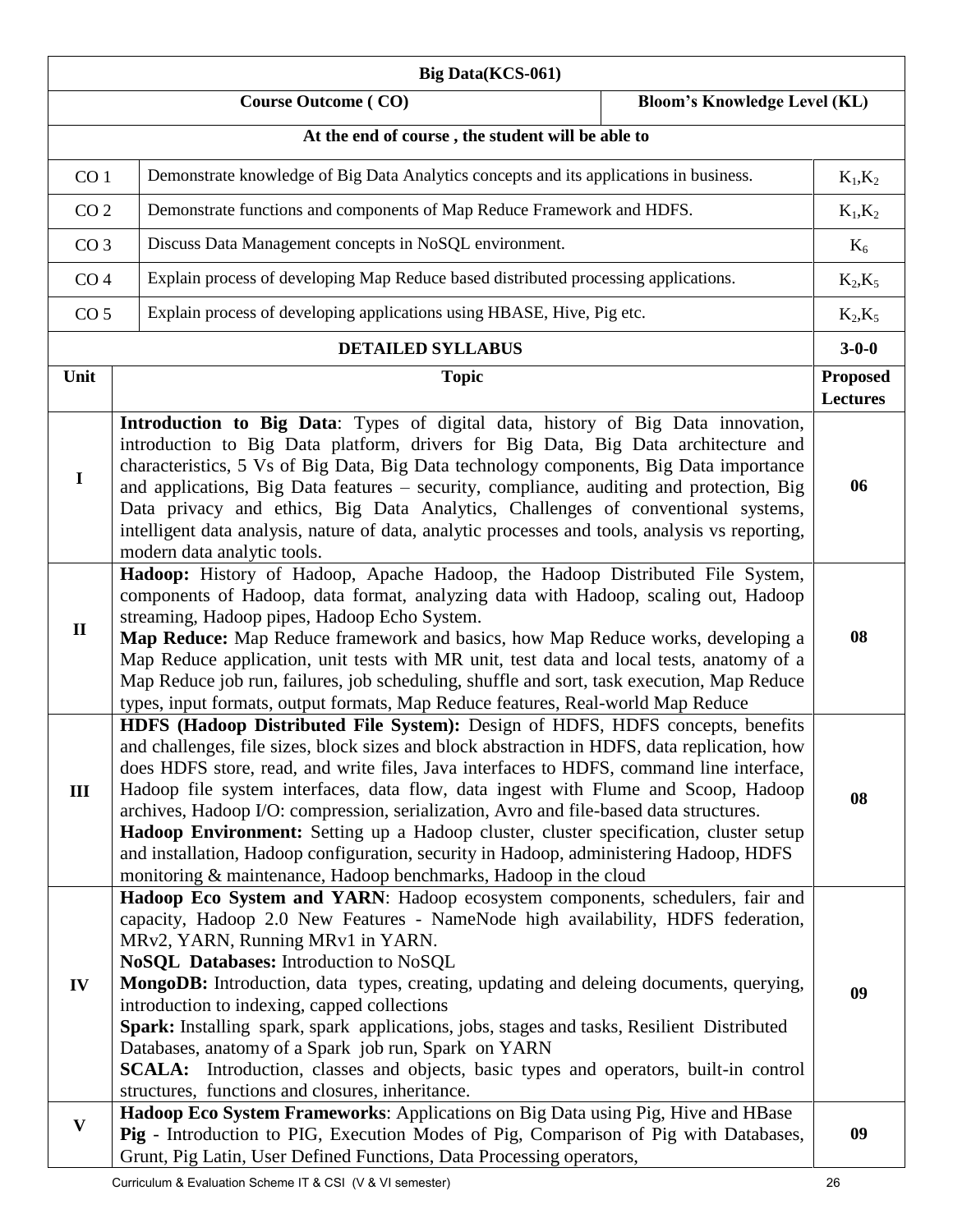|    | Hive - Apache Hive architecture and installation, Hive shell, Hive services, Hive                            |
|----|--------------------------------------------------------------------------------------------------------------|
|    | metastore, comparison with traditional databases, HiveQL, tables, querying data and user                     |
|    | defined functions, sorting and aggregating, Map Reduce scripts, joins & subqueries.                          |
|    | <b>HBase</b> – Hbase concepts, clients, example, Hbase vs RDBMS, advanced usage, schema                      |
|    | design, advance indexing, Zookeeper – how it helps in monitoring a cluster, how to build                     |
|    | applications with Zookeeper.                                                                                 |
|    | IBM Big Data strategy, introduction to Infosphere, BigInsights and Big Sheets,                               |
|    | introduction to Big SQL.                                                                                     |
|    | <b>Text books and References:</b>                                                                            |
|    | 1. Michael Minelli, Michelle Chambers, and Ambiga Dhiraj, "Big Data, Big Analytics: Emerging Business        |
|    | Intelligence and Analytic Trends for Today's Businesses", Wiley                                              |
|    | 2. DT Editorial Services, Big-Data Black Book, Wiley                                                         |
| 3. | Dirk deRoos, Chris Eaton, George Lapis, Paul Zikopoulos, Tom Deutsch, "Understanding Big Data Analytics for  |
|    | Enterprise Class Hadoop and Streaming Data", McGraw Hill.                                                    |
| 4. | Thomas Erl, Wajid Khattak, Paul Buhler, "Big Data Fundamentals: Concepts, Drivers and Techniques", Prentice  |
|    | Hall.                                                                                                        |
| 5. | Bart Baesens "Analytics in a Big Data World: The Essential Guide to Data Science and its Applications (WILEY |
|    | Big Data Series)", John Wiley & Sons                                                                         |
| 6. | ArshdeepBahga, Vijay Madisetti, "Big Data Science & Analytics: A HandsOn Approach ", VPT                     |
| 7. | Anand Rajaraman and Jeffrey David Ullman, "Mining of Massive Datasets", CUP                                  |
| 8. | Tom White, "Hadoop: The Definitive Guide", O'Reilly.                                                         |
| 9. | Eric Sammer, "Hadoop Operations", O'Reilly.                                                                  |
|    | 10. Chuck Lam, "Hadoop in Action", MANNING Publishers                                                        |
|    | 11. Deepak Vohra, "Practical Hadoop Ecosystem: A Definitive Guide to Hadoop-Related Frameworks and Tools",   |
|    | Apress                                                                                                       |
|    | 12. E. Capriolo, D. Wampler, and J. Rutherglen, "Programming Hive", O'Reilly                                 |
|    | 13. Lars George, "HBase: The Definitive Guide", O'Reilly.                                                    |
|    |                                                                                                              |

- 14. Alan Gates, "Programming Pig", O'Reilly.
- 15. Michael Berthold, David J. Hand, "Intelligent Data Analysis", Springer
- 16. Bill Franks, "Taming the Big Data Tidal Wave: Finding Opportunities in Huge Data Streams with Advanced Analytics", John Wiley & sons
- 17. Glenn J. Myatt, "Making Sense of Data", John Wiley & Sons
- 18. Pete Warden, "Big Data Glossary", O'Reilly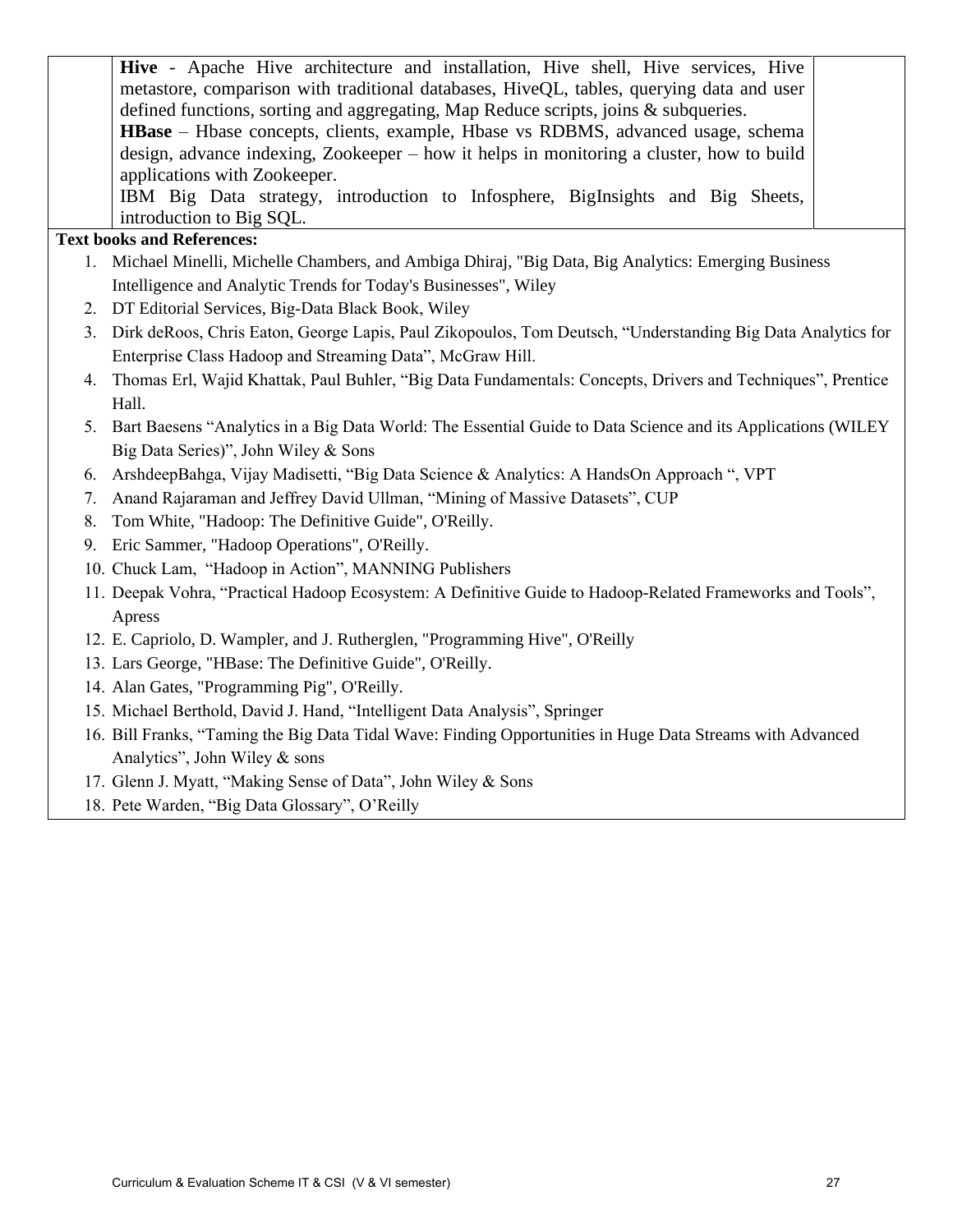|                                                                                                          | <b>Image Processing (KCS-062)</b>                                                                                                                                                                                                                                                                                                                                                   |                            |  |  |
|----------------------------------------------------------------------------------------------------------|-------------------------------------------------------------------------------------------------------------------------------------------------------------------------------------------------------------------------------------------------------------------------------------------------------------------------------------------------------------------------------------|----------------------------|--|--|
|                                                                                                          | <b>Course Outcome (CO)</b><br><b>Bloom's Knowledge Level (KL)</b>                                                                                                                                                                                                                                                                                                                   |                            |  |  |
|                                                                                                          | At the end of course, the student will be able:                                                                                                                                                                                                                                                                                                                                     |                            |  |  |
| CO <sub>1</sub>                                                                                          | Explain the basic concepts of two-dimensional signal acquisition, sampling,<br>quantization and color model.                                                                                                                                                                                                                                                                        | $K_1, K_2$                 |  |  |
| CO <sub>2</sub>                                                                                          | Apply image processing techniques for image enhancement in both the spatial and<br>frequency domains.                                                                                                                                                                                                                                                                               | $K_2, K_3$                 |  |  |
| CO <sub>3</sub>                                                                                          | Apply and compare image restoration techniques in both spatial and frequency domain.                                                                                                                                                                                                                                                                                                | $K_2, K_3$                 |  |  |
| CO <sub>4</sub>                                                                                          | Compare edge based and region based segmentation algorithms for ROI extraction.                                                                                                                                                                                                                                                                                                     | $K_3, K_4$                 |  |  |
| CO <sub>5</sub>                                                                                          | Explain compression techniques and descriptors for image processing.                                                                                                                                                                                                                                                                                                                | $K_2, K_3$                 |  |  |
|                                                                                                          | <b>DETAILED SYLLABUS</b>                                                                                                                                                                                                                                                                                                                                                            | $3 - 0 - 0$                |  |  |
| Unit                                                                                                     | <b>Topic</b>                                                                                                                                                                                                                                                                                                                                                                        | <b>Proposed</b><br>Lecture |  |  |
| $\mathbf I$                                                                                              | DIGITAL IMAGE FUNDAMENTALS: Steps in Digital Image Processing - Components -<br>Elements of Visual Perception – Image Sensing and Acquisition – Image Sampling and<br>Quantization – Relationships between pixels – Color image fundamentals – RGB, HSI models,<br>Two-dimensional mathematical preliminaries, 2D transforms - DFT, DCT.                                            | 08                         |  |  |
| $\mathbf{I}$                                                                                             | <b>IMAGE ENHANCEMENT:</b><br>Spatial Domain: Gray level transformations - Histogram processing - Basics of Spatial Filtering-<br>Smoothing and Sharpening Spatial Filtering, Frequency Domain: Introduction to Fourier<br>Transform-Smoothing and Sharpening frequency domain filters - Ideal, Butterworth and Gaussian<br>filters, Homomorphic filtering, Color image enhancement. | 08                         |  |  |
| III                                                                                                      | <b>IMAGE RESTORATION:</b><br>Image Restoration – degradation model, Properties, Noise models – Mean Filters – Order Statistics<br>- Adaptive filters - Band reject Filters - Band pass Filters - Notch Filters - Optimum Notch<br>Filtering - Inverse Filtering - Wiener filtering                                                                                                  | 08                         |  |  |
| IV                                                                                                       | <b>IMAGE SEGMENTATION:</b><br>Edge detection, Edge linking via Hough transform $-$ Thresholding $-$ Region based segmentation $-$<br>Region growing – Region splitting and merging – Morphological processing-erosion and dilation,<br>Segmentation by morphological watersheds - basic concepts - Dam construction - Watershed<br>segmentation algorithm.                          | 08                         |  |  |
| $\mathbf{V}$                                                                                             | <b>IMAGE COMPRESSION AND RECOGNITION:</b><br>Need for data compression, Huffman, Run Length Encoding, Shift codes, Arithmetic coding, JPEG<br>standard, MPEG. Boundary representation, Boundary description, Fourier Descriptor, Regional<br>Descriptors - Topological feature, Texture - Patterns and Pattern classes - Recognition based on<br>matching.                          | 08                         |  |  |
| <b>Text books:</b>                                                                                       |                                                                                                                                                                                                                                                                                                                                                                                     |                            |  |  |
|                                                                                                          | Rafael C. Gonzalez, Richard E. Woods, Digital Image Processing Pearson, 3rd Edition, 2010<br>1.<br>Anil K. Jain, Fundamentals of Digital Image Processing Pearson, 2002.<br>2.                                                                                                                                                                                                      |                            |  |  |
| Kenneth R. Castleman, Digital Image Processing Pearson, 2006.<br>3.                                      |                                                                                                                                                                                                                                                                                                                                                                                     |                            |  |  |
| Rafael C. Gonzalez, Richard E. Woods, Steven Eddins, Digital Image Processing using MATLAB Pearson<br>4. |                                                                                                                                                                                                                                                                                                                                                                                     |                            |  |  |
|                                                                                                          | Education, Inc., 2011.                                                                                                                                                                                                                                                                                                                                                              |                            |  |  |
| 5.                                                                                                       | D,E. Dudgeon and RM. Mersereau, Multidimensional Digital Signal Processing Prentice Hall Professional Technical<br>Reference, 1990.                                                                                                                                                                                                                                                 |                            |  |  |
| 6.                                                                                                       | William K. Pratt, Digital Image Processing John Wiley, New York, 2002                                                                                                                                                                                                                                                                                                               |                            |  |  |
| 7.                                                                                                       | Milan Sonka et al Image processing, analysis and machine vision Brookes/Cole, Vikas Publishing House, 2nd<br>edition, 1999                                                                                                                                                                                                                                                          |                            |  |  |
|                                                                                                          |                                                                                                                                                                                                                                                                                                                                                                                     |                            |  |  |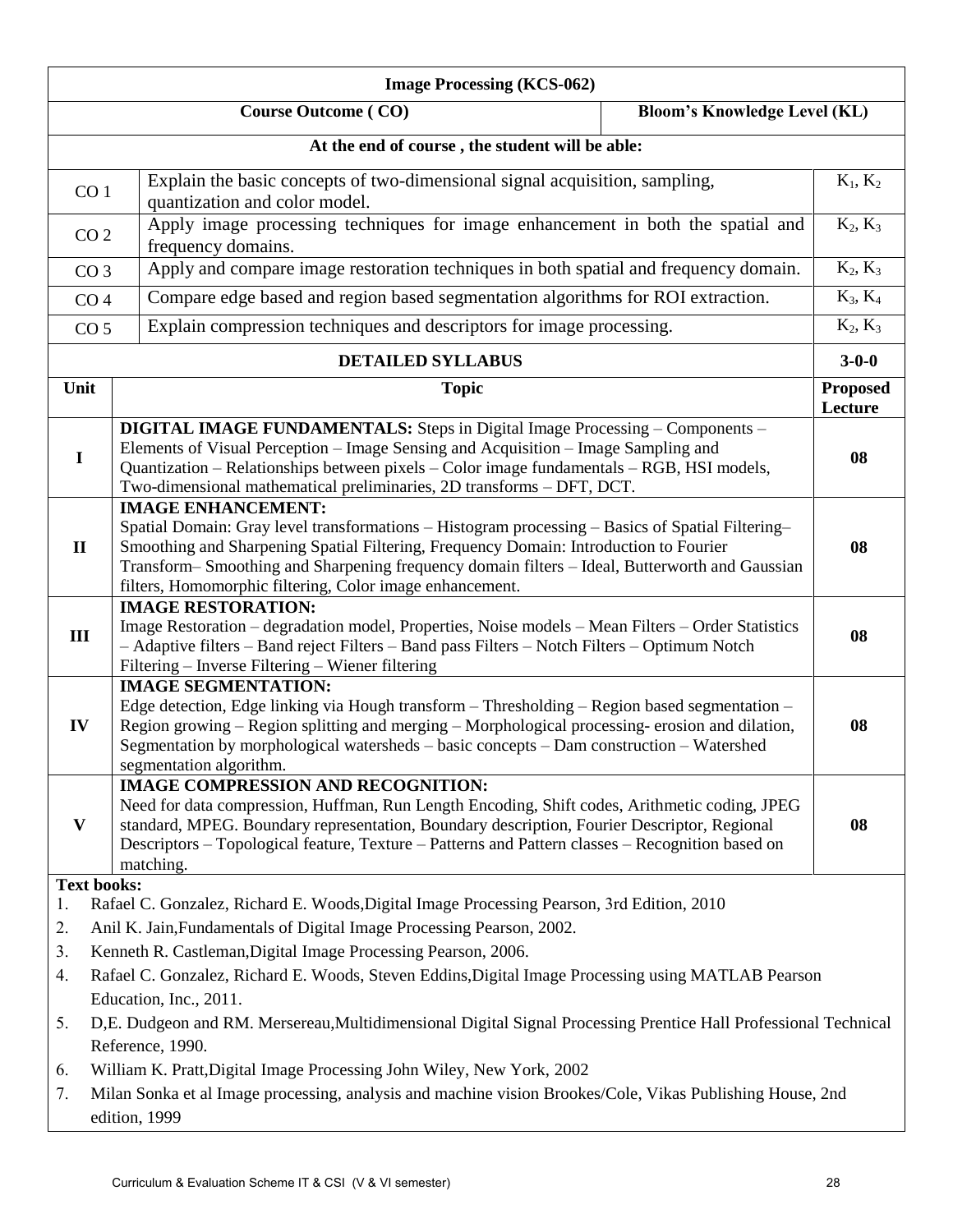| <b>Blockchain Architecture Design (KIT-062)</b>   |                                                                                                                                                                                                                                                                                               |                            |
|---------------------------------------------------|-----------------------------------------------------------------------------------------------------------------------------------------------------------------------------------------------------------------------------------------------------------------------------------------------|----------------------------|
|                                                   | <b>Bloom's Knowledge Level (KL)</b><br><b>Course Outcome (CO)</b>                                                                                                                                                                                                                             |                            |
| At the end of course, the student will be able to |                                                                                                                                                                                                                                                                                               |                            |
| CO <sub>1</sub>                                   | Describe the basic understanding of Blockchain architecture along with its primitive.                                                                                                                                                                                                         |                            |
| CO <sub>2</sub>                                   | Explain the requirements for basic protocol along with scalability aspects.                                                                                                                                                                                                                   | $K_2, K_3$                 |
| CO <sub>3</sub>                                   | Design and deploy the consensus process using frontend and backend.                                                                                                                                                                                                                           | $K_3, K_4$                 |
|                                                   | Apply Blockchain techniques for different use cases like Finance, Trade/Supply and<br>CO <sub>4</sub><br>Government activities.                                                                                                                                                               |                            |
|                                                   | <b>DETAILED SYLLABUS</b>                                                                                                                                                                                                                                                                      | $3 - 0 - 0$                |
| Unit                                              | <b>Topic</b>                                                                                                                                                                                                                                                                                  | <b>Proposed</b><br>Lecture |
| $\mathbf I$                                       | Introduction to Blockchain: Digital Money to Distributed Ledgers, Design Primitives: Protocols,<br>Security, Consensus, Permissions, Privacy.<br>Blockchain Architecture and Design: Basic crypto primitives: Hash, Signature,) Hashchain to<br>Blockchain, Basic consensus mechanisms        | 08                         |
| $\mathbf{I}$                                      | Consensus: Requirements for the consensus protocols, Proof of Work (PoW), Scalability aspects of<br>Blockchain consensus protocols<br>Permissioned Blockchains: Design goals, Consensus protocols for Permissioned Blockchains                                                                |                            |
| III                                               | Hyperledger Fabric (A): Decomposing the consensus process, Hyperledger fabric components,<br>Chaincode Design and Implementation<br>Hyperledger Fabric (B): Beyond Chaincode: fabric SDK and Front End (b) Hyperledger<br>composer tool                                                       | 08                         |
| IV                                                | Use case 1 : Blockchain in Financial Software and Systems (FSS): (i) Settlements, (ii) KYC, (iii)<br>Capital markets, (iv) Insurance<br>Use case 2: Blockchain in trade/supply chain: (i) Provenance of goods, visibility, trade/supply<br>chain finance, invoice management discounting, etc | 08                         |
| V                                                 | Use case 3: Blockchain for Government: (i) Digital identity, land records and other kinds of record<br>keeping between government entities, (ii) public distribution system social welfare systems<br>Blockchain Cryptography, Privacy and Security on Blockchain                             | 08                         |
| <b>Text books:</b>                                |                                                                                                                                                                                                                                                                                               |                            |
| 1.                                                | Mstering Bitcoin: Unlocking Digital Cryptocurrencies, by Andreas Antonopoulos                                                                                                                                                                                                                 |                            |
| Blockchain by Melanie Swa, O'Reilly<br>2.         |                                                                                                                                                                                                                                                                                               |                            |
| 3.                                                | Hyperledger Fabric - https://www.hyperledger.org/projects/fabric                                                                                                                                                                                                                              |                            |
| 4.                                                | Blockchain<br><b>IBM</b><br>Redbooks<br>Zero<br>An<br>Dill,<br>David<br><b>Bob</b><br>to<br>by<br>course,<br>https://www.redbooks.ibm.com/Redbooks.nsf/RedbookAbstracts/crse0401.html                                                                                                         | <b>Smits</b>               |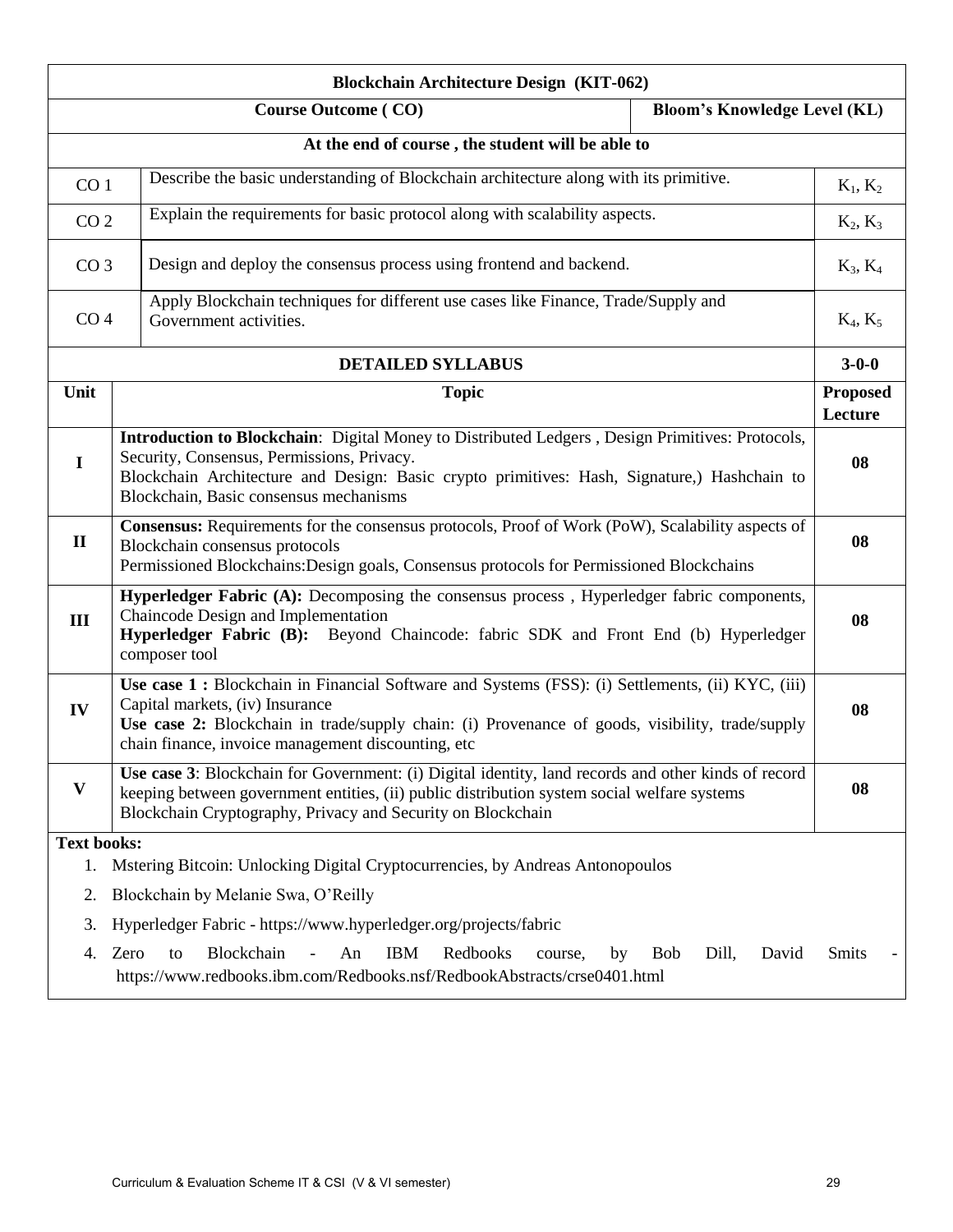| Data Compression (KCS-064)                                        |                                                                                                                                                                                                                                                                                                                                                                                                                                                                                                                                                                                                                                                                                                                                                                                  |  |                            |
|-------------------------------------------------------------------|----------------------------------------------------------------------------------------------------------------------------------------------------------------------------------------------------------------------------------------------------------------------------------------------------------------------------------------------------------------------------------------------------------------------------------------------------------------------------------------------------------------------------------------------------------------------------------------------------------------------------------------------------------------------------------------------------------------------------------------------------------------------------------|--|----------------------------|
| <b>Bloom's Knowledge Level (KL)</b><br><b>Course Outcome (CO)</b> |                                                                                                                                                                                                                                                                                                                                                                                                                                                                                                                                                                                                                                                                                                                                                                                  |  |                            |
|                                                                   | At the end of course, the student will be able to                                                                                                                                                                                                                                                                                                                                                                                                                                                                                                                                                                                                                                                                                                                                |  |                            |
| CO <sub>1</sub>                                                   | Describe the evolution and fundamental concepts of Data Compression and Coding<br>Techniques.                                                                                                                                                                                                                                                                                                                                                                                                                                                                                                                                                                                                                                                                                    |  | $K_1, K_2$                 |
| CO <sub>2</sub>                                                   | Apply and compare different static coding techniques (Huffman & Arithmetic coding) for text<br>compression.                                                                                                                                                                                                                                                                                                                                                                                                                                                                                                                                                                                                                                                                      |  | $K_2, K_3$                 |
| CO <sub>3</sub>                                                   | Apply and compare different dynamic coding techniques (Dictionary Technique) for text<br>compression.                                                                                                                                                                                                                                                                                                                                                                                                                                                                                                                                                                                                                                                                            |  | $K_2, K_3$                 |
| CO <sub>4</sub>                                                   | Evaluate the performance of predictive coding technique for Image Compression.                                                                                                                                                                                                                                                                                                                                                                                                                                                                                                                                                                                                                                                                                                   |  | $K_2, K_3$                 |
| CO <sub>5</sub>                                                   | Apply and compare different Quantization Techniques for Image Compression.                                                                                                                                                                                                                                                                                                                                                                                                                                                                                                                                                                                                                                                                                                       |  | $K_2,K_3$                  |
|                                                                   | <b>DETAILED SYLLABUS</b>                                                                                                                                                                                                                                                                                                                                                                                                                                                                                                                                                                                                                                                                                                                                                         |  | $3 - 0 - 0$                |
| Unit                                                              | <b>Topic</b>                                                                                                                                                                                                                                                                                                                                                                                                                                                                                                                                                                                                                                                                                                                                                                     |  | <b>Proposed</b><br>Lecture |
| $\mathbf I$                                                       | Compression Techniques: Loss less compression, Lossy Compression, Measures of performance,<br>Modeling and coding, Mathematical Preliminaries for Lossless compression: A brief introduction<br>to information theory, Models: Physical models, Probability models, Markov models, composite<br>source model, Coding: uniquely decodable codes, Prefix codes.                                                                                                                                                                                                                                                                                                                                                                                                                    |  | 08                         |
| $\mathbf{I}$                                                      | The Huffman coding algorithm: Minimum variance Huffman codes, Adaptive Huffman coding:<br>Update procedure, Encoding procedure, Decoding procedure. Golomb codes, Rice codes, Tunstall<br>codes, Applications of Hoffman coding: Loss less image compression, Text compression, Audio<br>Compression.                                                                                                                                                                                                                                                                                                                                                                                                                                                                            |  | 08                         |
| III                                                               | Coding a sequence, Generating a binary code, Comparison of Binary and Huffman coding,<br>Applications: Bi-level image compression-The JBIG standard, JBIG2, Image compression.<br>Dictionary Techniques: Introduction, Static Dictionary: Diagram Coding, Adaptive Dictionary. The<br>LZ77 Approach, The LZ78 Approach, Applications: File Compression-UNIX compress, Image<br>Compression: The Graphics Interchange Format (GIF), Compression over Modems: V.42 bits,<br>Predictive Coding: Prediction with Partial match (ppm): The basic algorithm, The ESCAPE<br>SYMBOL, length of context, The Exclusion Principle, The Burrows-Wheeler Transform: Moveto-<br>front coding, CALIC, JPEG-LS, Multi-resolution Approaches, Facsimile Encoding, Dynamic<br>Markoy Compression. |  | 08                         |
| IV                                                                | Distortion criteria, Models, Scalar Ouantization: The Quantization problem, Uniform Quantizer,<br>Adaptive Quantization, Non uniform Quantization.                                                                                                                                                                                                                                                                                                                                                                                                                                                                                                                                                                                                                               |  | 08                         |
| $\mathbf{V}$                                                      | Advantages of Vector Quantization over Scalar Quantization, The Linde-Buzo-Gray Algorithm,<br>Tree structured Vector Quantizers. Structured VectorQuantizers.                                                                                                                                                                                                                                                                                                                                                                                                                                                                                                                                                                                                                    |  | 08                         |
| <b>Text books:</b>                                                | 1. Khalid Sayood, Introduction to Data Compression, Morgan Kaufmann Publishers<br>2. Elements of Data Compression, Drozdek, Cengage Learning<br>3. Introduction to Data Compression, Second Edition, Khalid Sayood, The Morgan aufmann Series<br>4. Data Compression: The Complete Reference 4th Edition by David Salomon, Springer<br>5. Text Compression1st Edition by Timothy C. Bell Prentice Hall                                                                                                                                                                                                                                                                                                                                                                           |  |                            |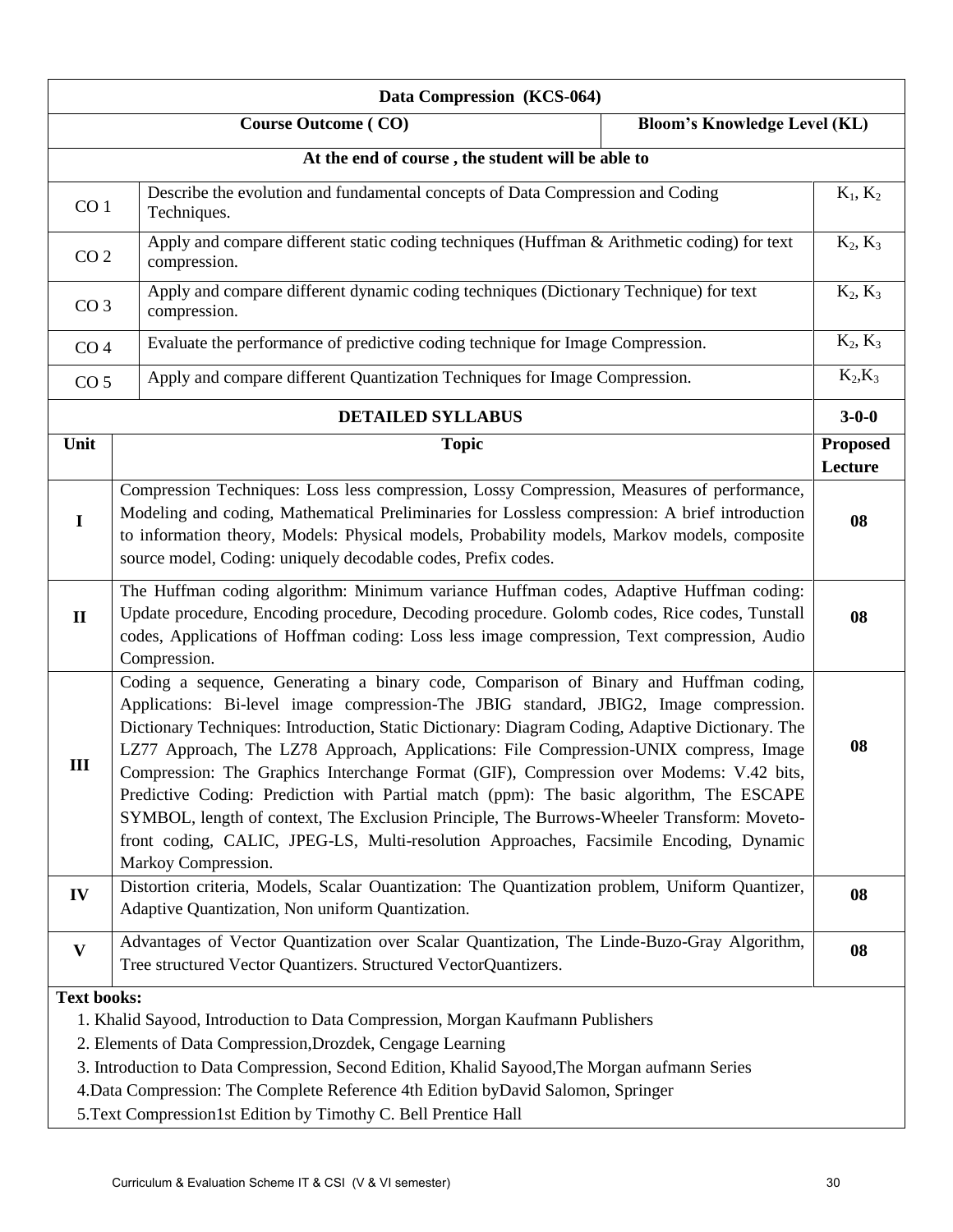| <b>Software Engineering Lab (KCS-651)</b> |                                                                                                                                                                                                                                                                                                                                                                                                                                                                                                                                                                                                                                                                                                                                                                                |                                     |            |
|-------------------------------------------|--------------------------------------------------------------------------------------------------------------------------------------------------------------------------------------------------------------------------------------------------------------------------------------------------------------------------------------------------------------------------------------------------------------------------------------------------------------------------------------------------------------------------------------------------------------------------------------------------------------------------------------------------------------------------------------------------------------------------------------------------------------------------------|-------------------------------------|------------|
|                                           | <b>Course Outcome (CO)</b>                                                                                                                                                                                                                                                                                                                                                                                                                                                                                                                                                                                                                                                                                                                                                     | <b>Bloom's Knowledge Level (KL)</b> |            |
|                                           | At the end of course, the student will be able to                                                                                                                                                                                                                                                                                                                                                                                                                                                                                                                                                                                                                                                                                                                              |                                     |            |
| CO <sub>1</sub>                           | Identify ambiguities, inconsistencies and incompleteness from a requirements specification and<br>state functional and non-functional requirement                                                                                                                                                                                                                                                                                                                                                                                                                                                                                                                                                                                                                              |                                     | $K_2, K_4$ |
| CO <sub>2</sub>                           | Identify different actors and use cases from a given problem statement and draw use case<br>diagram to associate use cases with different types of relationship                                                                                                                                                                                                                                                                                                                                                                                                                                                                                                                                                                                                                |                                     | $K_3, K_5$ |
| CO <sub>3</sub>                           | Draw a class diagram after identifying classes and association among them                                                                                                                                                                                                                                                                                                                                                                                                                                                                                                                                                                                                                                                                                                      |                                     | $K_4, K_5$ |
| CO <sub>4</sub>                           | Graphically represent various UML diagrams, and associations among them and<br>identify the logical sequence of activities undergoing in a system, and represent them<br>pictorially                                                                                                                                                                                                                                                                                                                                                                                                                                                                                                                                                                                           |                                     | $K_4, K_5$ |
| CO <sub>5</sub>                           | Able to use modern engineering tools for specification, design, implementation and testing                                                                                                                                                                                                                                                                                                                                                                                                                                                                                                                                                                                                                                                                                     |                                     | $K_3, K_4$ |
|                                           | <b>DETAILED SYLLABUS</b>                                                                                                                                                                                                                                                                                                                                                                                                                                                                                                                                                                                                                                                                                                                                                       |                                     |            |
|                                           | For any given case/ problem statement do the following;<br>1. Prepare a SRS document in line with the IEEE recommended standards.<br>2. Draw the use case diagram and specify the role of each of the actors. Also state the precondition, post<br>condition and function of each use case.<br>3. Draw the activity diagram.<br>4. Identify the classes. Classify them as weak and strong classes and draw the class diagram.<br>5. Draw the sequence diagram for any two scenarios.<br>6. Draw the collaboration diagram.<br>7. Draw the state chart diagram.<br>8. Draw the component diagram.<br>9. Perform forward engineering in java. (Model to code conversion)<br>10. Perform reverse engineering in java. (Code to Model conversion) 11. Draw the deployment diagram. |                                     |            |
|                                           | Note: The Instructor may add/delete/modify/tune experiments, wherever he/she feels in a justified manner<br>It is also suggested that open source tools should be preferred to conduct the lab (Open Office, Libra,<br>Junit, Open Project, GanttProject, dotProject, AgroUML, StarUML etc.)                                                                                                                                                                                                                                                                                                                                                                                                                                                                                   |                                     |            |

# **Software Engineering Lab (KCS-661): Mapping with Virtual Lab**

| Name of the Lab                    | Name of the Experiment                                               |
|------------------------------------|----------------------------------------------------------------------|
|                                    | Identifying the Requirements from Problem Statements                 |
|                                    | <b>Estimation of Project Metrics</b>                                 |
|                                    | Modeling UML Use Case Diagrams and Capturing Use Case Scenarios      |
|                                    | E-R Modeling from the Problem Statements                             |
| Software Engineering Lab (KCS-661) | Identifying Domain Classes from the Problem Statements               |
|                                    | <b>Statechart and Activity Modeling</b>                              |
|                                    | Modeling UML Class Diagrams and Sequence diagrams                    |
|                                    | <b>Modeling Data Flow Diagrams</b>                                   |
|                                    | <b>Estimation of Test Coverage Metrics and Structural Complexity</b> |
|                                    | <b>Designing Test Suites</b>                                         |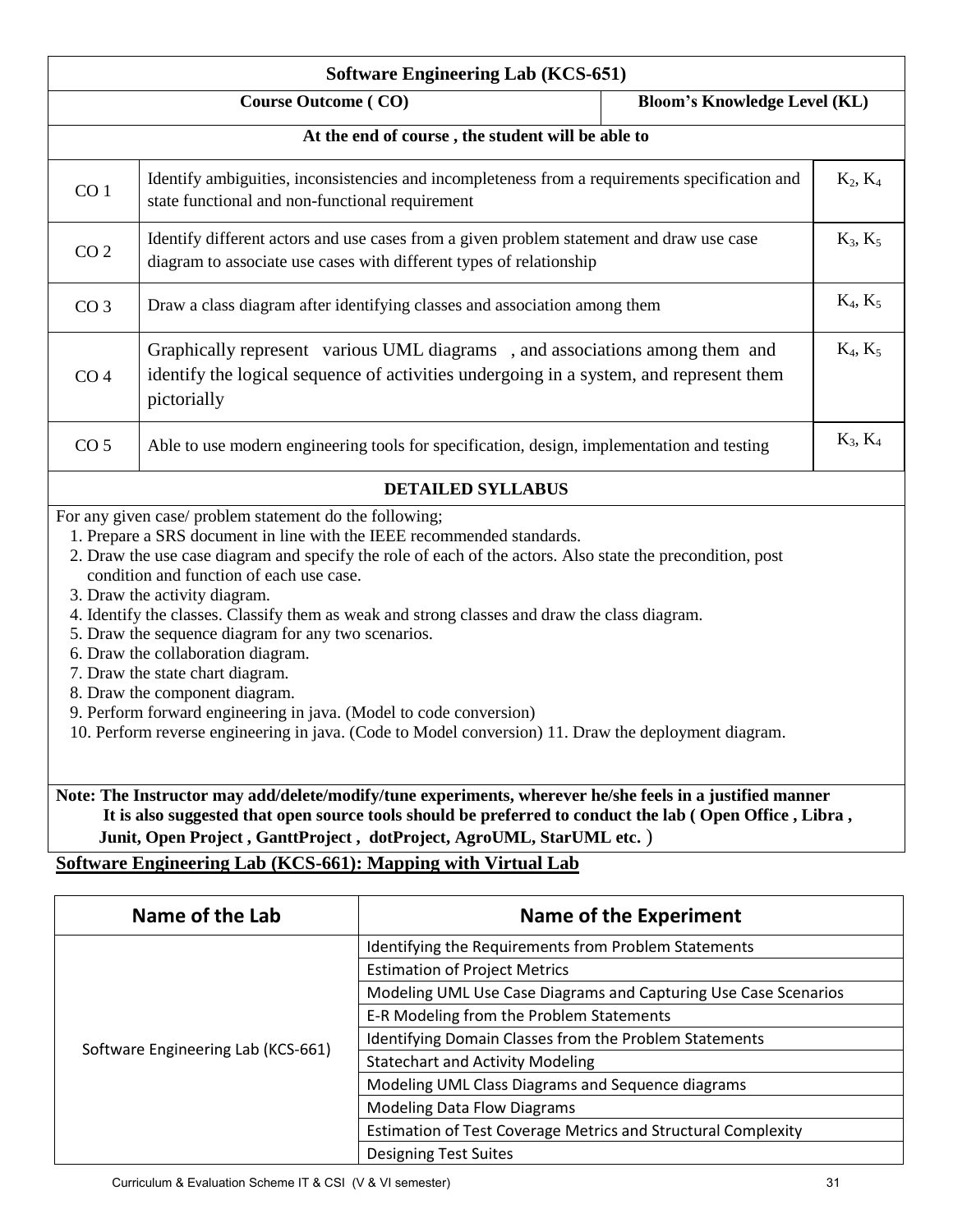| Data Analytics Lab (KIT-651)                                                                                            |                                                                                                     |                                     |                                                                                     |  |
|-------------------------------------------------------------------------------------------------------------------------|-----------------------------------------------------------------------------------------------------|-------------------------------------|-------------------------------------------------------------------------------------|--|
|                                                                                                                         | <b>Course Outcome (CO)</b>                                                                          | <b>Bloom's Knowledge Level (KL)</b> |                                                                                     |  |
| At the end of course, the student will be able to                                                                       |                                                                                                     |                                     |                                                                                     |  |
| CO <sub>1</sub>                                                                                                         | Implement numerical and statistical analysis on various data sources                                |                                     | $K_3$                                                                               |  |
| CO <sub>2</sub>                                                                                                         | Apply data preprocessing and dimensionality reduction methods on raw data                           |                                     | $K_3$                                                                               |  |
| CO <sub>3</sub>                                                                                                         | Implement linear regression technique on numeric data for prediction                                |                                     | $K_3$                                                                               |  |
| CO <sub>4</sub>                                                                                                         | Execute clustering and association rule mining algorithms on different datasets                     |                                     | $K_3$                                                                               |  |
| CO <sub>5</sub>                                                                                                         | Implement and evaluate the performance of KNN algorithm on different datasets                       |                                     | $K_3, K_4$                                                                          |  |
|                                                                                                                         | <b>DETAILED SYLLABUS</b>                                                                            |                                     |                                                                                     |  |
| 1.                                                                                                                      | To get the input from user and perform numerical operations (MAX, MIN, AVG, SUM, SQRT, ROUND) using |                                     |                                                                                     |  |
| in R.                                                                                                                   |                                                                                                     |                                     |                                                                                     |  |
| 2.                                                                                                                      |                                                                                                     |                                     | To perform data import/export (.CSV, .XLS, .TXT) operations using data frames in R. |  |
| To get the input matrix from user and perform Matrix addition, subtraction, multiplication, inverse transpose and<br>3. |                                                                                                     |                                     |                                                                                     |  |
| division operations using vector concept in R.                                                                          |                                                                                                     |                                     |                                                                                     |  |
| To perform statistical operations (Mean, Median, Mode and Standard deviation) using R.<br>4.                            |                                                                                                     |                                     |                                                                                     |  |
|                                                                                                                         |                                                                                                     |                                     |                                                                                     |  |
| 5.                                                                                                                      | To perform data pre-processing operations i) Handling Missing data ii) Min-Max normalization        |                                     |                                                                                     |  |
| 6.                                                                                                                      | To perform dimensionality reduction operation using PCA for Houses Data Set                         |                                     |                                                                                     |  |
| 7.                                                                                                                      | To perform Simple Linear Regression with R.                                                         |                                     |                                                                                     |  |
| 8.                                                                                                                      | To perform K-Means clustering operation and visualize for iris data set                             |                                     |                                                                                     |  |
| 9.                                                                                                                      | Write R script to diagnose any disease using KNN classification and plot the results.               |                                     |                                                                                     |  |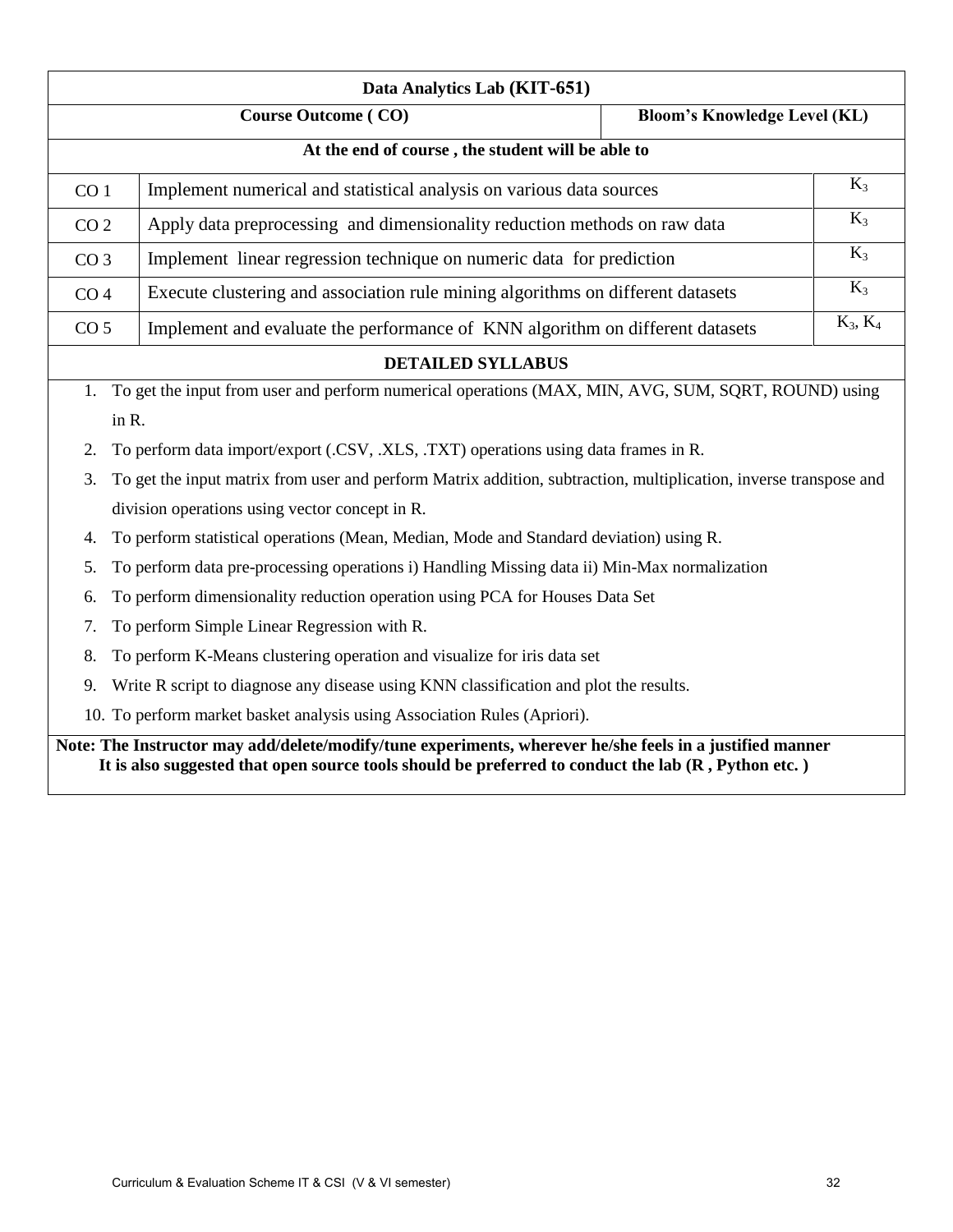| <b>Computer Networks Lab (KCS-653)</b>                                                                                      |                                                                                                                                                                                                                                                                              |                                     |  |
|-----------------------------------------------------------------------------------------------------------------------------|------------------------------------------------------------------------------------------------------------------------------------------------------------------------------------------------------------------------------------------------------------------------------|-------------------------------------|--|
|                                                                                                                             | <b>Course Outcome (CO)</b>                                                                                                                                                                                                                                                   | <b>Bloom's Knowledge Level (KL)</b> |  |
|                                                                                                                             | At the end of course, the student will be able to                                                                                                                                                                                                                            |                                     |  |
| CO <sub>1</sub>                                                                                                             | Simulate different network topologies.                                                                                                                                                                                                                                       | $K_3, K_4$                          |  |
| CO <sub>2</sub>                                                                                                             | Implement various framing methods of Data Link Layer.                                                                                                                                                                                                                        | $K_3, K_4$                          |  |
| CO <sub>3</sub>                                                                                                             | Implement various Error and flow control techniques.                                                                                                                                                                                                                         | $K_3, K_4$                          |  |
| CO <sub>4</sub>                                                                                                             | Implement network routing and addressing techniques.                                                                                                                                                                                                                         | $K_3, K_4$                          |  |
| CO <sub>5</sub>                                                                                                             | Implement transport and security mechanisms                                                                                                                                                                                                                                  | $K_3, K_4$                          |  |
|                                                                                                                             | <b>DETAILED SYLLABUS</b>                                                                                                                                                                                                                                                     |                                     |  |
|                                                                                                                             | 1. Implementation of Stop and Wait Protocol and Sliding Window Protocol.                                                                                                                                                                                                     |                                     |  |
|                                                                                                                             | 2. Study of Socket Programming and Client – Server model                                                                                                                                                                                                                     |                                     |  |
|                                                                                                                             | 3. Write a code simulating ARP / RARP protocols.                                                                                                                                                                                                                             |                                     |  |
|                                                                                                                             | 4. Write a code simulating PING and TRACEROUTE commands                                                                                                                                                                                                                      |                                     |  |
|                                                                                                                             | 5. Create a socket for HTTP for web page upload and download.                                                                                                                                                                                                                |                                     |  |
|                                                                                                                             | 6. Write a program to implement RPC (Remote Procedure Call)                                                                                                                                                                                                                  |                                     |  |
|                                                                                                                             | 7. Implementation of Subnetting.                                                                                                                                                                                                                                             |                                     |  |
|                                                                                                                             | 8. Applications using TCP Sockets like                                                                                                                                                                                                                                       |                                     |  |
|                                                                                                                             | a. Echo client and echo server b. Chat c. File Transfer                                                                                                                                                                                                                      |                                     |  |
|                                                                                                                             | 9. Applications using TCP and UDP Sockets like d. DNS e. SNMP f. File Transfer                                                                                                                                                                                               |                                     |  |
| 10.                                                                                                                         | Study of Network simulator (NS) and Simulation of Congestion Control Algorithms using NS                                                                                                                                                                                     |                                     |  |
| 11.                                                                                                                         | Perform a case study about the different routing algorithms to select the network path with its optimum and                                                                                                                                                                  |                                     |  |
| economical during data transfer. i. Link State routing ii. Flooding iii. Distance vector                                    |                                                                                                                                                                                                                                                                              |                                     |  |
| To learn handling and configuration of networking hardware like RJ-45 connector, CAT-6 cable, crimping tool,<br>12.<br>etc. |                                                                                                                                                                                                                                                                              |                                     |  |
| 13.                                                                                                                         | Configuration of router, hub, switch etc. (using real devices or simulators)                                                                                                                                                                                                 |                                     |  |
| 14.                                                                                                                         | Running and using services/commands like ping, traceroute, nslookup, arp, telnet, ftp, etc.                                                                                                                                                                                  |                                     |  |
| 15.                                                                                                                         | Network packet analysis using tools like Wireshark, tcpdump, etc.                                                                                                                                                                                                            |                                     |  |
| 16.                                                                                                                         | Network simulation using tools like Cisco Packet Tracer, NetSim, OMNeT++, NS2, NS3, etc.                                                                                                                                                                                     |                                     |  |
| 17.                                                                                                                         | Socket programming using UDP and TCP (e.g., simple DNS, data $\&$ time client/server, echo client/server, iterative                                                                                                                                                          |                                     |  |
|                                                                                                                             | & concurrent servers)                                                                                                                                                                                                                                                        |                                     |  |
|                                                                                                                             | Note: The Instructor may add/delete/modify/tune experiments, wherever he/she feels in a justified manner<br>It is also suggested that open source tools should be preferred to conduct the lab $(C, C_{++}, J_{av}, NS3, S_{+})$<br>Mininet, Opnet, TCP Dump, Wireshark etc. |                                     |  |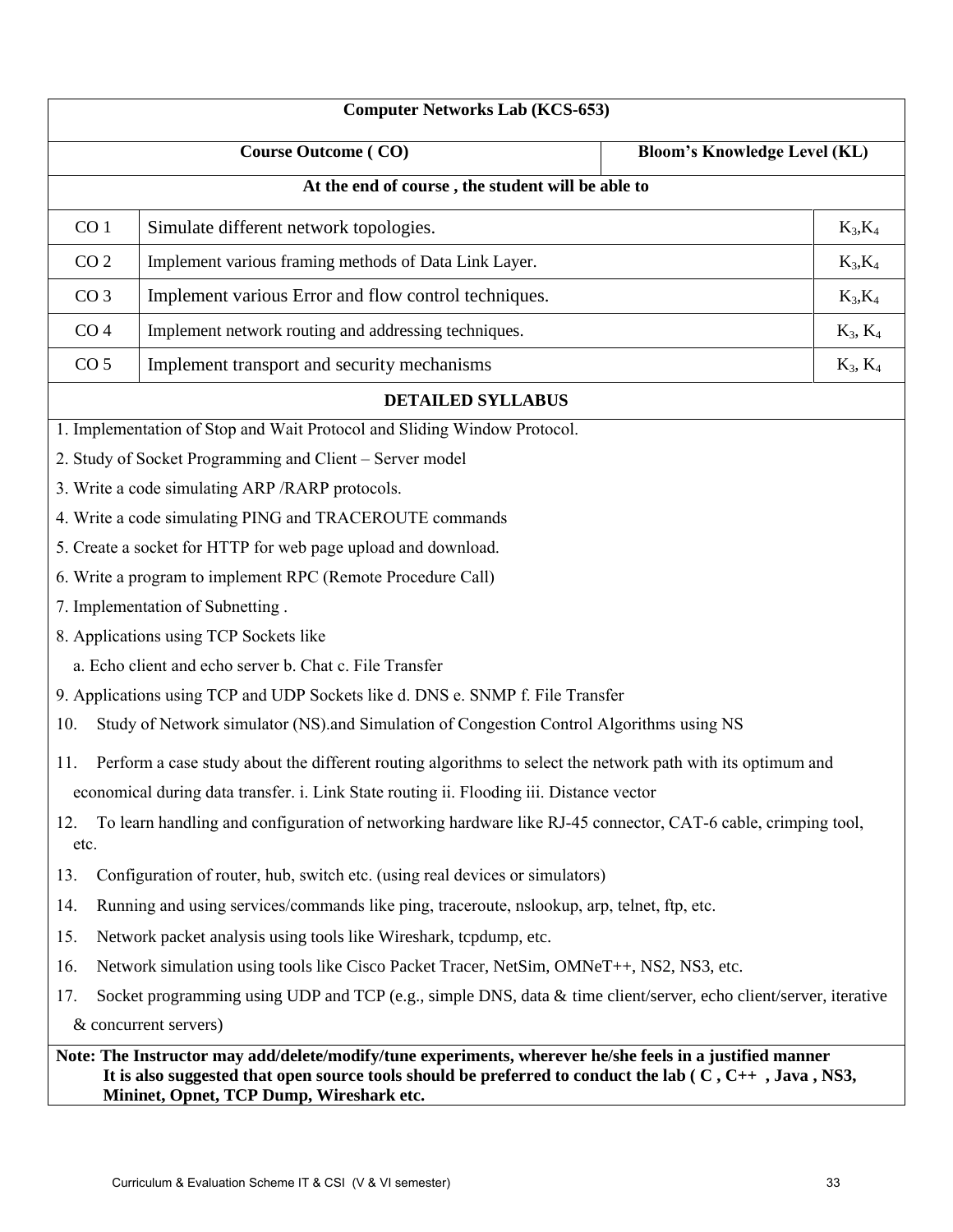# **Open Electives to be offered by the CSE/CS/IT/CSI Branches**

| <b>Open Elective-1</b> |                                       |
|------------------------|---------------------------------------|
| KOE-067                | Basics of Data Base Management System |
| KOE-068                | Software Project Management           |

| <b>Basics of Data Base Management System (KOE-067)</b>            |                                                                                                                                                                                                                                                                                                                                                                                                                                                                                                                                                                                                                                                                                                                                                              |                            |  |
|-------------------------------------------------------------------|--------------------------------------------------------------------------------------------------------------------------------------------------------------------------------------------------------------------------------------------------------------------------------------------------------------------------------------------------------------------------------------------------------------------------------------------------------------------------------------------------------------------------------------------------------------------------------------------------------------------------------------------------------------------------------------------------------------------------------------------------------------|----------------------------|--|
| <b>Course Outcome (CO)</b><br><b>Bloom's Knowledge Level (KL)</b> |                                                                                                                                                                                                                                                                                                                                                                                                                                                                                                                                                                                                                                                                                                                                                              |                            |  |
|                                                                   | At the end of course, the student will be able to:                                                                                                                                                                                                                                                                                                                                                                                                                                                                                                                                                                                                                                                                                                           |                            |  |
| CO <sub>1</sub>                                                   | Describe the features of a database system and its application and compare various<br>types of data models.                                                                                                                                                                                                                                                                                                                                                                                                                                                                                                                                                                                                                                                  |                            |  |
| CO <sub>2</sub>                                                   | Construct an ER Model for a given problem and transform it into a relation database<br>schema.                                                                                                                                                                                                                                                                                                                                                                                                                                                                                                                                                                                                                                                               | $K_5, K_6$                 |  |
| CO <sub>3</sub>                                                   | Formulate solution to a query problem using SQL Commands, relational algebra, tuple<br>calculus and domain calculus.                                                                                                                                                                                                                                                                                                                                                                                                                                                                                                                                                                                                                                         | $K_5, K_6$                 |  |
| CO <sub>4</sub>                                                   | Explain the need of normalization and normalize a given relation to the desired normal form.                                                                                                                                                                                                                                                                                                                                                                                                                                                                                                                                                                                                                                                                 | $K_2, K_3$                 |  |
| CO <sub>5</sub>                                                   | Explain different approaches of transaction processing and concurrency control.                                                                                                                                                                                                                                                                                                                                                                                                                                                                                                                                                                                                                                                                              | $K_2$                      |  |
|                                                                   | <b>DETAILED SYLLABUS</b>                                                                                                                                                                                                                                                                                                                                                                                                                                                                                                                                                                                                                                                                                                                                     | $3 - 0 - 0$                |  |
| Unit                                                              | <b>Topic</b>                                                                                                                                                                                                                                                                                                                                                                                                                                                                                                                                                                                                                                                                                                                                                 | <b>Proposed</b><br>Lecture |  |
| $\mathbf I$                                                       | Introduction: An overview of database management system, database system vs file<br>system, database system concepts and architecture, views of data – levels of abstraction,<br>data models, schema and instances, data independence, database languages and interfaces,<br>data definition languages, DML, overall database structure, transaction management, storage<br>management, database users and administrator.<br>Data Modeling using the Entity Relationship Model: ER model concepts, notation for<br>ER diagram, mapping constraints, keys, concepts of super key, candidate key, primary key,<br>generalization, aggregation, reduction of an ER diagrams to tables, extended ER model,<br>relationships of higher degree.                    |                            |  |
| $\mathbf{I}$                                                      | Relational Database Concepts: Introduction to relational database, relational database<br>structure, relational model terminology – domains, attributes, tuples, relations $\&$ relational<br>database schema, integrity constraints, entity integrity, referential integrity, keys<br>constraints, domain constraints, Relational algebra - relational calculus, tuple and domain<br>calculus, basic operations - selection and projection, set-theoretic operations, join<br>operations.<br>Data Base Design & Normalization: Functional dependencies, normal forms, first,<br>second, & third normal forms, BCNF, inclusion dependence, loss less join decompositions,<br>normalization using FD, MVD, and JDs, alternative approaches to database design | 08                         |  |
| III                                                               | Structured Query Language (SQL): Basics of SQL, DDL, DML, DCL, advantage of<br>SQL, SQL data type and literals, types of SQL commands, SQL operators and their<br>procedure, tables – creation $\&$ alteration, defining constraints, views and indexes, queries<br>and sub queries, aggregate functions, built-in functions, insert, update and delete<br>operations, joins, unions, intersection, minus, transaction control commands.<br>PL/SQL: Introduction, features, syntax and constructs, SQL within Pl/SL, DML in                                                                                                                                                                                                                                  | 08                         |  |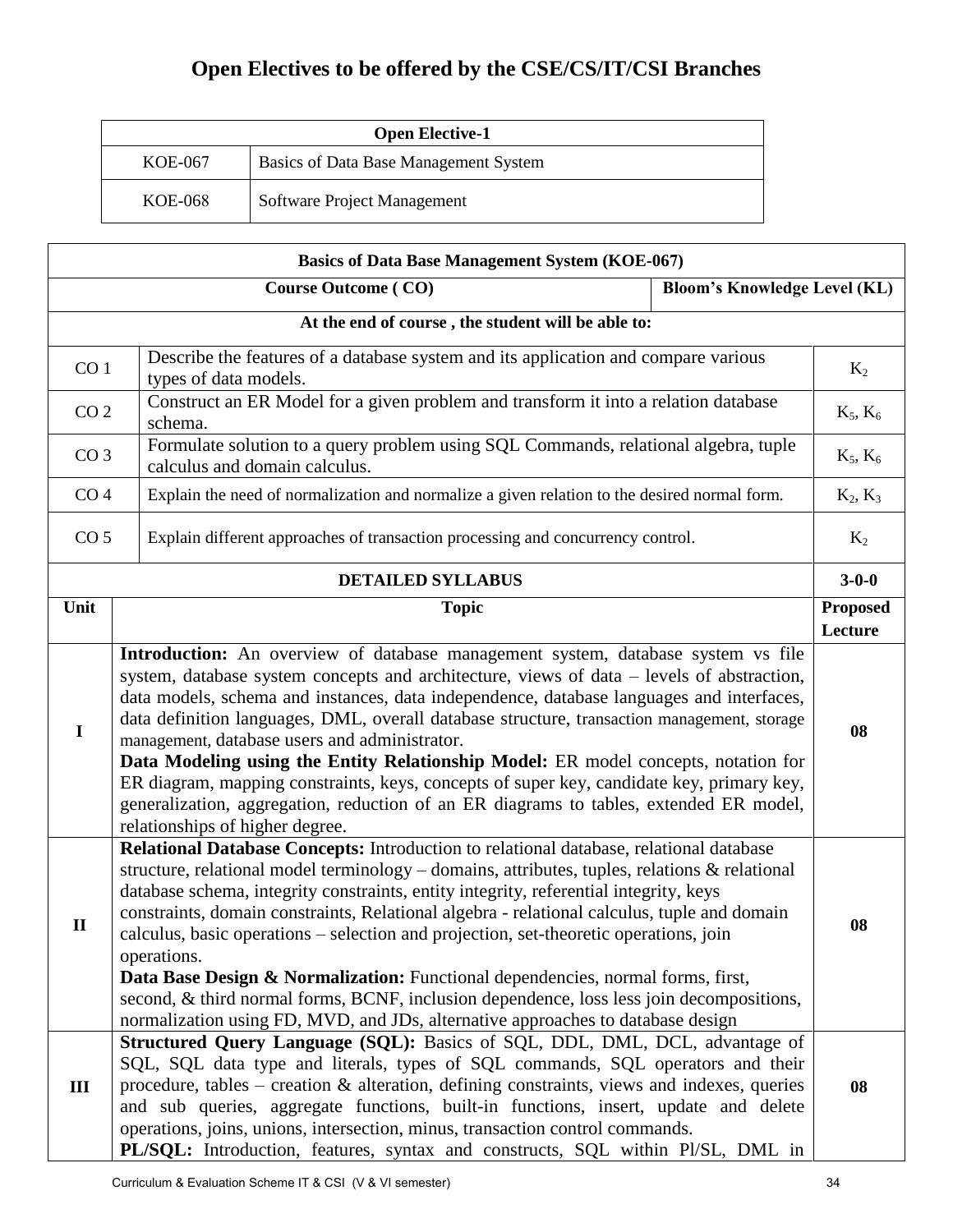|              | PL/SQL Cursors, stored procedures, stored function, database triggers, indices                                                                                                                                                                                                                                                                                                                                                                                                                                                                                                                                                                                                 |    |
|--------------|--------------------------------------------------------------------------------------------------------------------------------------------------------------------------------------------------------------------------------------------------------------------------------------------------------------------------------------------------------------------------------------------------------------------------------------------------------------------------------------------------------------------------------------------------------------------------------------------------------------------------------------------------------------------------------|----|
| IV           | Transaction Processing Concepts: Transaction concepts, properties of transaction,<br>testing of serializability, Serializability of schedules, conflict & view serializable schedule,<br>recoverability, recovery from transaction failures, two-phase commit protocol, log based<br>recovery, checkpoints, deadlock handling.<br>Concurrency Control Techniques: Concurrency control, locking techniques for<br>concurrency control, time stamping protocols for concurrency control, validation based<br>protocol, multiple granularity, multi-version schemes, recovery with concurrent<br>transaction.                                                                     | 08 |
| $\mathbf{V}$ | <b>Database Security</b> – Types of security, system failure, backup $\&$ recovery techniques,<br>authorization $\&$ authorication, system policies, levels of security – physical, OS, network<br>& DBMS, privileges – grant & revoke.<br>Recent Trends in Database Management Systems: Centralized and Client-Server<br>Architectures, Distributed Databases, Object-Oriented Database, Spatial & Temporal<br>Databases, Decision Support Systems, Data Analysis, Data Mining & Warehousing, Data<br>Visualization, Mobile Databases, OODB & XML Databases, Multimedia & Web<br>Databases, Spatial and Geographical Databases, Web and Mobile Databases, Active<br>Databases | 08 |
|              | <b>Text Books and References:</b>                                                                                                                                                                                                                                                                                                                                                                                                                                                                                                                                                                                                                                              |    |
| 1.<br>2.     | Elmasri, Navathe, "Fundamentals of Database System", Addision Wesley.<br>Korth, Silbertz, Sudarshan, "Database Concepts", McGraw Hill.                                                                                                                                                                                                                                                                                                                                                                                                                                                                                                                                         |    |
| 3.           | Bipin C. Desai, "An Introduction to Database System", Galgotia Publication.                                                                                                                                                                                                                                                                                                                                                                                                                                                                                                                                                                                                    |    |
| 4.           | Majumdar & Bhattacharya, "Database Management System", McGraw Hill.                                                                                                                                                                                                                                                                                                                                                                                                                                                                                                                                                                                                            |    |
| 5.           | Date C.J., "An Introduction to Database System", Addision Wesley.                                                                                                                                                                                                                                                                                                                                                                                                                                                                                                                                                                                                              |    |
| 6.           | Ramakrishnan, Gehrke, "Database Management System", Mc Graw Hill.                                                                                                                                                                                                                                                                                                                                                                                                                                                                                                                                                                                                              |    |
| 7.           | Atul Kahate, "Introduction to Database Management Systems", Pearson Education.                                                                                                                                                                                                                                                                                                                                                                                                                                                                                                                                                                                                 |    |
| 8.           | Paul Beynon Davies, "Database System", Palgrave Macmillan.                                                                                                                                                                                                                                                                                                                                                                                                                                                                                                                                                                                                                     |    |
| 9.           | Bharti P.K., "An Introduction to Database Systems", JPNP.                                                                                                                                                                                                                                                                                                                                                                                                                                                                                                                                                                                                                      |    |
|              | 10. Rajesh Narang, "Database Management System", PHI.                                                                                                                                                                                                                                                                                                                                                                                                                                                                                                                                                                                                                          |    |
|              | 11. Singh, S.K., "Database System Concepts - design & application", Pearson Education.                                                                                                                                                                                                                                                                                                                                                                                                                                                                                                                                                                                         |    |
|              | 12. Leon & Leon, "Database Management Systems", Vikas Publishing House.                                                                                                                                                                                                                                                                                                                                                                                                                                                                                                                                                                                                        |    |
|              | 13. O'Neil, "Databases", Elsevier Pub.                                                                                                                                                                                                                                                                                                                                                                                                                                                                                                                                                                                                                                         |    |
|              | 14. Ivan Bayross, "SQL, PL/SQL – The Programming Language of Oracle", BPB Publications.                                                                                                                                                                                                                                                                                                                                                                                                                                                                                                                                                                                        |    |
|              | 15. P.S. Deshpande, "SQL and PL/SQL for Oracle 10g, Black Book", Dreamtech Press.                                                                                                                                                                                                                                                                                                                                                                                                                                                                                                                                                                                              |    |
|              | 16. George Koch, Kevin Loney, "Oracle: The Complete Reference", McGraw Hill.                                                                                                                                                                                                                                                                                                                                                                                                                                                                                                                                                                                                   |    |
|              | 17. Coronel, Morris and Rob, "Database Principles: Fundamentals of Design, Implementation and Management",                                                                                                                                                                                                                                                                                                                                                                                                                                                                                                                                                                     |    |
|              | Cengage Learning.                                                                                                                                                                                                                                                                                                                                                                                                                                                                                                                                                                                                                                                              |    |
|              | 18. Gillenson, Paulraj Ponniah, "Introduction to Database Management", Wiley.                                                                                                                                                                                                                                                                                                                                                                                                                                                                                                                                                                                                  |    |
|              | 19. G. K. Gupta, "Database Management Systems", McGraw Hill.<br>20. Shraman Shah, "Oracle for Professional", SPD.                                                                                                                                                                                                                                                                                                                                                                                                                                                                                                                                                              |    |
|              |                                                                                                                                                                                                                                                                                                                                                                                                                                                                                                                                                                                                                                                                                |    |